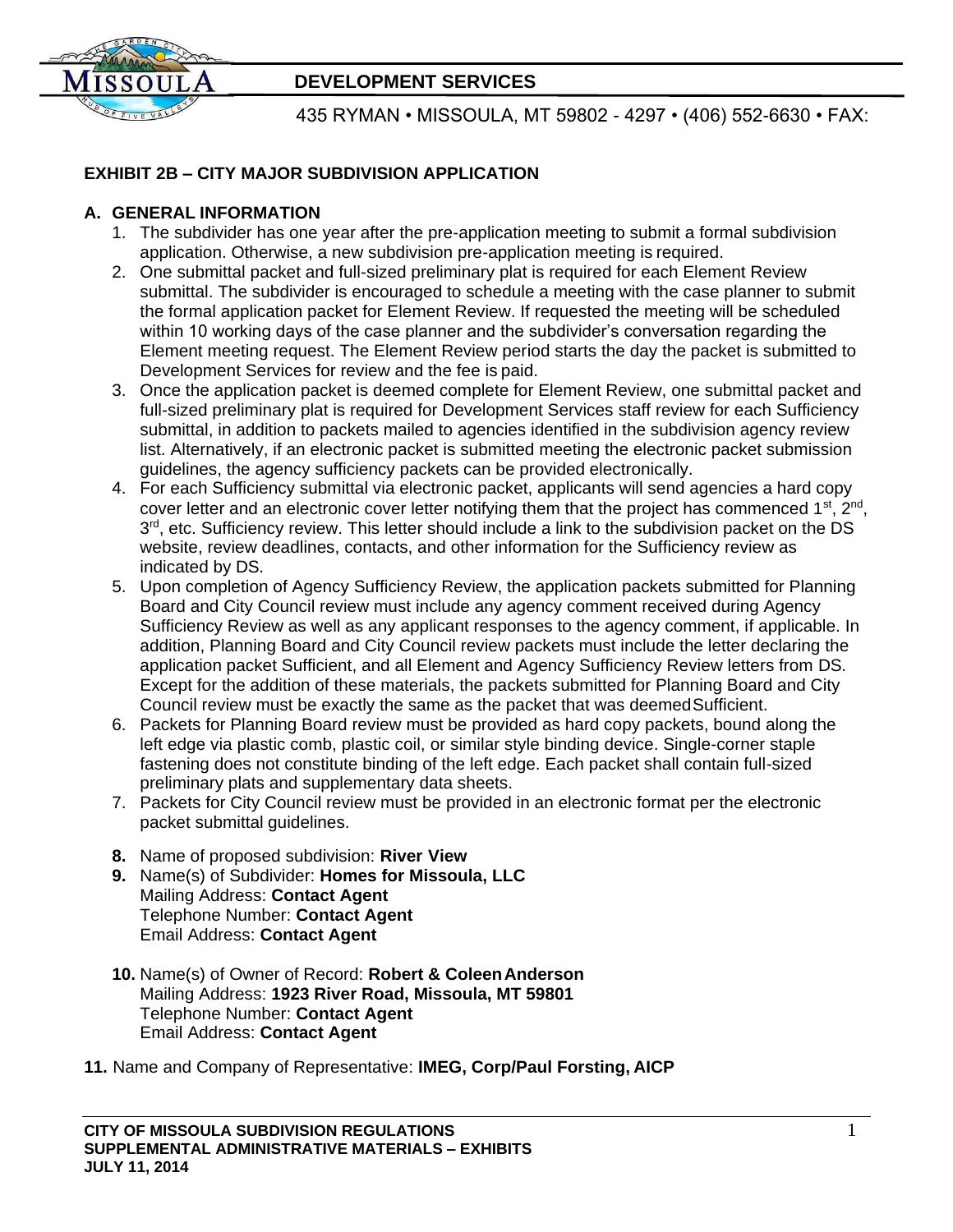#### Mailing Address: 1817 South Ave. W, Suite A, Missoula, MT 59801 Telephone Number: 406-721-0142 Email Address: paul.t.forsting@imegcorp.com

12. If the applicant is someone other than the property owner, the owner must also sign the application in the space provided below. Certification: I hereby certify that the foregoing information contained or accompanied in this application is true and correct to the best of my knowledge.

**Applicant's Signature** Date Owner's Signature Date Whidas Representative's Signature Date

### **B. SUBJECT PROPERTY INFORMATION**

General location of subdivision and address (if address has been assigned): 1923 River Road, Missoula, MT, 59801

Legal Description - complete and unabbreviated: THAT PROPERTY DESCRIBED AS PLAT OF THE WEST HALF (W1/2) OF LOT 9 OF COBBAN AND DINSMORES ORCHARD HOMES ADDITION NO. 2 IN MISSOULA COUNTY, MONTANA, THE SAME BEING LAID OUT UPON A PORTION OF THE NORTHWEST ONE-QUARTER OF THE NORTHEAST ONE-QUARTER (NW1/4NE1/4) OF SECTION 20, TOWNSHIP 13 NORTH, RANGE 19 WEST, PRINCIPAL MERIDIAN, MONTANA, MISSOULA **COUNTY MONTANA.** 

**CONTAINING A TOTAL OF 2.38 ACRES, MORE OR LESS.** 

Township, Range, Section(s): Township 13 North, Range 19 West, Section 20 Subdivision, Lot(s), Block(s): (C2D) Cobban Dinsmores Orchard Homes Addition NO. 2 Lot 9 W1/2 Tract(s), COS#: N/A Geocode: 04-2200-20-1-19-09-0000

Number and type of lots proposed: 19 Residential Lots Average Lot Size: +/-.1 Acre Median Lot Size: .1 Acre Total acreage of subdivision: 2.38 Acres Total net acreage of lots within the proposed subdivision: 1.89 Acres Total acreage in streets and roads: .49 Acres Total acreage in parks or common area: None Gross Density: 5,456 sq/ft

## C. TYPE OF SUBDIVISION PROJECT (Check all that apply):

- $\boxtimes$ Major (6 or more lots)  $\boxtimes$ Residential Commercial/Industrial Mobile Home Park **RV Park**
- Condominium
- Subdivision PUD

### D. ZONING AND GROWTH POLICY COMPLIANCE

1. Complete the following table (where applicable, indicate Unzoned):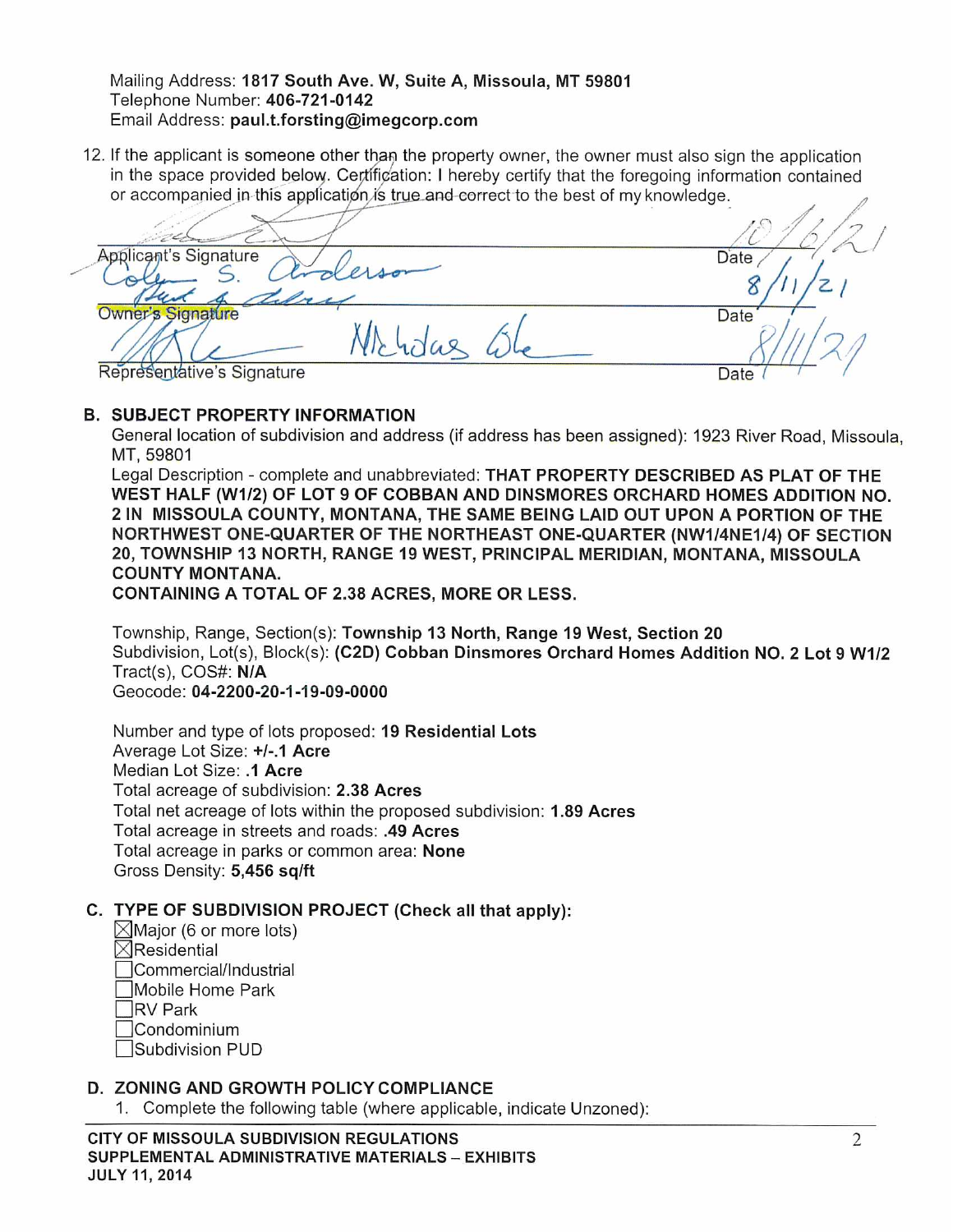|                  | <b>Zoning</b>                                                                        | <b>Existing Land Use</b>                                                     |  |  |
|------------------|--------------------------------------------------------------------------------------|------------------------------------------------------------------------------|--|--|
| Adjacent (North) | <b>RT10 Residential (two-</b><br>unit/townhouse)                                     | <b>Detached House</b>                                                        |  |  |
| Adjacent (South) | dwelling)                                                                            | RM2.7 Residential (multi-Warehouse, Wholesale and<br><b>Freight Movement</b> |  |  |
| Adjacent (East)  | <b>RT10 Residential (two-</b><br>unit/townhouse)/Carters<br><b>Orchard Homes PUD</b> | <b>Detached Houses</b>                                                       |  |  |
| Adjacent (West)  | <b>RT10 Residential (two-</b><br>unit/townhouse)                                     | Detached houses, Parks &<br><b>Recreation</b>                                |  |  |

**2.** Is the property zoned? **Yes**

**a.** If yes, what is the current zoning of the property? **The current zoning for the property isRT10 Residential (two-unit/townhouse), but a rezone application has been submitted for the property to be zoned to RT5.4 Residential (two-unit/townhouse).**

- **b.** If yes, provide a zoning map (if available). If the property is split zoned, show the zoning district boundaries on the plat or a Supplemental Data Sheet with the plat as a basemap. **Please see the Zoning Map and Zoning District Standards in SectionB.**
- **c.** If yes, provide a copy of the zoning district standards which apply to the proposed subdivision. **Please see Zoning Map and Zoning District Standards in Section B.**
- **d.** If yes, describe how the project complies with the existing zoning district. **Contingent upon the approved rezone from RT10 Residential (two-unit/townhouse) to RT5.4 Residential (twounit/townhouse) the proposed project will comply with zoning standards by adhering to the allowed uses in the RT5.4 Residential (two-unit/townhouse) standards listed inChapter 20.05 of the City of Missoula's Municipal Code, specifically in regards to density (5,400 sf minimum parcel area (Net Density = 103,788 sf / 5,400 sf = 19.22 units)) and setback regulations as noted in Chapter 20.05. Please see the Zoning Map and Zoning District Standards in Section B of this application. Additionally, the proposed RT5.4 Residential (two-unit/townhouse) zoning is made in accordance with the 'Our Missoula' City Growth Policy for this area. The policy notes to identify appropriate areas in the community to develop medium density housing to make housing affordable and accessible. In accordance with this, the proposed rezone is located in an area that has already been identified within the Missoula urban area future land use designation map amended February 13, 2017 as an area for medium density residential uses. This proposed zoning would incorporate medium density residential development and fits well within the existing growth policy and zoning standards. The growth policy also supports protecting open space with infill projects and compactly developed communities. The growth policy further notes to guide development to focus inward. The rezone of this property is in the core of Missoula which will provide an inward location and compactly-developed community in accordance with the growth policy.**
- **3.** Do you intend to zone the property, or will the property have to be re-zoned to allow for this development? **Yes**
	- **a.** If yes, what is the proposed zoning for the subject property? **RT5.4 Residential(twounit/townhouse).**
	- **b.** If a zoning change is requested concurrently with the proposed subdivision, provide a complete and signed rezoning application and a copy of the proposed zoning district regulations. **Rezoning application has been included with this submittal.**
- **4.** Will this property be required to be annexed into the City? **No**
	- **a.** If yes, what zoning district does the City Council intend to apply upon annexation?**N/A**
	- **b.** If yes, provide a copy of the Resolution of Intent to Annex approved by City Council.**N/A**
- **5.** Is the property within the Urban Growth Area?**Yes**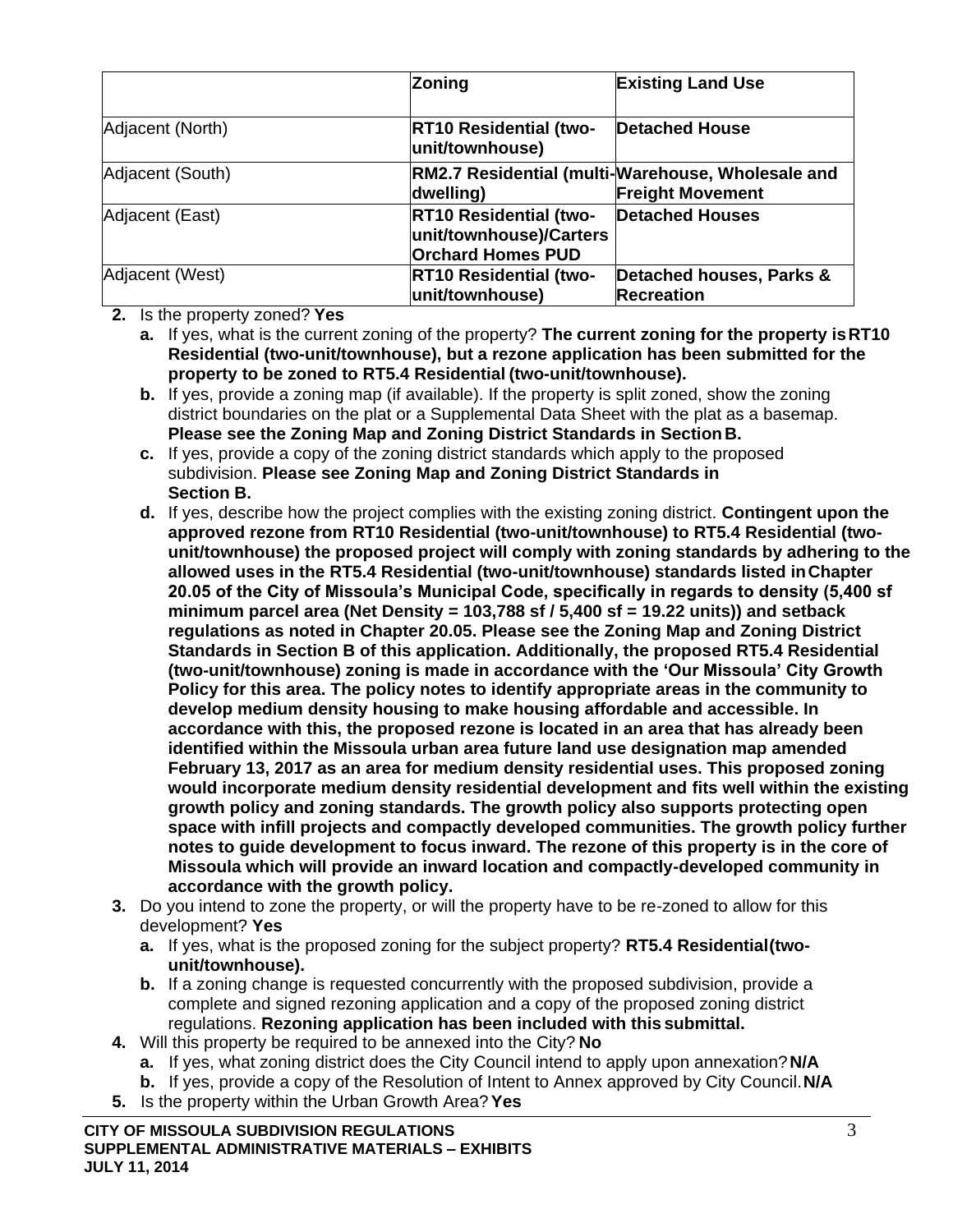- **6.** Which comprehensive plan(s) of the Missoula City Growth Policy apply to this property? **The'Our Missoula 2035 City Growth Policy' applies to the property.**
- **7.** What is the current land use designation for this property, as indicated in the applicable comprehensive plan? **Residential Medium Density** Provide a map of the land use designation and legend from the applicable comprehensive plan / growth policy. **Please see 2035 Growth Policy map in Section B.**
- **8.** Describe how the project complies with the land use designation and the goals and policies of the Growth Policy. **The project complies with the land use designation of Residential Medium Density (RMD). RMD allows for 3 to 11 dwelling units per acre. The subdivision proposed herein aligns with this land designation offering 8 units per acre. As mentioned above, the proposed RT5.4 Residential (two-unit/townhouse) zoning is made in accordance with the 'Our Missoula' City Growth Policy for this area. The policy notes to identify appropriate areas in the community to develop medium density housing to make housing affordable and accessible. In accordance with this, the proposed rezone is located in an area that has already been identified within the Missoula urban area future land use designation map amended February 13, 2017 as an area for medium density residential uses. This proposed zoning would incorporate medium density residential development and fits well within the existing growth policy. The growth policy also supports protecting open space with infill projects and compactly-developed communities. The growth policy further notes to guide development to focus inward. The rezone of this property is in the core of Missoula which will provide an inward location and compactly-developed community in accordance with the growth policy.**

**The property is in a well-established existing residential neighborhood. The residents in this area benefit from a very attractive mature tree cover. The rezoning of this site will promote development which will bring road, sidewalk, boulevard, and landscaping improvements to complaint the existing built environment.**

**In accordance with the growth policy for this area, the property is close to existing adjacent and surrounding infrastructure that has already been constructed. Existing water and sewer trunk lines are available for use of this site. In addition, there are existing Mountain Line stops located on Russell St., which is less than 0.75 miles from the property. This adjacent infrastructure is in accordance with the growth policy for the area as the multiple transportation options will be a benefit to future residents and will reduce automobile dependence.**

**9.** Is a Planned Unit Development proposed? **No** If a Planned Unit Development is proposed, provide additional submittal requirements per Section 3-120.2. **N/A**

## **E. CLUSTER AND CONSERVATION DEVELOPMENT**

**1.** Is Cluster and Conservation Development per Section 3-180 proposed? **No a.** If yes, provide additional submittal requirements described in Section 3-180. **N/A**

# **F. PHASING**

- **1.** Is this subdivision proposed to be developed in phases? **No** If yes, provide a phasing plan per Section 4-070.2 & 4-070.3 (and optional Phasing Plan Narrative) which indicates the following: **N/A**
	- **a.** each phase of the subdivision numbered in the order in which they are proposed to be filed;**N/A**
	- **b.** which lots and which improvements will occur in each phase; **N/A**
	- **c.** a legend that lists each phase and specific final plat filing deadline for each phase, including the month, day and year that each phase will be submitted for final plat review; and,**N/A**
	- **d.** the amount of parkland dedication required for each phase and the amount providedfor each phase. **N/A**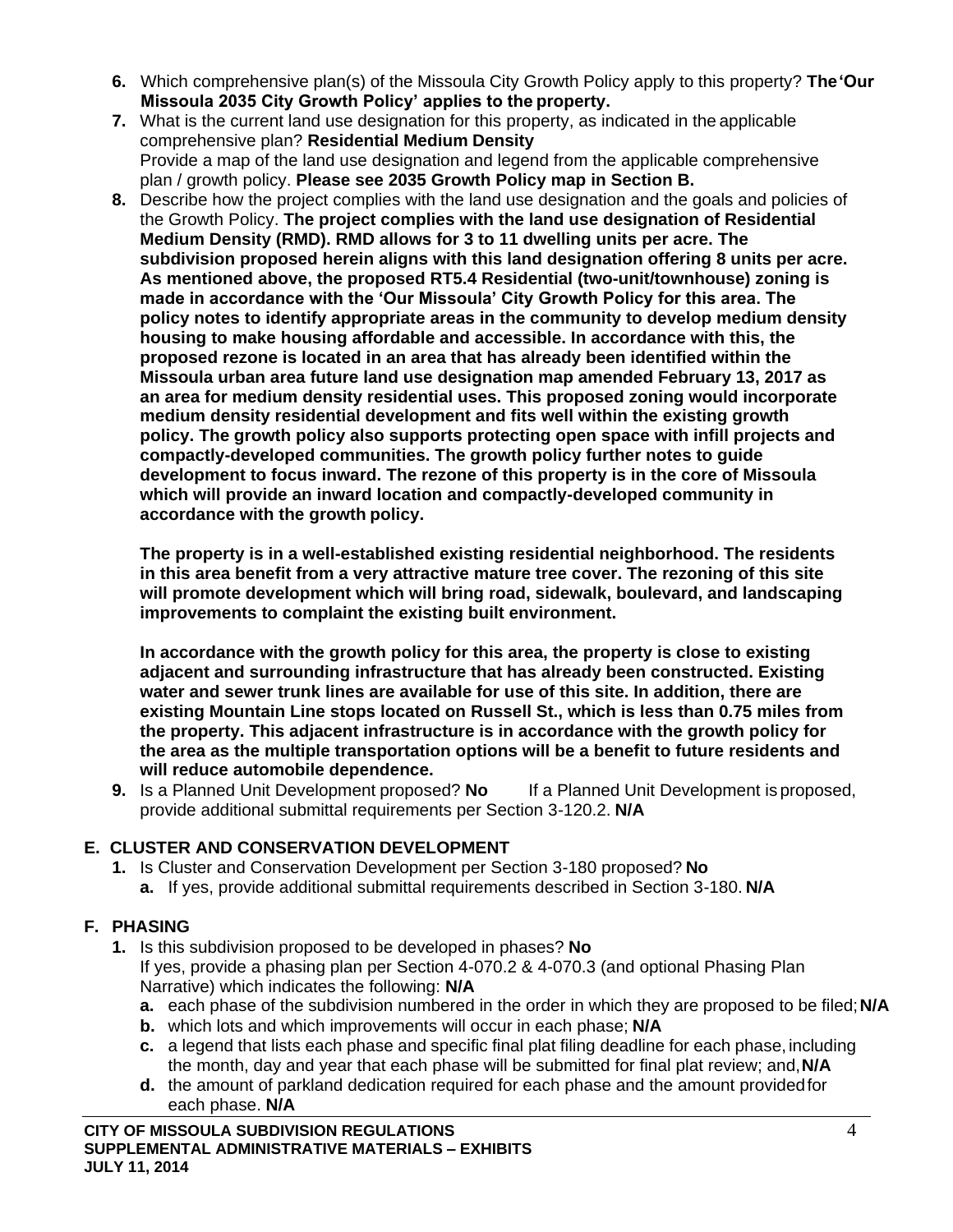**e.** If the Phasing Plan is in color, also number each phase directly on the platted areas.**N/A**

## **G. COVENANTS AND/OR HOMEOWNER'S ASSOCIATION**

- **1.** As a separate attachment, provide proposed draft covenants and restrictions to be included in deeds and contracts for sale. **Draft Covenants have been included in Section C.**
- **2.** Is common property to be deeded to a property owner's association? **No**

If common property is to be deeded, provide draft covenants and restrictions per Section 5- 020.14K. **N/A, there are no common areas proposed with this subdivision.**

2. Are there existing or proposed covenants and/or a homeowner's association? **No** If yes, provide existing covenants, restrictions, and/or property owner's or homeowner's association documents or other documents that outline deed restrictions that apply to the subdivision. **N/A.**

If yes, the proposed draft covenants shall specify they apply to the proposed subdivision and are supplemental to the existing covenants and restrictions. **The draft covenants specify that they apply to the River View Subdivision.**

## **H. PROJECT SUMMARY**

As a separate attachment labeled "*Project Summary*" and included at the beginning of the submittal packet, provide a narrative description of the proposed project and existing site conditions. Summarize the following information:

- Owner:
- Developer:
- Representative name and company;
- Subdivision name;
- # of lots proposed;
- $\blacksquare$  # of acres;
- Legal description;
- Summary of roads;<br>■ Summary of non-me
- Summary of non-motorized facilities;
- Variances requested, if any; and
- Zoning & growth policy compliance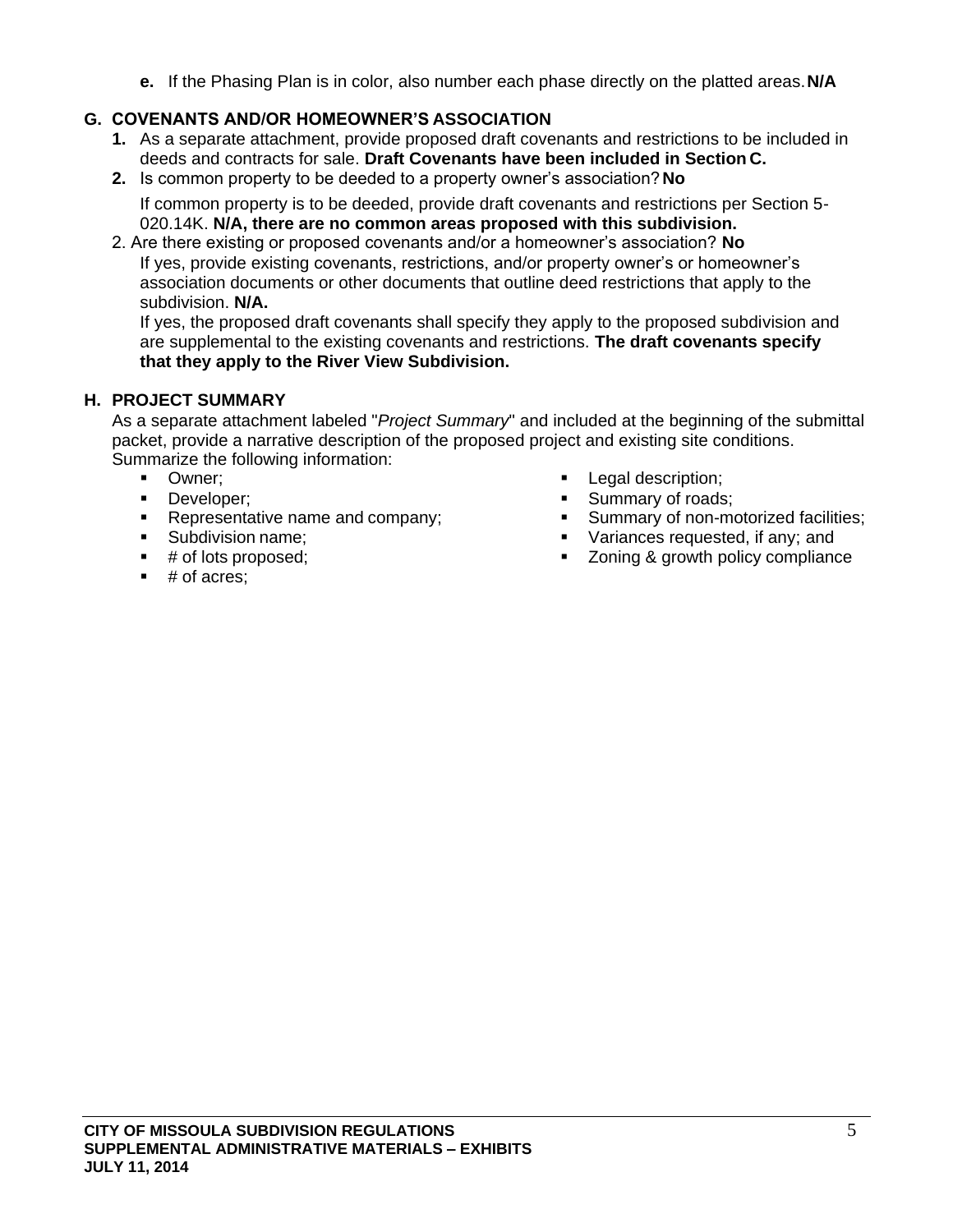#### **Please see Section A for the Project Summary.**

## **I. MAPS, DATA SHEETS, AND MATERIALS**

As separate attachments, provide the following Maps and Data Sheets with the site clearly identified. All full-size (24" x 36") Supplemental Maps and Data Sheets shall be folded to a maximum of 9" x 12". Where appropriate, required information may be combined as long as the information is clearly presented. Use the preliminary plat as a base map where practical and feasible. Please check the box if the Supplemental Map or Data Sheet is included in the packet and state where in the packet it is located. If the item is not included in the submittal packet, please note "N/A".

 $\boxtimes$ **A vicinity map** showing the subject property and the area within 1,000 feet of the subject property. **A Vicinity map has been included in Section B.**

 $\boxtimes$ **A Zoning map** of the subject property and vicinity (showing the existing zoning district), extending at least 300 feet from the property boundaries. **A Zoning map and a copy of the zoning district standards have been included in Section B.**

**A Growth Policy/Comprehensive Plan map** of the subject property and vicinity extending at least 300 feet from the property boundaries for the applicable comprehensive plan, clearly showing the land use designation of the subject property and surrounding properties. **A Comprehensive Plan map and a Land Use map have been included in Section B. Adjacent properties.** A map showing the relationship of the proposed subdivision to adjacent subdivisions, certificates of survey, and public or private rights of way and any other

access.

Include the zoning of adjacent properties and the location of any buildings, railroads, power lines, towers, roads, and other land uses on adjacent lands. Show the names of platted subdivisions and numbers of certificates of surveys on the map. **Please see Preliminary Plat included in Section A.**

**Adjacent ownership.** A map showing the ownership of adjacent lands, including lands across public and private rights of way. **Please see the Adjacent Properties and Ownership Exhibit included in Section B.**

**Certificate of survey and/or prior subdivision history** of subject property and adjacent properties. **A Certificate of Survey and prior subdivision history has been included in Section C.**

**An aerial photo** of the subject property and vicinity extending at least 200 feet from the property boundaries. **An aerial photo of the subject property and vicinity extending at least 200 feet from the property boundary has been included in Section B.**

 $\boxtimes$ **An existing conditions map** per Section 4-010.1B(1) including location, current land use, land cover (such as cultivated areas, paved areas), natural features (such as lakes, streams, riparian vegetation), all existing structures and improvements, and all encumbrances, such as easements. **An existing conditions map has been included on sheet 1 of the supplemental data sheets included in Section A.**

**Landscaping and maintenance plans** for common areas, and boulevard plantings, as may be required. **No Common Areas are proposed with this subdivision. Please see the covenants in Section C for measures regarding landscaping and maintenance for boulevard plantings.**

 $\mathbb{\times}$ **Variance requests.** If the proposed subdivision cannot comply with all subdivision standards, provide an attachment labeled "Variance Request(s)" and identify, for each standard not met, the section of the subdivision regulations for which the variance request is being sought and address the variance criteria (in Section 6-010 of the City of Missoula Subdivision Regulations) for each variance request.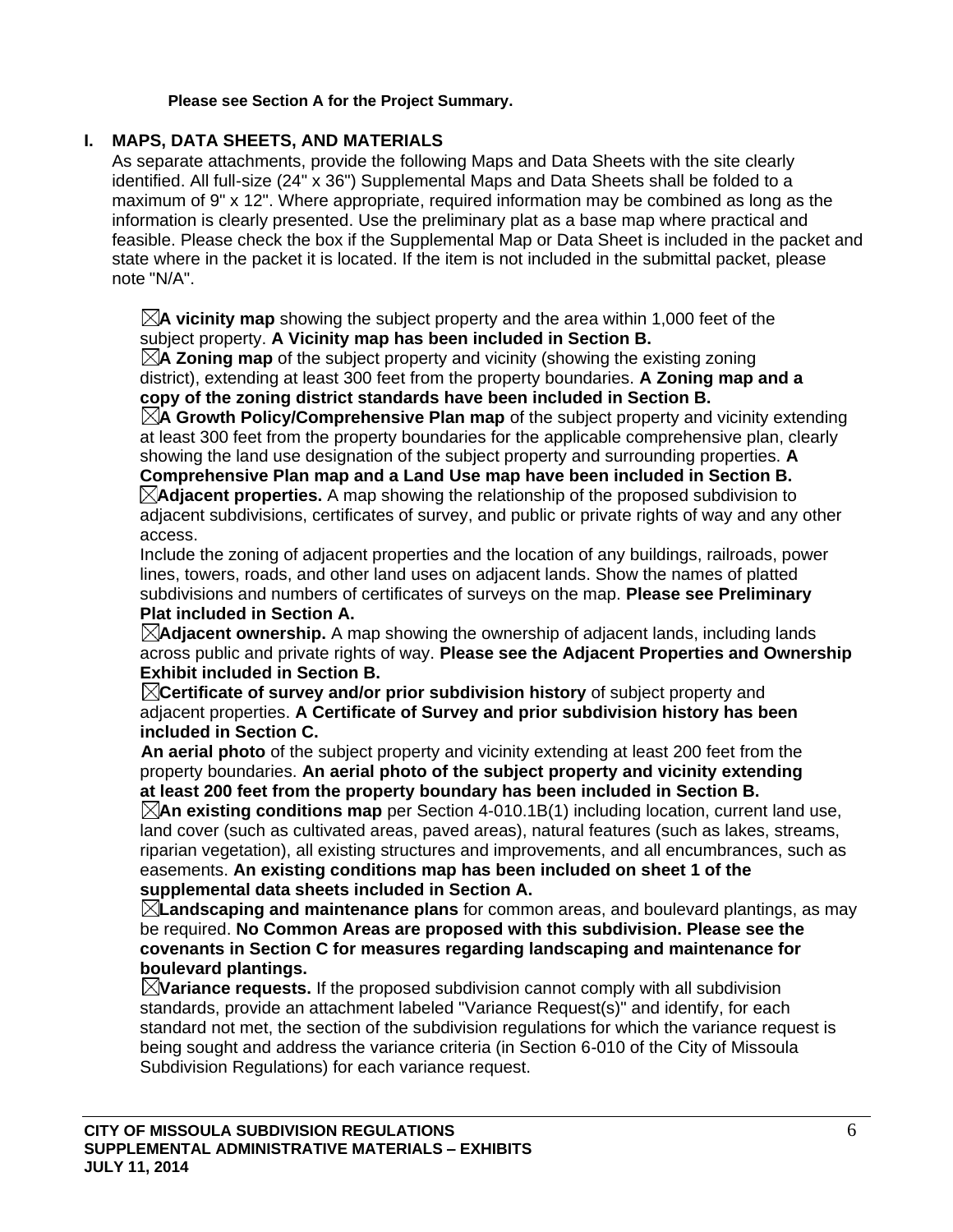**This project includes variance requests pertaining to: (1) Missoula City Subdivision Regulations 3-020.5.A, B (3), B (5), and B (6) (Cul-de-sacs, Cul-de-sac road percentage representation, Cul-de-sac minimum right-of-way and pavement width), (2) 3-020 Table .2A, 3-020.3.C, and 3-020.4.N ("Low Density Local Residential Street Right-of-Way minimum width and street width, Table .2A compliance, and parking lane requirements for local residential streets), (3) 3-030.2.A (2) (blocks may not exceed a maximum length of 480 feet in urban-suburban subdivisions), and (4) 3.020 Table .2A and 3-020.3.H.(2) (Right-of-Way minimum width for Urban collectors (without parking) and Table .2A standards for subdivisions abutting Urban Collectors (without parking)).** An attachment labeled "**Neighborhood Comment and Response**," with minutes from neighborhood meetings and any comments received during the meeting(s). **Please see Section E for Neighborhood Meeting notes**

## **J. WATER AND SANITATION REPORT**

The State of Montana [MCA 76-3-622] requires subdividers to provide the following water and sanitation information for any new subdivision that will include a new water supply system or new wastewater facilities. In compliance with this law, attach a separate document entitled "Water & Sanitation Report" which contains the following:

 $\boxtimes$ 1. **Map.** A vicinity map or plan that shows:

- **a.** The location, within 100 feet outside of the exterior property line of the subdivision and on the proposed lots, of flood plains; surface water features; springs; irrigationditches;
- **b.** Existing, previously approved, and, for parcels fewer than 20 acres, proposed water wells and wastewater treatment systems; for parcels less than 20 acres, mixingzones;
- **c.** The representative drain-field site used for the soil profile description; and
- **d.** The location, within 500 feet outside of the exterior property line of the subdivision, of public water and sewer facilities.
- 2.**Description.** A description of the proposed subdivision's water supply systems,storm water systems, solid waste disposal systems, and wastewater treatment systems, including the following:
	- **a.** Whether the water supply and wastewater treatment systems are individual, shared, multiple user, or public as those systems are defined in rules published by the Montana Department of Environmental Quality (DEQ).
	- **b.** If the water supply and wastewater treatment systems are shared, multiple user, or public, a statement of whether the systems will be public utilities as defined in 69-3-101, MCA and subject to the jurisdiction of the public service commission or exempt from public service commission jurisdiction and, if exempt, an explanation for the exemption.
	- **c.** If the water supply is provided by a multiple user water supply system, per Section 3- 070, submit the system design prepared by a professional engineer to comply with design and construction requirements for public water supply systems specified by rules adopted pursuant to MCA Title 75, Chapter 6.
- $\boxtimes$ 3. Lot Layout. A drawing of the conceptual lot layout at a scale no smaller than 1 inch equal to 200 feet that shows all information required for a lot layout document in rules adopted by the Montana Department of Environmental Quality pursuant to 76-4-104,MCA.
- 4.**Suitability.** Evidence of suitability for new on-site wastewater treatment systems that, at a minimum, include:
	- **a.** A soil profile description from a representative drain-field site identified on the vicinity map that complies with standards published by Montana Department of EnvironmentalQuality;
	- **b.** Demonstration that the soil profile contains a minimum of 4 feet of vertical separation distance between the bottom of the permeable surface of the proposedwastewater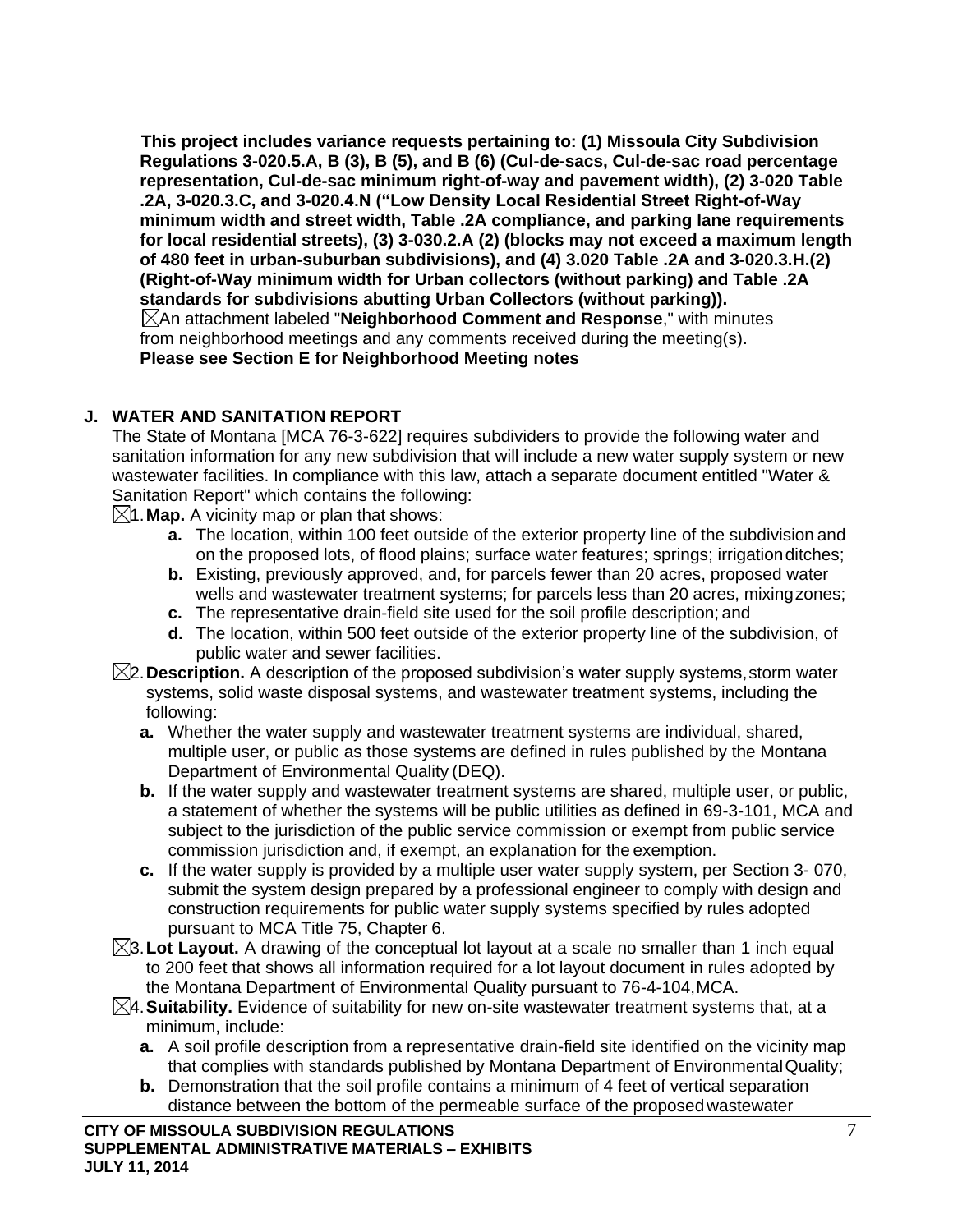treatment system and a limiting year, and

- **c.** In cases in which the soil profile or other information indicates that ground water is within 7 feet of the natural ground surface, evidence that ground water will not exceed the minimum vertical separation distance of 4 feet.
- 5.**Water Quantity.** For new water supply systems, unless cisterns are proposed, evidence of adequate water availability:
	- **a.** Obtained from well logs or testing of onsite or nearby wells;
	- **b.** Obtained from information contained in published hydro-geological reports; or
	- **c.** As otherwise specified by rules adopted by the Montana Department of Environmental Quality pursuant to 76-4-104, MCA. distance between the bottom of the permeable surface of the proposed wastewater treatment system and a limiting year, and
	- **d.** In cases in which the soil profile or other information indicates that ground water is within 7 feet of the natural ground surface, evidence that ground water will not exceed the minimum vertical separation distance of 4 feet.
- 6.**Water Quality.** Evidence of sufficient water quality in accordance with rules adopted by the Montana Department of Environmental Quality pursuant to 76-4-104, MCA.
- 7.**Impacts to groundwater quality.** Preliminary analysis of potential impacts to ground water quality from new wastewater treatment systems, using as guidance rules adopted by the board of environmental review pursuant to 75-5-301, MCA and 75-5-303, MCA related to standard mixing zones for groundwater, source specific mixing zones, and non-significant changes in water quality. The preliminary analysis may be based on currently available information and must consider the effects of overlapping mixing zones from proposed and existing wastewater treatment systems within and directly adjacent to the subdivision. Instead of performing the preliminary analysis, the sub-divider may perform a complete non-degradation analysis in the same manner as is require for an application that is reviewed under Title 76, Chapter 4.

### **K. ENVIRONMENTAL ASSESSMENT, PRIMARY REVIEW CRITERIA REPORT, SUMMARY OF PROBABLE IMPACTS, AND SUBDIVISION REGULATION COMPLIANCE**

Montana Code Annotated (M.C.A. 76-3-603) requires the submittal of an Environmental Assessment for all major subdivision proposals and defines minimum requirements for its contents. The Environmental Assessment must address the requirements of M.C.A. 76-3-603, and clearly demonstrate that the proposed subdivision will have no adverse impacts on agriculture, agricultural water user facilities, local services, natural environment, public health and safety, wildlife and wildlife habitat, or the report must identify the adverse impacts and describe proposed avoidance and mitigation efforts that will be used to reasonably minimize potentially significant adverse impacts. Provide a narrative that addresses each Section of the Environmental Assessment. In addition, respond to the following questions which address the primary review criteria. Where requested, provide maps and data sheets. All maps and data sheets shall be folded to 8½" x 11". Where appropriate, required information may be combined as long as the information is clearly presented. Where a plan is required, use the preliminary plat as a base map if practical and feasible.

Per M.C.A. 76-3-603, an Environmental Assessment must accompany the preliminary plat and must include the following information. For your reference, the bulleted list below summarizes the Environmental Assessment requirements that will be fully satisfied by completing Parts 1 through 6 of this Section.

**Environmental description.** Provide a narrative that describes:

- Every body or stream of surface water that may be affected by the proposed subdivision,
- Available groundwater information,
- Topography,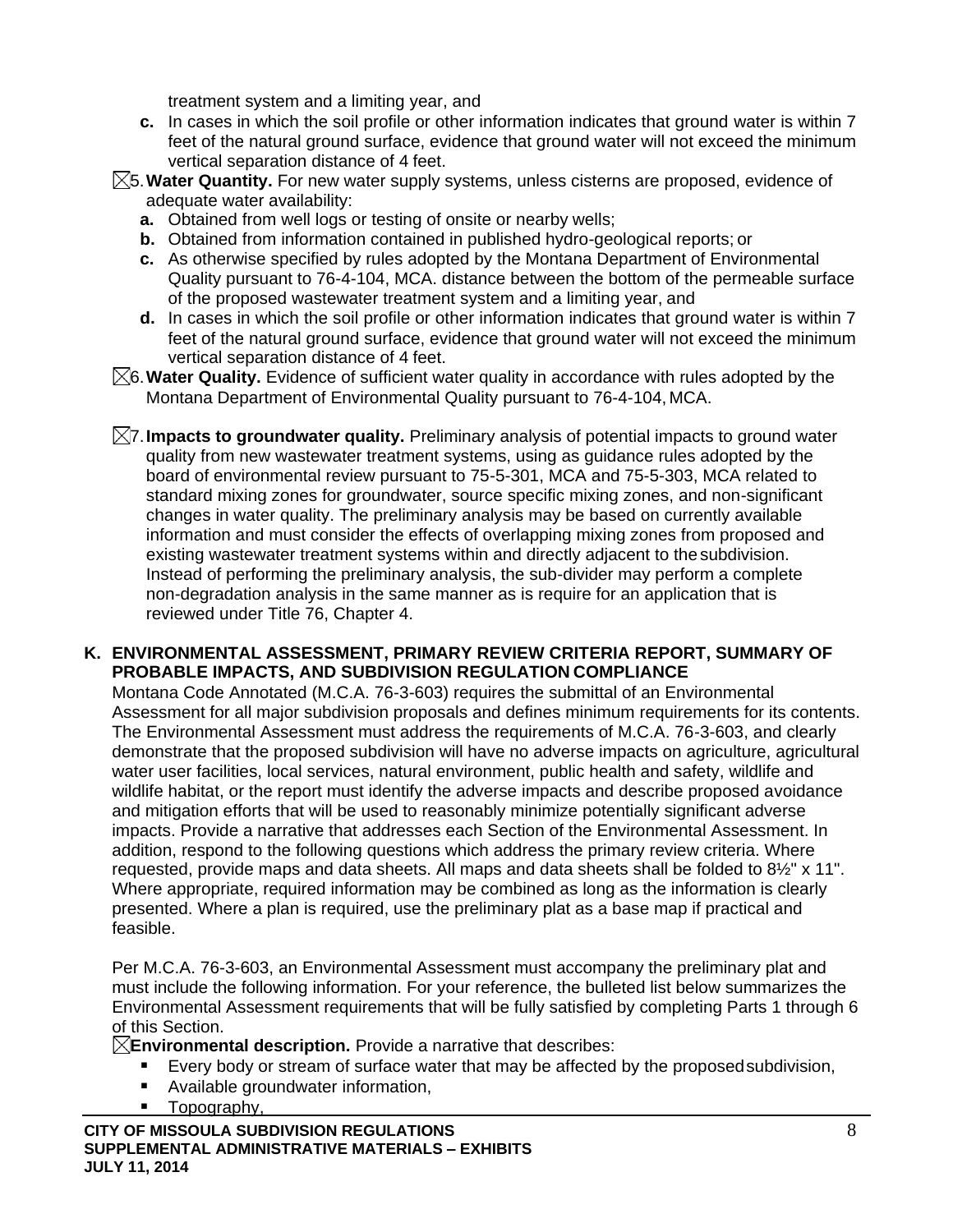- Vegetation, and
- Wildlife use within the area of the proposed subdivision.

**Probable impacts.** A summary of the probable impacts of the proposed subdivision based on the primary review criteria described in M.C.A. 76-3-608;

**A community impact report** containing a statement of anticipated needs of the proposed subdivision for local services, including education and school bus routes; Mountain Line bus routes, roads and maintenance; water, sewage, and solid waste facilities; and fire and police protection (per MCA 76-3-603(c)); See Section 6;

**Coordination of roads.** A description that explains how the subdivision provides for coordination of roads within subdivided land with other roads, both existing and planned (per MCA 76-3-603(d) and MCA 76-3-501);

**Land dedication**. A description of the dedication of land for roadways and for public utility easements (MCA 76-3-501(3));

**Road improvements.** A description of the proposed improvements of roads (MCA 76-3- 501(4));

**Open space.** A description of how the subdivision provides adequate open space for travel, light, air, and recreation (MCA 76-3-501(5));

 $\boxtimes$ **Sanitation.** A description of sanitary facilities (MCA 76-3-501(7)). The applicant may crossreference Section J, the Water and Sanitation Report, and other relevant areas of the application;

**Congestion.** A description of the proposed subdivision's mitigation measures to avoid or minimize congestion (MCA 76-3-501(8)); and

**Avoidance of impacts.** A description of how the proposed subdivision will avoid unnecessary environmental degradation and danger of injury to health, safety, or welfare by reason of natural hazard, including but not limited to fire and wildland fire, or the lack of water, drainage, access, transportation, or other public services, or that would necessitate an excessive expenditure of public funds for the supply of services (MCA 76-3-501(9)).

**CITY OF MISSOULA SUBDIVISION REGULATIONS** 9 **1. IMPACT ON AGRICULTURE:** Answer the questions below. In addition, provide a narrative that identifies the adverse impacts and describe proposed avoidance and mitigation efforts that will be used to reasonably minimize potentially significant adverse impacts to agriculture. Agricultural land includes land used for agriculture or having a soil type defined by the Natural Resources Conservation Service as having agricultural importance, including prime farmland, prime farmland if irrigated, farmland of statewide importance, and farmland of local importance. **According to the Natural Resources Conservation Services (NRCS), the property is 100% located on soil classified as 114-Urban Land which is not prime farmland, prime farmland if irrigated, or land of agricultural importance. The objective of the NRCS Soil Resource Report included in Section D of this submittal is not to delineate pure taxonomic classes but rather to separate the landscape into landforms or landform segments that have similar use and management requirements. As the NRCS Report classified the entirety of the land as 114-Urban Land with no qualifying elements listed that qualify it as agricultural or timber land it was determined that the property is not agricultural or timber land. In an effort to further investigate the potential for the property to support current or historic agricultural or timber processes historic imagery dating back to 1955 was analyzed for presence of agricultural or timber land operations. The historic imagery available via the Missoula County Property Information System was referenced against the National Agricultural Statistics Service interactive CropScape map which shows various crops dating back to 1997. CropScape identified the subject property as an area containing a mix of Wetlands surrounding the Clark Fork River, Nonag/Undefined land in areas adjacent to the Clark Fork River, and Developed Land/Medium to High Intensity intermixed between nonagricultural and undefined areas. Please see the CropScape Exhibit Located in Section B. To further analyze the potential**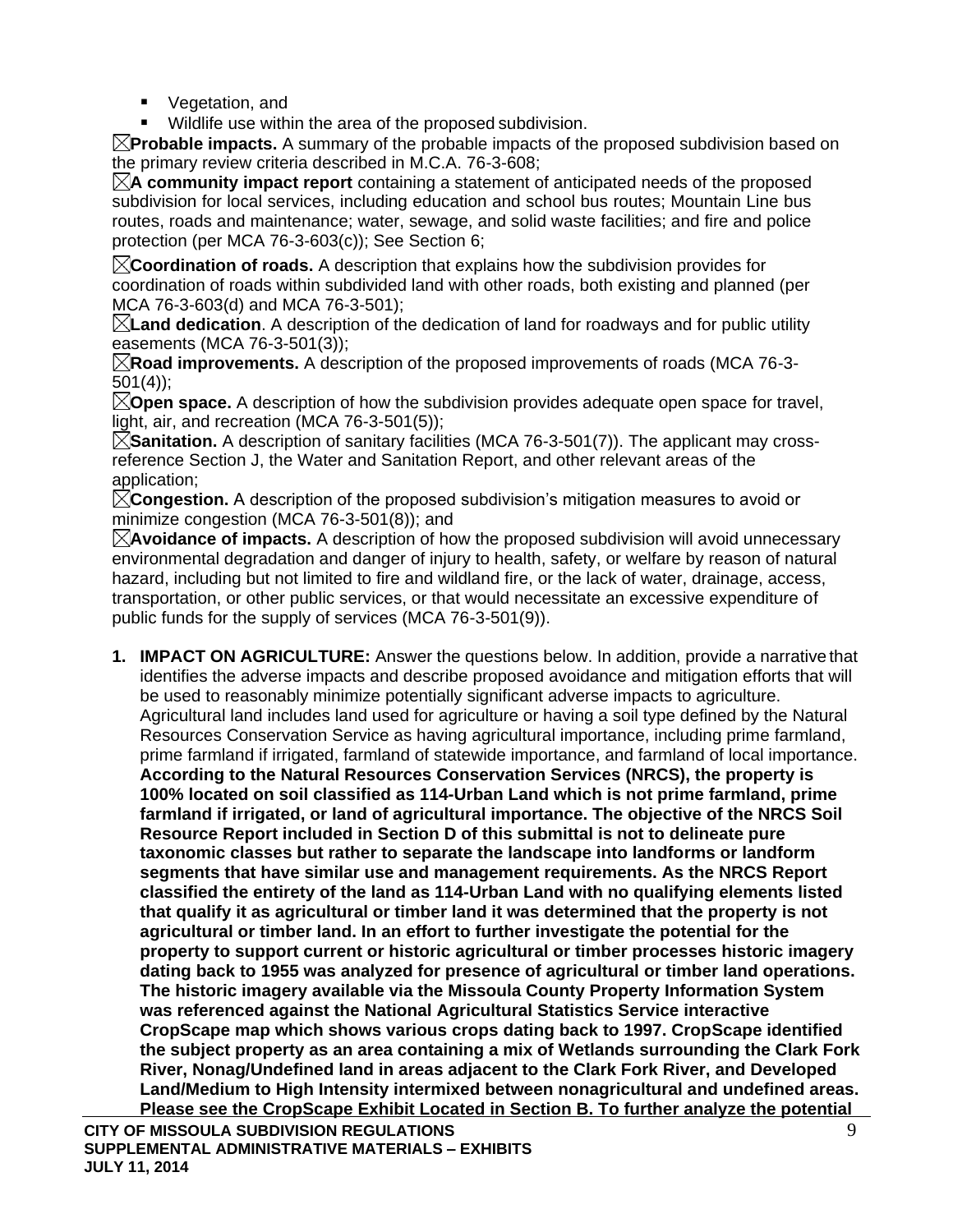**for historic or current agricultural operations the clearest historic imagery on the Missoula County Property Information System from 1972 was analyzed to determine if any portion of the property contained agricultural operations. Based on the imagery from 1972, the only land that could have been potentially used for agricultural operations was last seen as a 47,417.18 square foot portion located on the southern half of the property. Since that time, none of the imagery available shows that portion of the property being used for agricultural operations as evidenced by lack of farming equipment, livestock, signs of ground disturbance for plowing or harvesting, etc. Please see the Prior Agricultural Use 1972 Exhibit included in Section B. The lack of farming equipment, lack of livestock, and lack of signs of ground disturbance for plowing or harvesting combined with the classification of Water, Nonag/Undefined, and Developed Land from the CropScape service serves as ample justification that this property has not been used for agricultural operations for at least 50 years.**

- **a. Agriculture production.** Is the proposed subdivision located on land currently or previously used for agricultural production? **No** If yes, identify the number of acres in production on a map. **N/A**
- **b. Description.**
	- **i.** Describe the productivity of the land and whether the subdivision would removefrom production any agricultural or timber land. **The subdivision would not remove any agricultural or timber land from production.**
	- **ii.** Describe agricultural operations and other uses of land on the adjacent property. **There are no agricultural operations on adjacent properties**
	- **iii.** Describe what measures will be taken, if any, to control family pets. **Please see thecovenants for measures in regards to control of family pets. Covenants are located in Section C.**
	- vi. Describe any existing fence lines around the subdivision boundary, which protect agricultural lands under an ownership other than that of the subdivider, and describe any measures which will be taken to ensure that the owners of the subdivision will share with the owner of the agricultural lands in the continued maintenance of the fence. **There are no existing fence lines around the boundary subdivision which protect agricultural lands.**
- **c. Soil type.** Is the proposed subdivision located on land with a soil type defined by the Natural Resources Conservation Services (NRCS) as having agricultural importance (Prime, Prime if Irrigated, Statewide or Local Importance)? **No** If yes, which type(s)? **N/A**
	- **i. Soils map.** If yes, identify each area on a copy of the preliminary plat and provide a Soils Map and Table from the Soil Survey, published by the U.S. Department of Agriculture, the Natural Resources Conservation Service, and the Forest Service, showing the soil type(s) found within the proposed subdivision. **Please see included soils report from the Natural Resources Conservation Service (NRCS) in Section D.**
	- **ii. Soils assessment.** Provide a soils assessment per Section 5-020.14M. **Not applicable as the property does not contain land currently used for agricultural production.**
	- iii. **Sewer and zoning.** If the soil type is defined as Prime or Prime if Irrigated, is the subdivision proposing or required to connect to sewer, or is the propertyunzoned? **N/A**
	- **iv. Irrigation.** If the soil type is defined as Prime if Irrigated, is the property served by an existing, developed irrigation system or water right, including wells and adjacent irrigation ditches? **The property is not served by an existing, developed irrigation system or water right, and thus this section is not applicable.**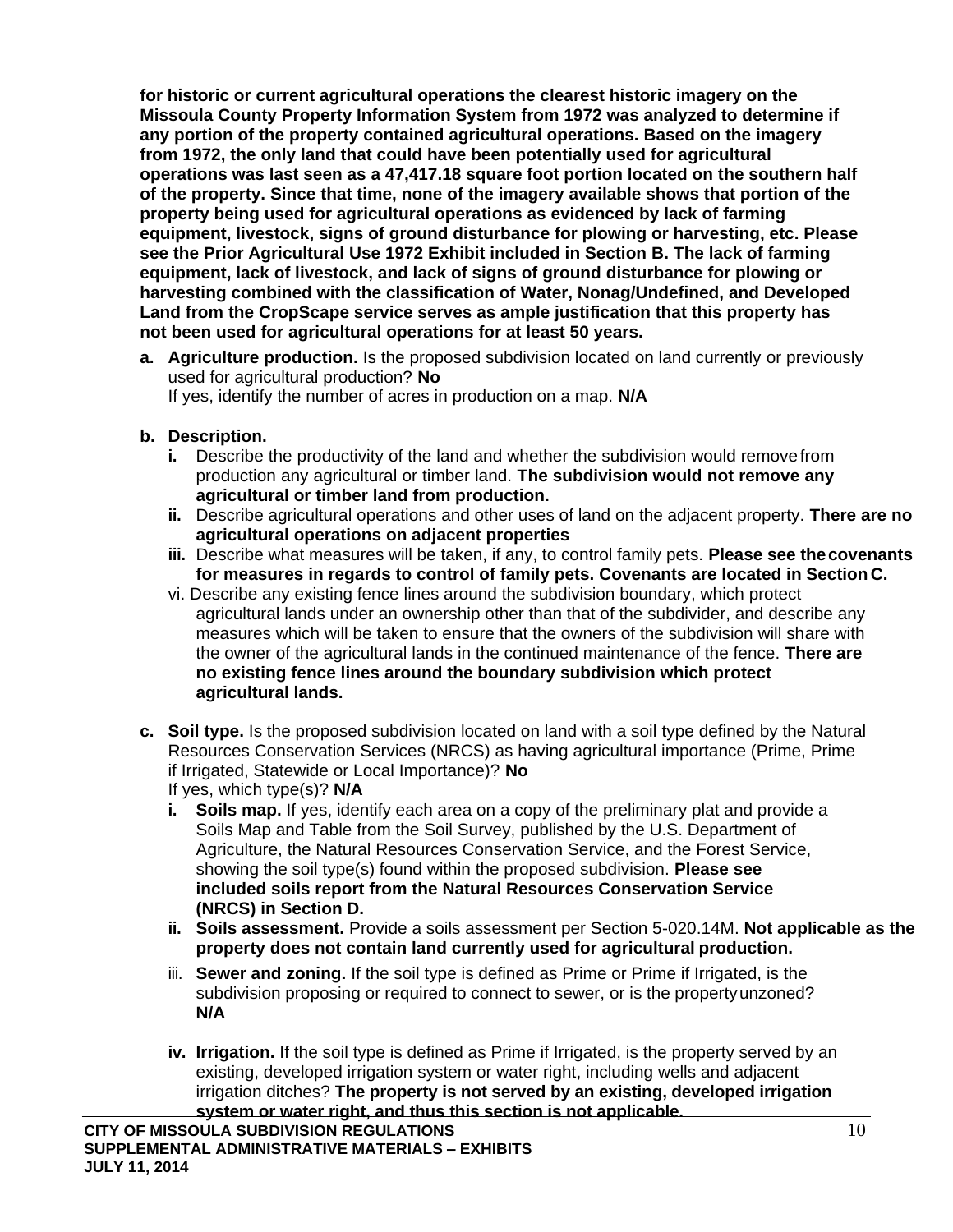- **2. IMPACT ON AGRICULTURAL WATER USER FACILITIES:** Answer the questions below. In addition, provide a narrative that identifies the adverse impacts and describe proposed avoidance and mitigation efforts that will be used to reasonably minimize potentially significant adverse impacts to agricultural water user facilities. **No potentially significant adverse impacts have been identified that would negatively impact agricultural water user facilities as the only agricultural water user facility is an offsite irrigation ditch which is protected by an elevated berm running along the entire southern edge of the property. This elevated berm, combined with the fact that the closest potential building sites are over 40 feet from the existing offsite irrigation ditch, will further serve to protect the offsite irrigation ditch from any impact during development.**
	- **a. Location.** Is the subdivision located on land with agricultural water user facilities or adjoining an agricultural water user facility? **No. There are no agricultural water user facilities on, in connection with, or adjoining the property. There is an offsite irrigation ditch located adjacent to the south of an elevated berm which runs the length of the southern edge of the property. Per the City of Missoula's subdivision regulations Section 3-060.4 a subdivider must show on the preliminary plat and dedicate on the final plat, ditch easements for unobstructed use and maintenance of existing water delivery ditches, pipelines, and facilities in the proposed subdivision that are necessary to convey water through the subdivision to lands adjacent to or beyond the subdivision boundaries in quantities and in a manner that are consistent with historic and legal rights. As there are no existing water delivery ditches, pipelines, and facilities in the proposed subdivision and no water being conveyed through the subdivision, this section is not applicable.**
		- **i.** If yes, describe the facilities (irrigation ditch, well, etc.). **Not applicable as there are no irrigation ditches located on the property.**
	- **b. Ditches.** Are any irrigation ditches located on or adjacent to the property? **Yes, there is an offsite irrigation ditch located adjacent to the south of the property.**
		- **i.** If yes, provide the name and contact information for the responsible ditch company.**Orchard Homes Ditch Company; (406) 544-4687; [info@orchardhomesditch.com.](mailto:info@orchardhomesditch.com)**
		- **ii.** If yes, do you intend to provide access to the irrigation ditch for all lots?**No**
			- **1.** If no, if the average lot size in the proposed subdivision will be one acre or less, provide for disclosure notifying potential buyers that lots within the subdivision are classified as irrigated land and may continue to be assessed for irrigation water delivery even though the water may not be deliverable to the lots. **A provisional disclosure has been included in the draft covenants included in Section C.**
	- **c. Abandonment or transfer of water rights.** Does the subdivision involve the abandonment or transfer of water rights from the property being subdivided?**No**
		- i. If yes, provide documentation that the water rights have either been removed from the land or that the process has been initiated to remove the water rights from theland. **N/A**
		- **ii.** If yes, the fact the water rights have been or will be removed from the land within the subdivision shall be denoted on the preliminary plat. **N/A**
		- **iii.** If no, the subdivider shall, unless otherwise provided under separate written agreement or filed easement, show on the preliminary plat, ditch easements for the unobstructed use and maintenance of existing water delivery ditches, pipelines, and facilities in the proposed subdivision that are necessary to convey water through the subdivision to lands adjacent to or beyond the subdivision boundaries in quantities and in a manner that are consistent with historic and legal rights. A minimum width of 10 feet is required on each side of irrigation ditch canals and ditches for maintenance purposes unless a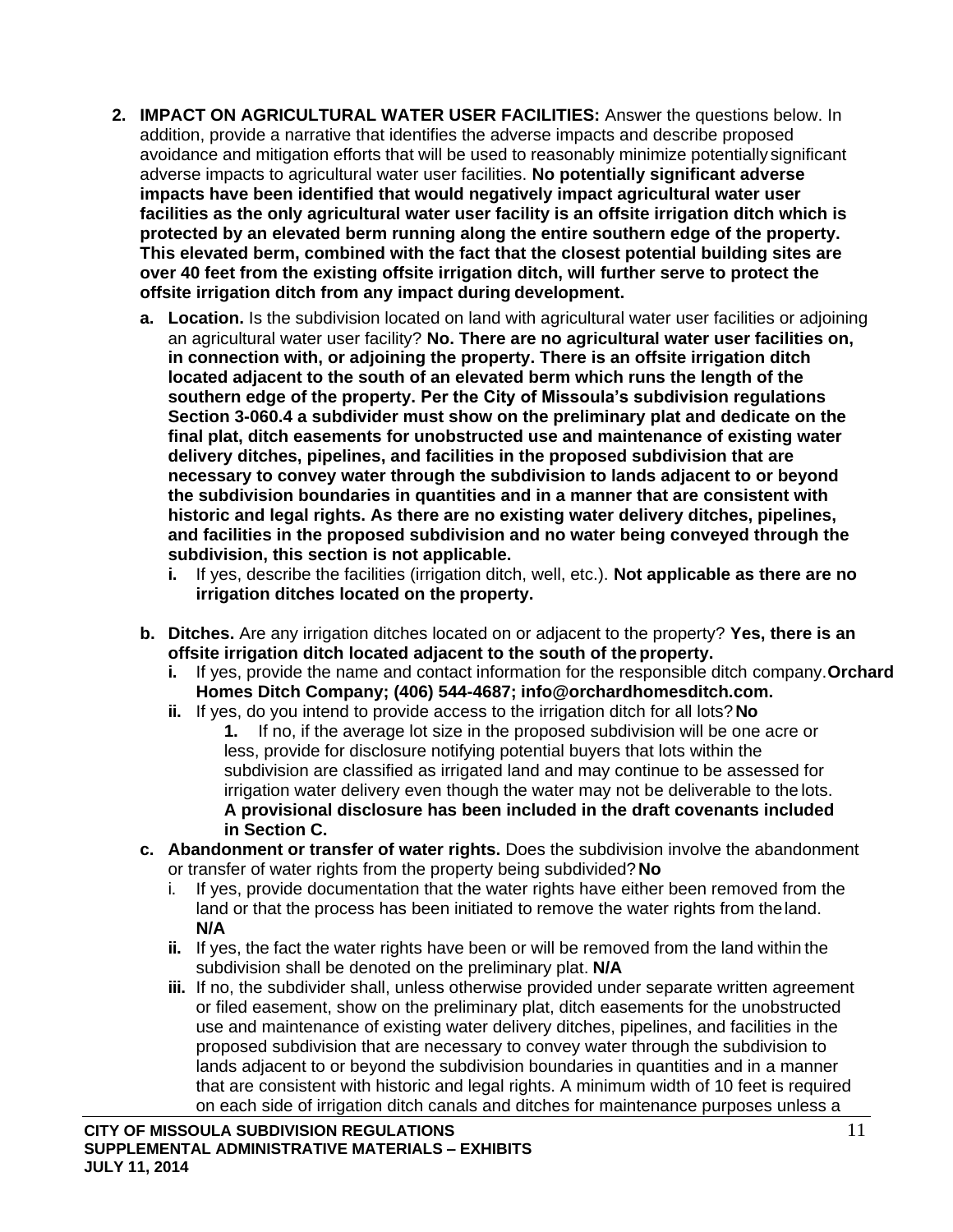lesser width is agreed to by the owner of the ditch right.**N/A**

- **d. Removal of facilities.** Does the subdivision involve the abandonment or removal of agricultural water user facilities? **No**
- **e. Maintenance.** Will the proposed subdivision or associated improvements alter access for maintenance of agricultural water user facilities? **No**
- **f. Water availability.** Will the proposed subdivision or associated improvements alter the movement or availability of water? **No**
- **g. Disturbance.** Will any proposed construction disturb an existing irrigation ditch or well or result in any changes to agricultural water use? **No**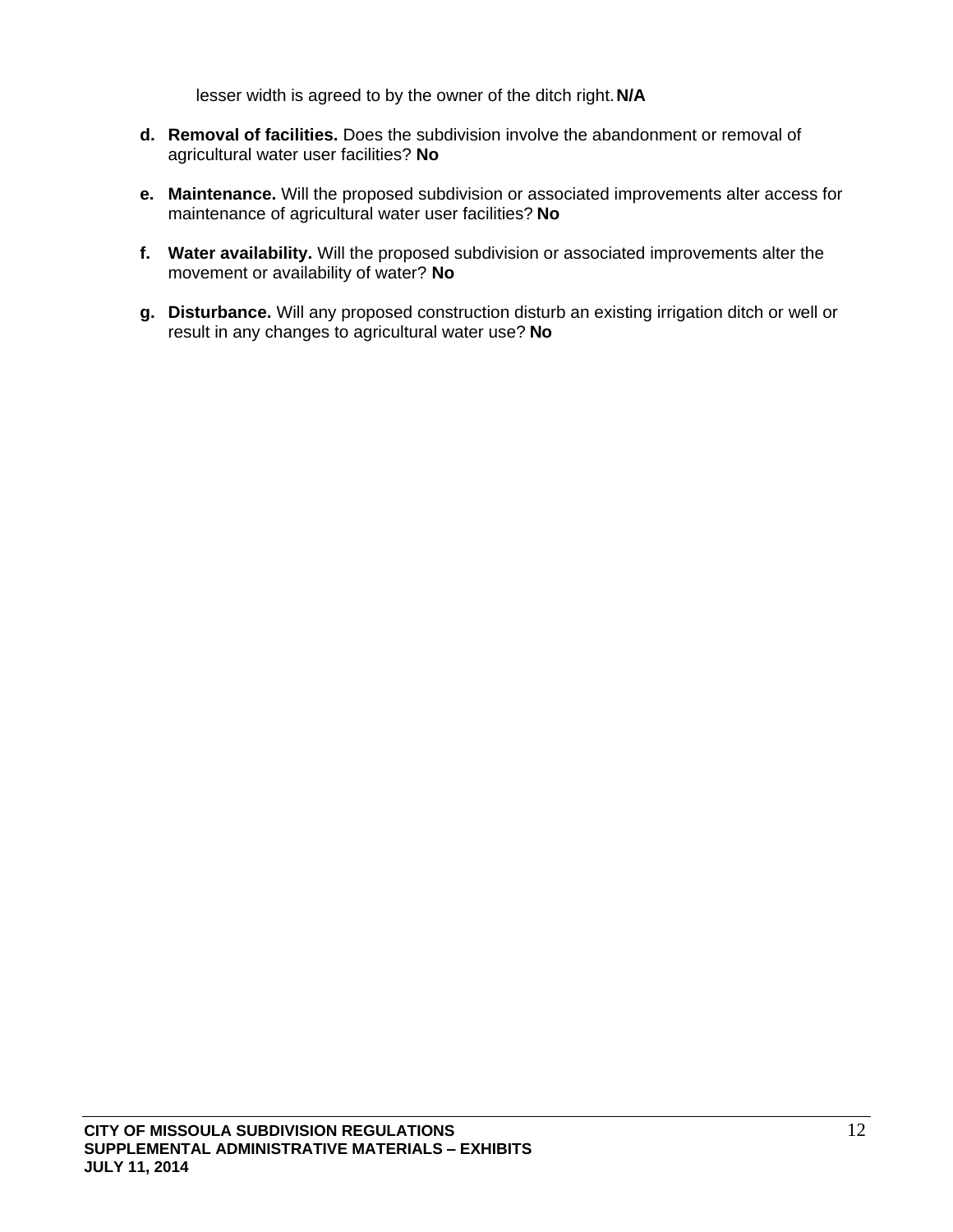3. **IMPACT ON NATURAL ENVIRONMENT:** Answer the questions below. In addition, provide a narrative that identifies the adverse impacts and describe proposed avoidanceand mitigation efforts that will be used to reasonably minimize potentially significant adverse impacts to the natural environment. **Based on the evaluation criteria below we issued a State Historic Preservation Office Report (located in Section E of this submittal), a Natural Heritage Program Environmental Summary (located in Section D of this submittal), a Natural Resources Conservation Services Soil Report (located in Section D of this submittal), and a Montana Bureau of Mines and Geology seismic, surface water, and ground water analysis (located in Section D of this submittal) to determine any impact to historic, paleontological, archaeological, cultural, geological, surface water, ground water, wetland, riparian, and vegetation resources that may be located on the property. Please review Sections K.3.a through K.3.g below for more in depth discussions on each natural resource examined therein and any proposed mitigation efforts.**

- **a. Public lands**
	- **i.** Is the subdivision proposal adjacent to public lands? **Yes**
		- **1.** If yes, how will the proposed subdivision affect adjacent public land uses? **The proposed subdivision will arrange non-motorized transportation facilities to provide safe, efficient, access to Lafray Park which will facilitate functional use of the park by future residents. There should be a positive impact on the adjacent public land use because of the increased access from future residents.**
		- *2.* If yes, describe any applicable land management policies of any public lands adjacent to or near the proposed subdivision. **The applicable land management policies for Lafray Park include the** *Missoula Open Space Plan,* **the** *Non-motorized Transportation Plan,* **the** *Missoula County Parks and Conservation Plan,* **and the** *Master Parks and Recreation Plan for the Greater Missoula Area.* **The proposed subdivision will do a cash-in-lieu parkland dedication per Missoula City Subdivision Regulations Section 3-080, and provide reliable access to Lafray Park. This cash-in-lieu dedication combined with the proposed nonmotorized connection to Lafray Park aligns with the scope of the**  *Missoula Open Space Plan* **by ensuring"***…a coherent and connected open space system, with access to a park, trail, open space land, natural area, or recreation area is available for every neighborhood".*

**3.** If yes, describe how access to public lands will be affected by this subdivision. **The proposed subdivision will arrange non-motorized transportation facilities to provide safe, efficient, access to Lafray Park which will facilitate functional use of the park by future residents. There should be a positive impact on the adjacent public land use because of the increased access from future residents.**

## **b. Historical features**

- **i.** Are there are any known historic, paleontological, archaeological or cultural sites, structures or objects on or within a half-mile of the proposed subdivision?**Yes**
	- **1.** If yes, identify any known historical, paleontological, archaeological or cultural sites, structures and/or objects within a half-mile of the proposed subdivision, provide a site map identifying these features which may be affected by the proposed subdivision and describe any plans to protect such sites or properties.

## **The Montana State Historic Preservation Office (SHPO) indicated in their report, included in Section E of this application,that**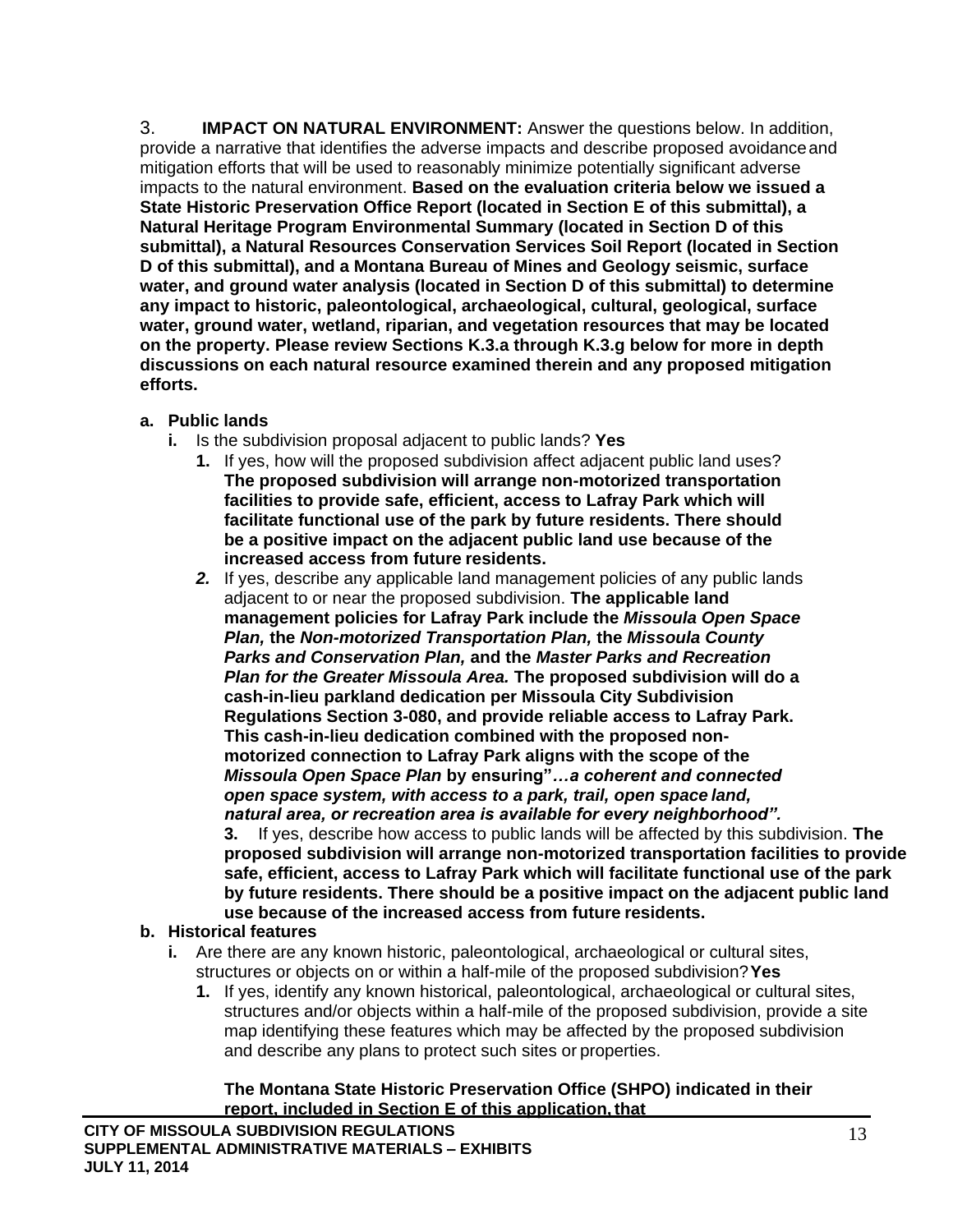"*any structure of fifty years of age is considered historic and is potentiallyeligible for listing on the National Register of Historic Places. If any structures are within the Area of Potential Effect, and are over fifty years old, we would recommend that they be recorded, and a determination of their eligibility be made prior to any disturbance taking place."*

**As the proposed subdivision dictates the removal of the existing home, and the home is over fifty years old, we have reviewed the existing structure for any of the conditions of merit listed on the Historic Property Record From provided by the SHPO, and found that the existing structure:**

- **a. Is not associated with any notable historic events.**
- **b. Is not associated with a significant local, state, or national historic person (s)**
- **c. Does not have any significant architectural merits.**
- **d. Does not yield answers to particular archaeological questions.**

**We presented our findings, along with comprehensive photos of the existing home to SHPO and they confirmed their decision that a cultural resources inventory is not warranted, but that the home be determined for eligibility of historic recording. Eric Newcombe, the Historic Architecture Specialist at the State Historic Preservation Office was contacted to determine the best path forward for determining historic eligibility. He recommended we contract with an Historic Architecture Specialist to complete the Historic Property Record Form and contact our local historic preservation officer. The Historic Preservation Officer for the city of Missoula, Elizabeth Johnson, was contacted and she also confirmed that an Historic Architecture Specialist was the preferred contractor to complete the form. Both individuals stated that as the subject property is not receiving nor leveraging any federal funding and is privately owned, that upon submittal of the Historic Property Record Form the home's eligibility for historic recording would be determined, but that the home can be demolished regardless of its eligibility status. The applicant has initiated the eligibility determination process which will be completed prior to preliminary plat approval.**

- **2.** If yes, discuss the impact of the proposed development on any historic features, and the need for inventory, study and/or preservation with the State Historic Preservation Office (SHPO). Provide a written statement outlining any recommendations of SHPO and any plans for inventory, study and/or preservation and any mitigation planned to overcome any adverse impacts. **Please see the SHPO exhibit included in Section E of this application, and review the response listed above for the need to inventory or register the existing home on the proposed subdivisionproperty.**
- **c. Water rights**
	- **i.** Have the water rights been severed from the subject property? **After conducting a Water Rights Query via the DNRC query system (**DNRC [Water Right Query System \(mt.gov\)](http://wrqs.dnrc.mt.gov/default.aspx) **the only pertinent water right for the area as outlined via the Montana Cadastral service belongs to Ashley and Matthew Jones and is tied to 1931 River Rd for Domestic, Lawn,**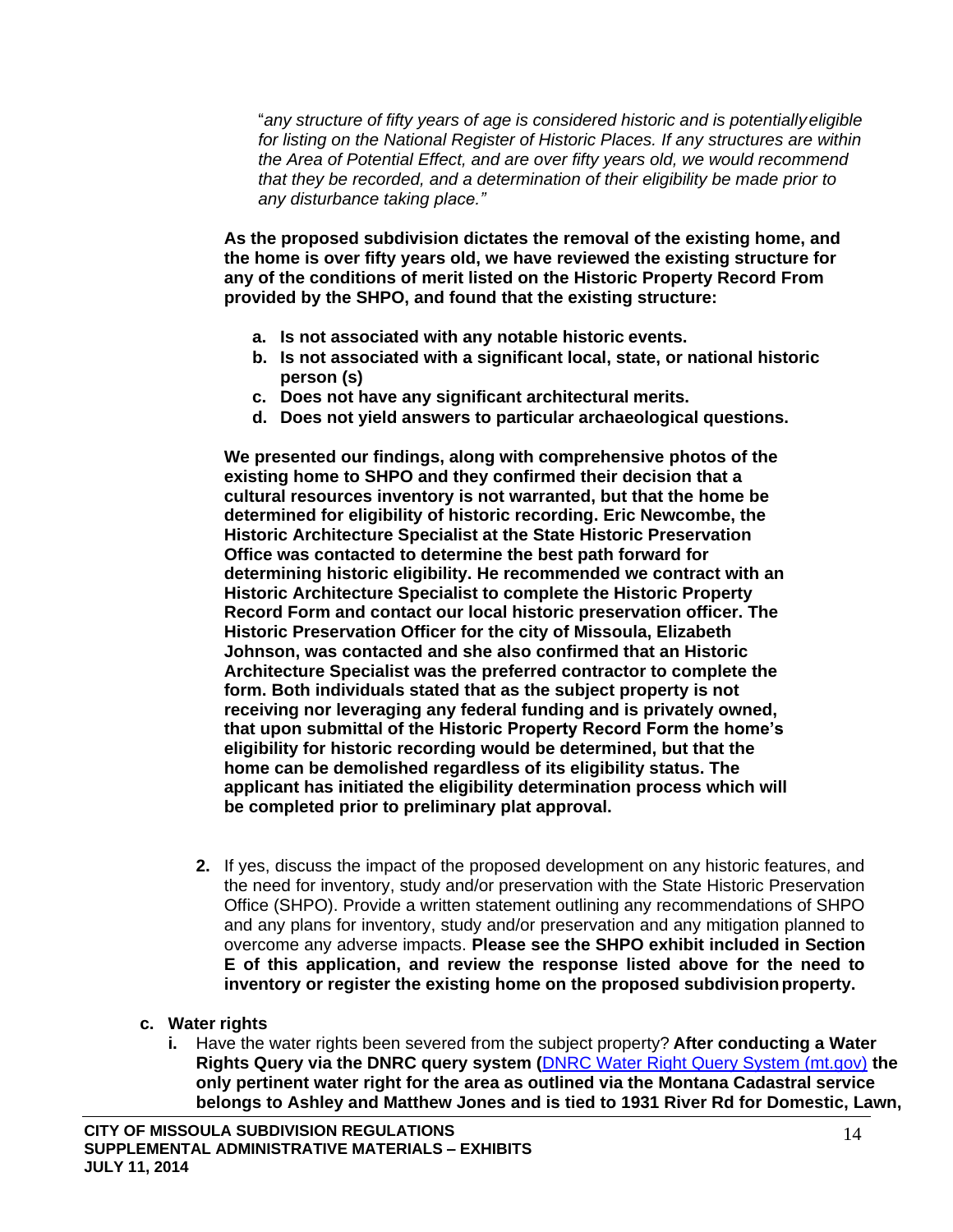**and Garden use at a maximum flow rate of 15 GPM for a maximum volume of 2.25 Acre feet over a .13 acre area. As there are no active water rights for 1923 River Road, no water rights can be severed from the property and thus, this section is not applicable. A copy of the water right mentioned above is included in Section D of this submittal.**

- **d. Groundwater**
	- **i.** Does high seasonal groundwater rise within 15 feet of the surface of the property? **IMEGCorp. conducted groundwater monitoring at the proposed subdivision property during seasonal run off and recorded weekly measurements through the 'peak', between April 23rd, 2021 and July 1st, 2021. The shallowest depth to groundwater during that time was 16.5 feet on June 6th, 2021. This procedure was conducted in accordance with City of Missoula Public Works standards. Please see the attached Groundwater Monitoring results included in Section D.**
		- 1. When evidence of high groundwater or unstable soil is present, provide a groundwater drainage mitigation plan prepared by a licensed professional engineer to mitigate the problem. The plan shall include, but not be limited to, measures to prevent the migration of groundwater through water, sewer and drainage trenches. **According to the Natural Resources Conservation Services Report included in Section D, the property contains soil classified as 114-Urban Land. According to the Montana Bureau of Geology and Mines the geological map unit assigned to the property as Holocene Alluvium. Neither the Natural Resources Conservation Services Report nor the Montana Bureau of Geology and Mines analysis indicated the clay, silt, sand, and gravel soil as being unstable or prone to landslides. As mentioned above, thegroundwater monitoring results indicated no presence of high groundwater. That**

**information combined with the report and analysis provided indicate a groundwater drainage mitigation plan is not required.**

- **ii.** What are the maximum and minimum depths to the water table, and on what dateswere those depths determined? **As mentioned above, the groundwater monitoring concluded the shallow water table is approximately 16.5 feet dependent on the year. Additionally, although there are no wells located on the property there are multiple existing wells located nearby the property according to the Ground Water Information Center. Of those wells, two well logs were selected for a maximum and minimum depth of the static water level. One of those wells known as GWIC ID: 152138 showed a maximum depth to static water level of 30'. The other well known as GWIC ID:68898 showed a minimum depth to static water level of 6 feet. The maximum water level depth was determined in 1995. The minimum depth to water level was determined in 1972. A copy of these well logs has been included in Section D of this submittal. The data from these well logs as well as the groundwater monitoring concludes that shallow water table depth of 16.5' is extremely accurate, while the maximum depth of 30' is reasonably accurate.**
- **iii.** What is the depth of aquifers and aquifer recharge areas from the surface ofthe property? **The aquifer along the Clark Fork River area is known to have surface water recharge in this area. It is not anticipated that this subdivision site will contribute to this recharge.**
- **iv.** Describe the steps necessary to avoid depletion or degradation of groundwater recharge areas. **This subdivision is proposed to be connected to City of Missoula Water and should not impact the aquifer depletion**.
- **e. Surface water**
	- **i. Delineated floodplain.** Is any portion of the property within a FEMA-designated 100-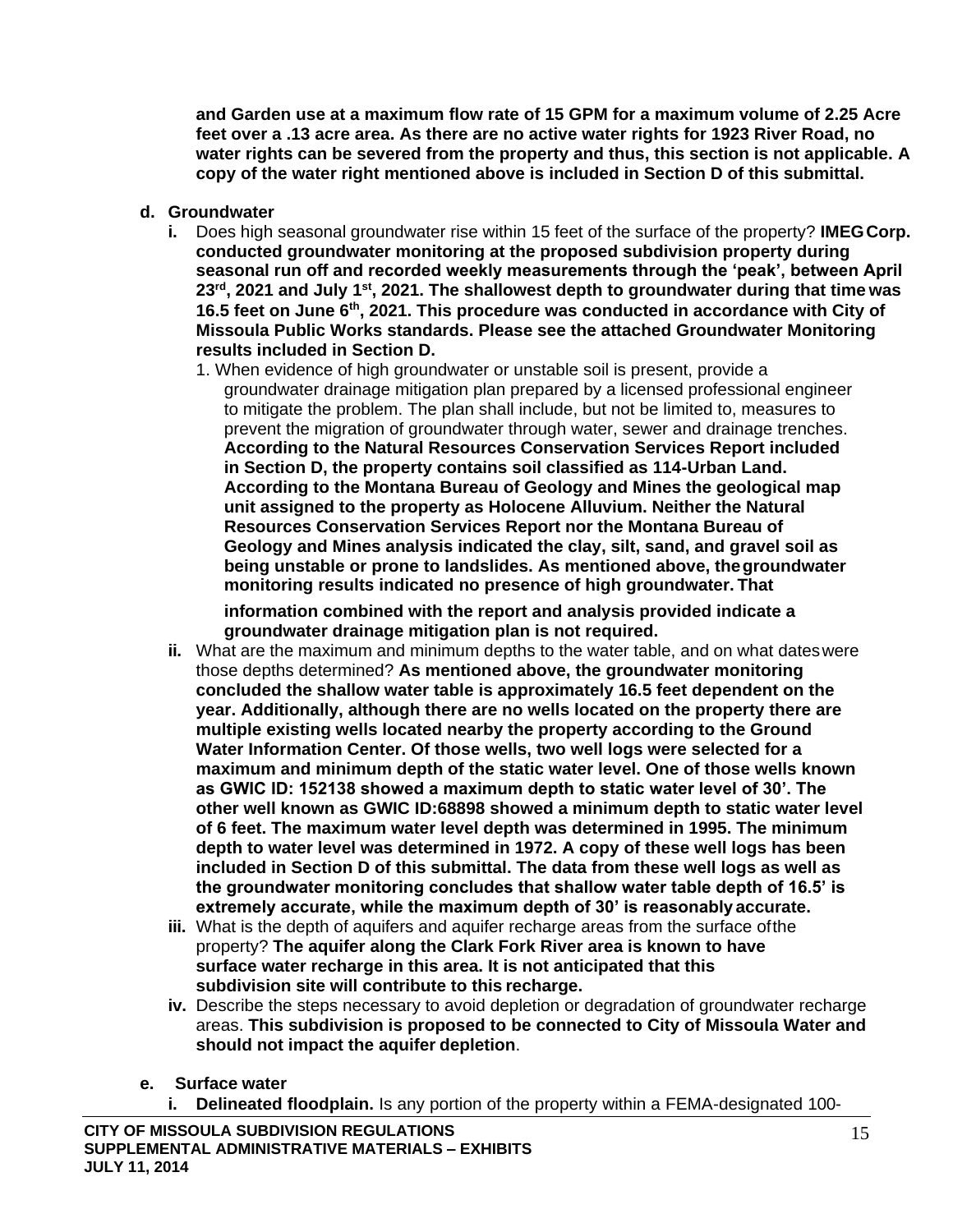year or Shaded Zone X floodplain? **No, please see the Floodplain Map included in Section B of this submittal.**

- **1.** If any portion of the property is within a FEMA-designated 100-year or Shaded Zone X floodplain, provide a map with a legend showing the designated areas, and/or areas removed by FEMA through a Letter of Map Amendment. **This section is not applicable as no section of the property is located within a 100-year or Shaded Zone X floodplain. Please see the screen shot of the FEAM floodplain Panel 30063C1195E included as the Floodplain Map in Section B, which shows our development in relation to the delineated (regulatory)floodplain.**
- **ii. Non-delineated floodplain.** Are any proposed building sites within 20 vertical feet and 1,000 horizontal feet of a stream draining an area of 15 square miles or more and in the same drainage basin, in an area where no official floodway delineation or floodway study of the stream has been made (in accordance with 3-010.2A)? **The proposed development is approximately 3,164 feet elevation based on the survey conducted by a PLS. According to the FEMA Floodplain Map the Clark Fork River Base Flood Elevation most near our development is 3,167 feet elevation. Therefore, yes there are proposed buildings within 20 vertical feet of a stream. However, the Clark Fork is a "delineated floodplain", and it is located greater than 1,000 feet horizontally from the development property. No other stream, drainage or floodway has been identified within 1,000 feet horizontally of our project based on field visits, historical aerial imagery, and a survey conducted by a PLS. Therefore, this section is not applicable to this development. Please see the screen shot of the FEAM floodplain Panel 30063C1195E included as the Floodplain Map in Section B, which shows our development in relation to the delineated floodplain.**
	- **1.** If any proposed building sites are within 20 vertical feet and 1,000 horizontal feet ofa stream draining an area of 15 square miles or more and in the same drainage basin,

in an area where no official floodway delineation or floodway study of the stream has been made (in accordance with Section 3-010.2A), submit a Flood Hazard Evaluation Report. **No Flood Hazard Evaluation Report is required as the property is not located with 20 vertical feet and 1,000 horizontal feet of a stream draining an area of 15 square miles or more that has not received an official floodway delineation or study.**

- **iii. Mapping**. Locate on a plat overlay or sketch map all surface water and the delineated floodways that may affect or be affected by the proposed subdivision including natural water systems (streams, lakes, rivers, or marshes), artificial water systems (canals, ditches, aqueducts, reservoirs, irrigation or drainage systems), and land subject to flooding. **The Supplemental Data Sheets included in Section A display the existing conditions of the property which has been surveyed by a PLS, and outline all surface waters, streams, lakes, rivers, marshes, ditches, aqueducts, reservoirs, irrigation or drainage systems, and delineated floodways that may affect or be affected by the proposed subdivision.**
- **iv. Description.** Describe all surface water that may affect or be affected by the proposed subdivision including name, approximate size, present use, and time of year that water is present. Describe the proximity of proposed construction (such as buildings, sewer systems, and roads) to surface waters. **As noted on the Existing Conditions Exhibit included in the Supplemental Data Sheets attached in Section A of this submittal, and on the MBMG Surface Water Exhibit attached in Section D there are no surface waters that may affect or be affected by the proposed subdivision. The nearest surface water is the offsite irrigation ditch that will not be affected by this**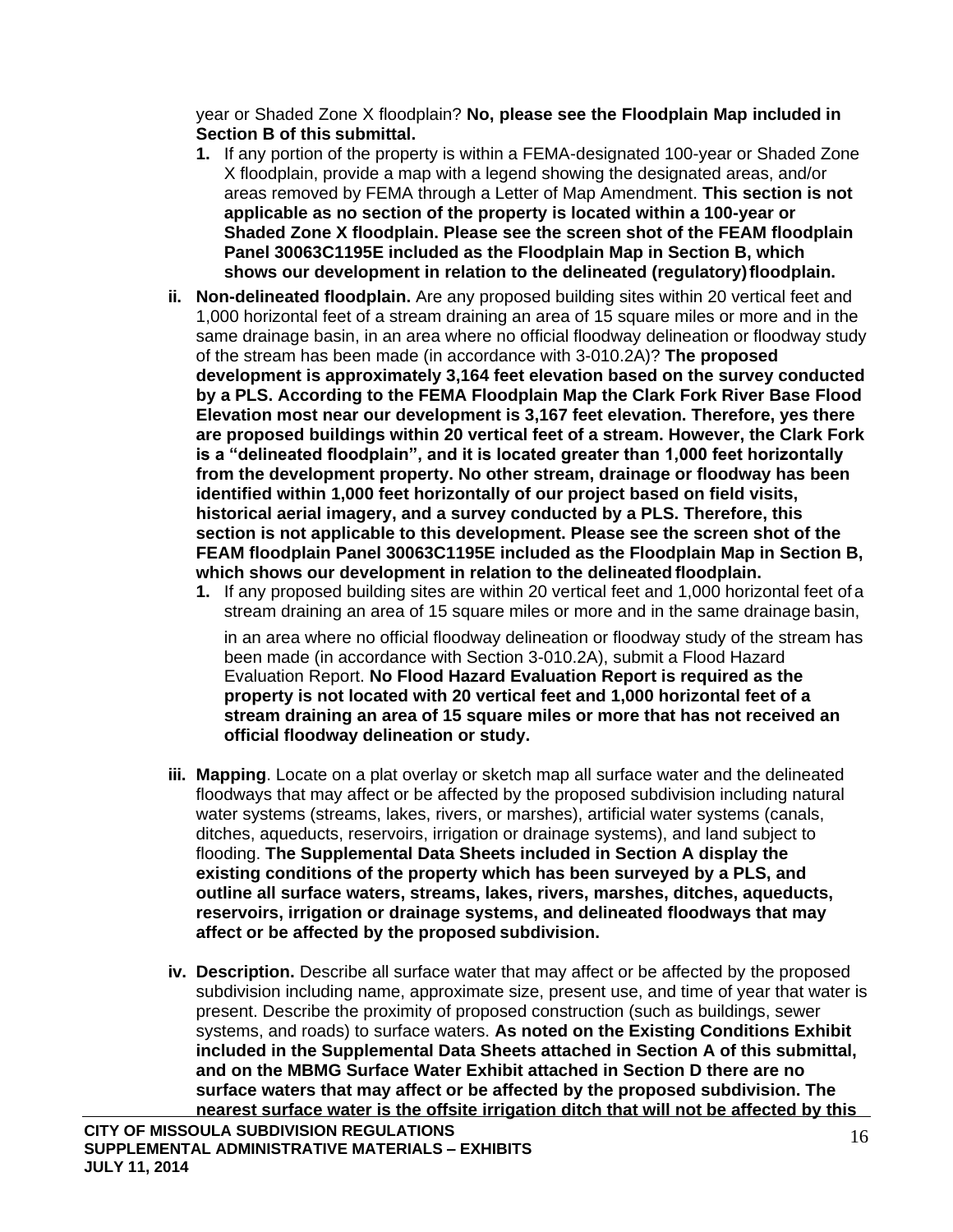### **development. Said irrigation ditch is approximately 42' from any proposed construction.**

- **v. Wetlands.** If wetlands are present, the subdivider shall provide wetlands investigation completed by a qualified consultant using the U.S. Army Corps of Engineers' Wetlands Delineation Manual Technical Report Y-87-1 (1987 Manual). If the investigation indicates the presence of wetlands, a wetlands delineation shall be shown on the final plat. If any construction or changes are proposed which require a 404 Permit, the subdivider shall provide evidence of such permit to the planning department. **The property has been surveyed by a PLS in which no wetlands were identified as noted in the Existing Conditions Exhibit included with the Supplemental Data Sheets attached in Section A of this submittal. Additionally, the Natural Heritage Program Environmental Summary indicated no presence of wetlands on the subject property. A copy of this report is included in Section D of thissubmittal.**
- **vi. Water quality.** Please indicate which if any of the following water quality permits have been applied for and describe the reasons why these permits are required: **As no portion of the property is located within the 100-year or Shaded Zone X Floodplain, is not preventing a river or stream from existing in their natural state, is not impacting the chemical, physical, and biological integrity of the nations water, will not temporarily increase water turbidity, and will not impact flow for a navigable water way a 310 permit, SPA 124 Permit, Floodplain Permit, Section 404 Permit, 318 Authorization, or Navigable Rivers Land Use License or Easement is not required.**
	- **1.** 310 Permit (Local Conservation District)
	- **2.** SPA 124 Permit (Department of Fish, Wildlife, and Parks)
	- **3.** Floodplain Permit (City Floodplain Administrator)
	- **4.** Section 404 Permit, Section 10 Permit (U.S. Army Corps of Engineers)
	- **5.** 318 Authorization (Department of Environmental Quality)
	- **6.** Navigable Rivers Land Use License or Easement (Department of Natural Resources and Conservation)

## **f. Vegetation and Riparian Resource Areas**

- **i. Plant types.** Describe the vegetative types by plant community, relative age, and condition. **The project site consists of a mix of grasses, shrubs, trees, and weeds. The age of this vegetation varies from a year or less to trees that are likely older than 20 -30 years. Although this area is not irrigated, the vegetation appears to be in a healthy condition.**
- ii. Measures to preserve existing vegetation. Describe any measures that will be taken to preserve trees and other natural vegetation as much as possible (such as locating roads, lot boundaries, and planning of construction to avoid damaging tree cover).

**No proposed open spaces are included for this property**. **The density of vegetation throughout the site is constant and portions of this vegetation will be preserved outside of the proposed road location and residential dwelling locations.**

**iii. Critical plant communities.** Describe measures that will be taken to protect critical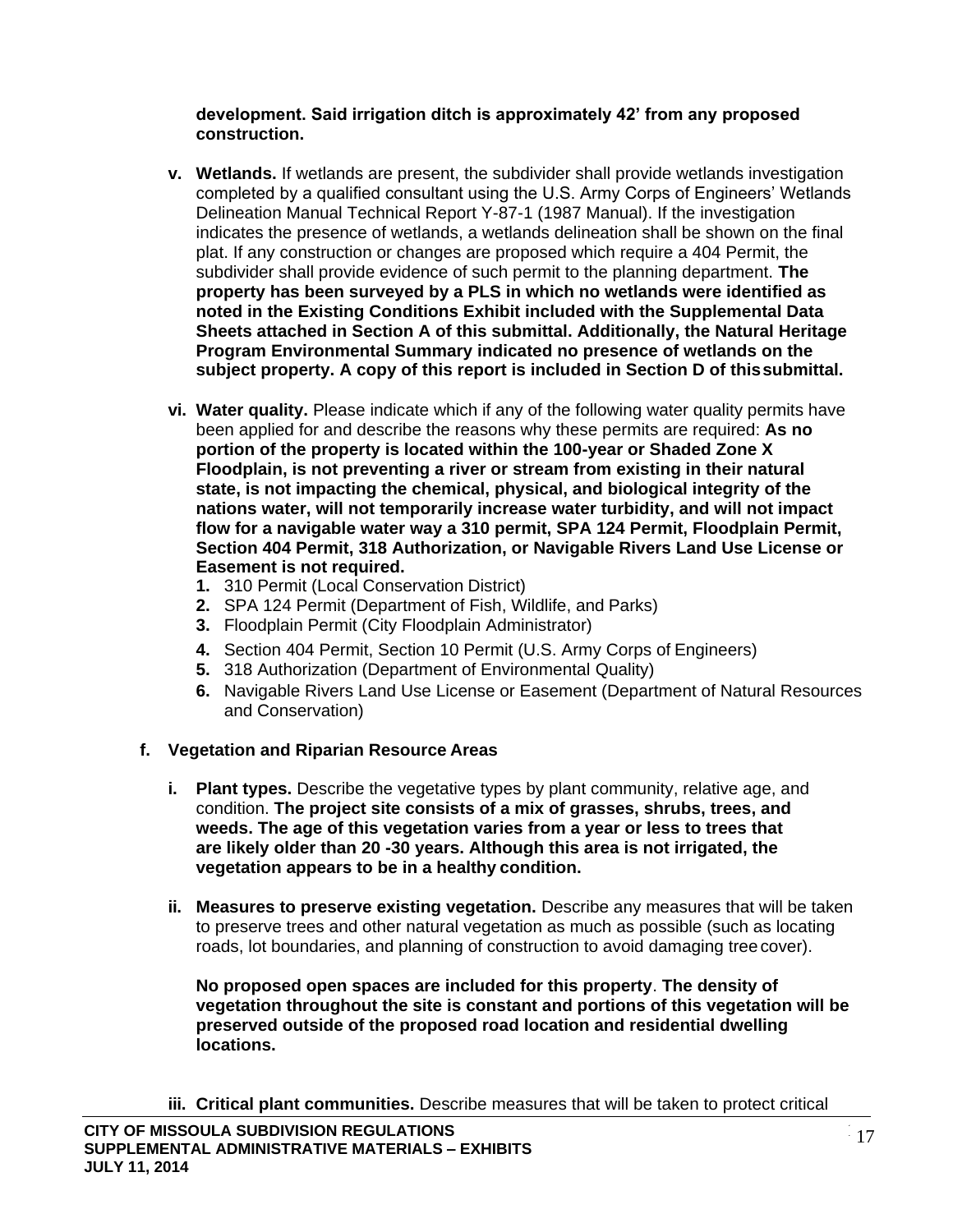plant communities (such as keeping structural development away from these areas, and setting aside areas for open space). **According to the Natural Heritage Program Environmental Summary included in Section D of this submittal this project contains no known critical plant communities.**

- **iv. Weeds.** Identify areas containing noxious weed growth. Describe proposed means of weed control, especially means to prevent weed growth on areas disturbed by construction. **There are weeds intermixed with the other vegetation throughout the property. The presence of weeds has been noted on the VegetationExhibit.**
- **v. Wetlands and riparian resource areas.** Are there any wetland and/or riparian resource areas on the property per Section 2-020.102? **There are no wetlands present on the property as noted in the Existing Conditions Exhibit included with the Supplemental Data Sheets attached in Section A of this submittal. Additionally, the Natural Heritage Program Environmental Summary indicated no presence of wetlands or riparian resource areas on or adjacent to the subject property. A copy of this report is included in Section D of this submittal.**
	- **1.** If Riparian Resource Areas are within or adjacent to the proposed subdivision, provide a Riparian Management Plan per the submittal requirements in Sections3- 130.3 and 5-020.14L. Show areas of riparian resource and proposed buffers on a supplemental data sheet.
- vi. **Map**. Provide a map showing the distribution of the vegetation types (such as existing trees, vegetation clusters, marsh, grassland, shrub, coniferous forest, deciduous forest, mixed forest) and critical plant communities such as stream bank or shoreline vegetation, vegetation on steep or unstable slopes, vegetation on soils highly susceptible to wind or water erosion. **Please see Vegetation Map in Section B.**

## **g. Geology / Hydrology / Soils / Slopes**

**i. Description.** Describe the geologic, soil, or topographic conditions and any measures that will be taken to address potential problems encountered in the construction of roadways, basements, water supply trenches, sewer supply trenches, septic tank and drainfield installation, and/or underground electrical and telephone lines. **According to the Natural Resources Conservation Services Report included in Section D, the soil type for the subject property is 114-Urban Land. This soil type is conducive to development as landslides, liquefaction, and other seismic hazards are quite low. This information is further validated by the Montana Bureau of Mines and Geology analyses because the property is located on Alluvium from the Holocene which is comprised of well sorted-clay, silt, sand, and gravel. The only geological hazard associated with this soil classification, according to the MBMG is occasional flooding during 100-year storm events. However, the subject property is not located in the 100-year Floodplain according to FEMA as shown on the Floodplain Map included in Section B Additionally, development, including major subdivisions, have been built along River Road for over 50 years with no seismic outfall occurring due to roadway construction, utility construction, or home construction. These empirical data combined with the information offered in both the NRCS Report and the MBMG analyses indicates that the geologic and soil conditions in the area should present no problems during construction of roadways and underground utility lines. Lastly, the project does not include septic tank and drainfield installation. Please see the Grading and Drainage Report, Utility Construction Plans, and Road Constructions Plans included in Section D of this submittal for more**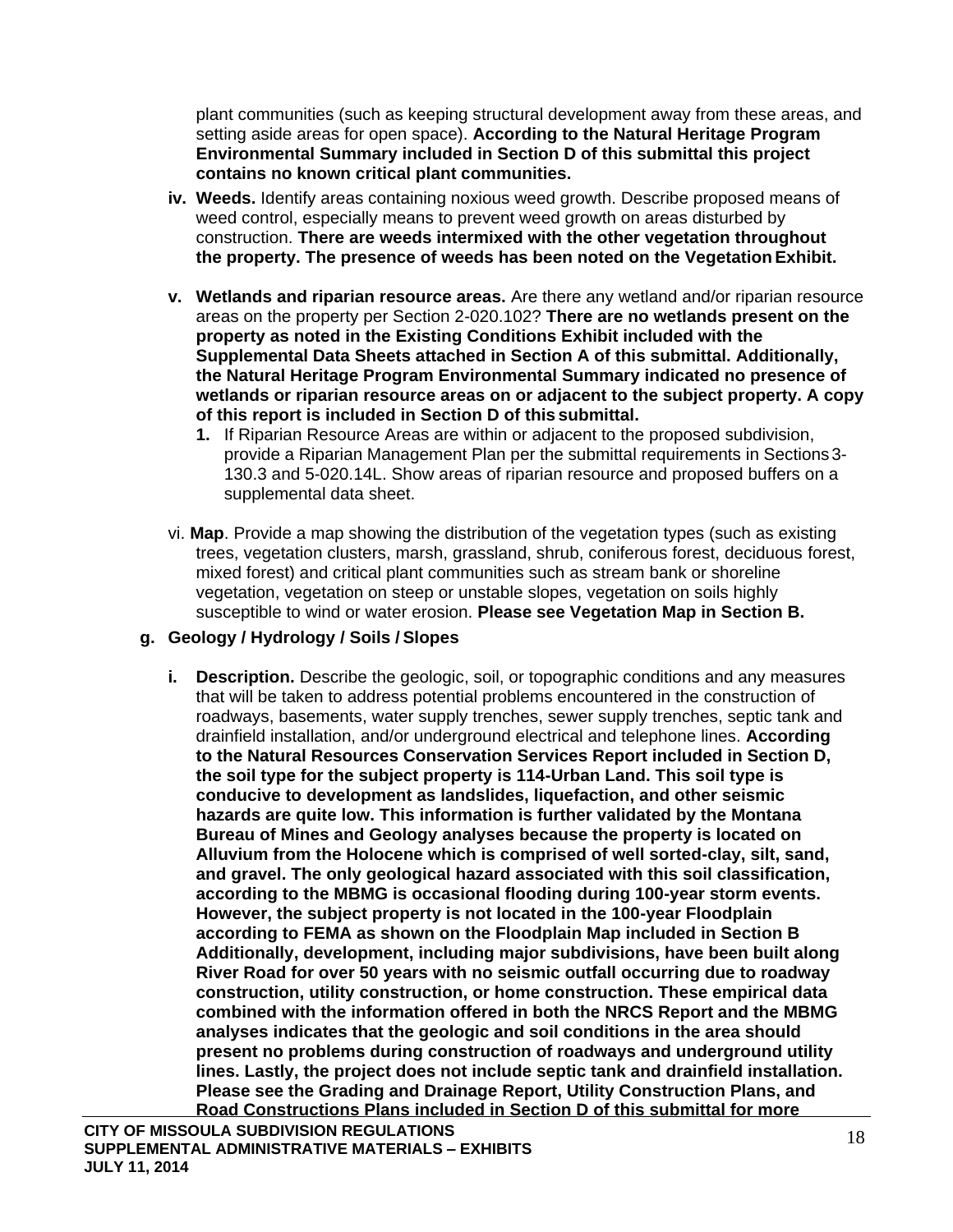**information regarding the design measures and plans for the proposed construction.**

- **ii. Cut and fill.** Describe the location and amount of any cut or fill three (3) or more feetin depth and plans to prevent erosion and promote revegetation of those cuts and fills. **Please see the Road Construction Plans included in Section D of this submittal for plans to prevent erosion during road construction. The preliminary plans do not show cut or fill three or more feet in depth.**
- **iii. U.S.G.S. topographic map.** Provide a detailed current U.S. Geological Survey topographic map with an outline of the subdivision clearly indicated. **Please see the USGS Vicinity Exhibit included in Section B**.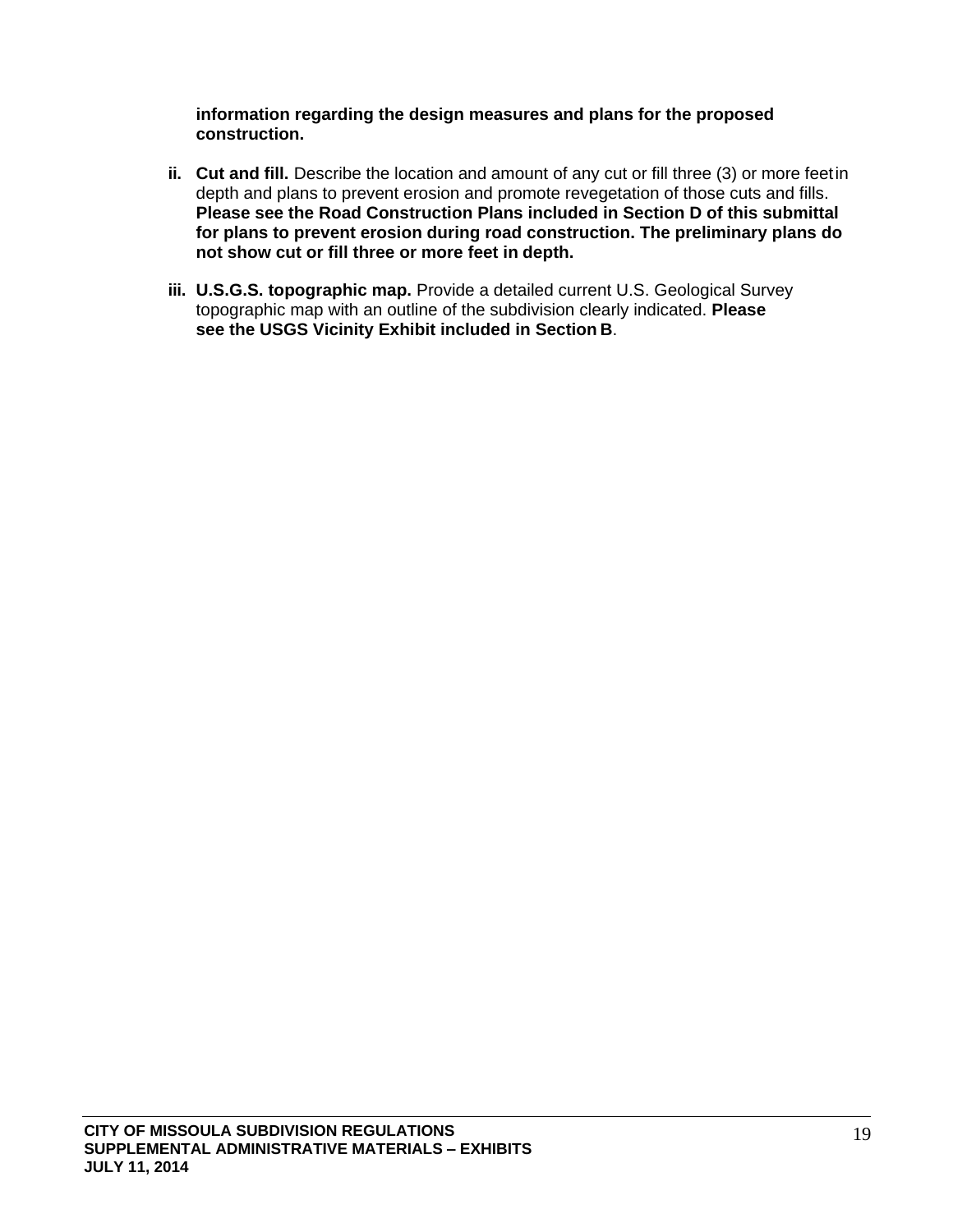**iv. Limitations map.** Provide a Geologic / Topographic Limitations Map which locates any unusual geologic, soil, or topographic condition on the property which may limit the capability for building or excavation using ordinary and reasonable construction techniques. Conditions include, but are not limited to: shallow depths to bedrock, depth to aquifers and aquifer recharge areas (source: Montana Bureau of Mines and Geology Groundwater Information Center - GWIC), basin closures (Source: Department of Natural Resources, Missoula Regional Office), a high groundwater table, unstable or expansive soils, and slopes in excess of 25%. **According to the Natural Resources Conservation Services Report included in Section D, the soil type for the subject property is 114-Urban Land. This soil type is conducive to development as landslides, liquefaction, and other seismic hazards are quite low. This information is further validated by the Montana Bureau of Mines and Geology analyses because the property is located on Alluvium from the Holocene which is comprised of well sorted-clay, silt, sand, and gravel. The only geological hazard associated with this soil classification, according to the MBMG is occasional flooding during 100-year storm events. However, the subject property is not located in the 100-year Floodplain according to FEMA as shown on the Floodplain Map included in Section B Additionally, development, including major subdivisions, have been built along River Road for over 50 years with no seismic outfall occurring due to roadway construction, utility construction, or home construction. These empirical data combined with the information offered in both the NRCS Report and the MBMG analyses indicates that the geologic and soil conditions in the area should present no problems during construction of roadways and underground utility lines. Lastly, the project does not include septic tank and drainfield installation. Please see the Grading and Drainage Report, Utility Construction Plans, and Road Constructions Plans included in Section D of this submittal for more information regarding the design measures and plans for the proposed construction.**

**The NRCS Report and the MBMG analyses did not identify any unusual geologic, soil, or topographic conditions on the property which may limit the capability for building or excavating during construction. Most importantly, there has been no evidence of unusual geologic, soil, or topographic conditions during any of the historic development along River Road.**

**Please see Potentiometric Surface of the Basin-Fill and Bedrock Aquifer, Mineral and Missoula Counties, Western Montana by John I. LaFave attached as the Potentiometric Surface Exhibit included Section D. This map identifies the area of our development as Quaternary sediments with shallow aquifers (less than 80' below surface), which show there are no concerns of shallow bedrock.**

**v. Geotechnical report.** If the proposed subdivision includes land areas with the potential for landsliding, slope instability, or high ground water, provide a report by a qualified soil or geotechnical engineer indicating the locations, character, and extent of all areas subject to landsliding, slope instability, and high ground water, and prominently designate these areas on the preliminary plat and other records of conveyance. **The proposed site does not include land areas with the potential for landsliding, slope instability, or high ground water so a Geotechnical Report is not required for this project.**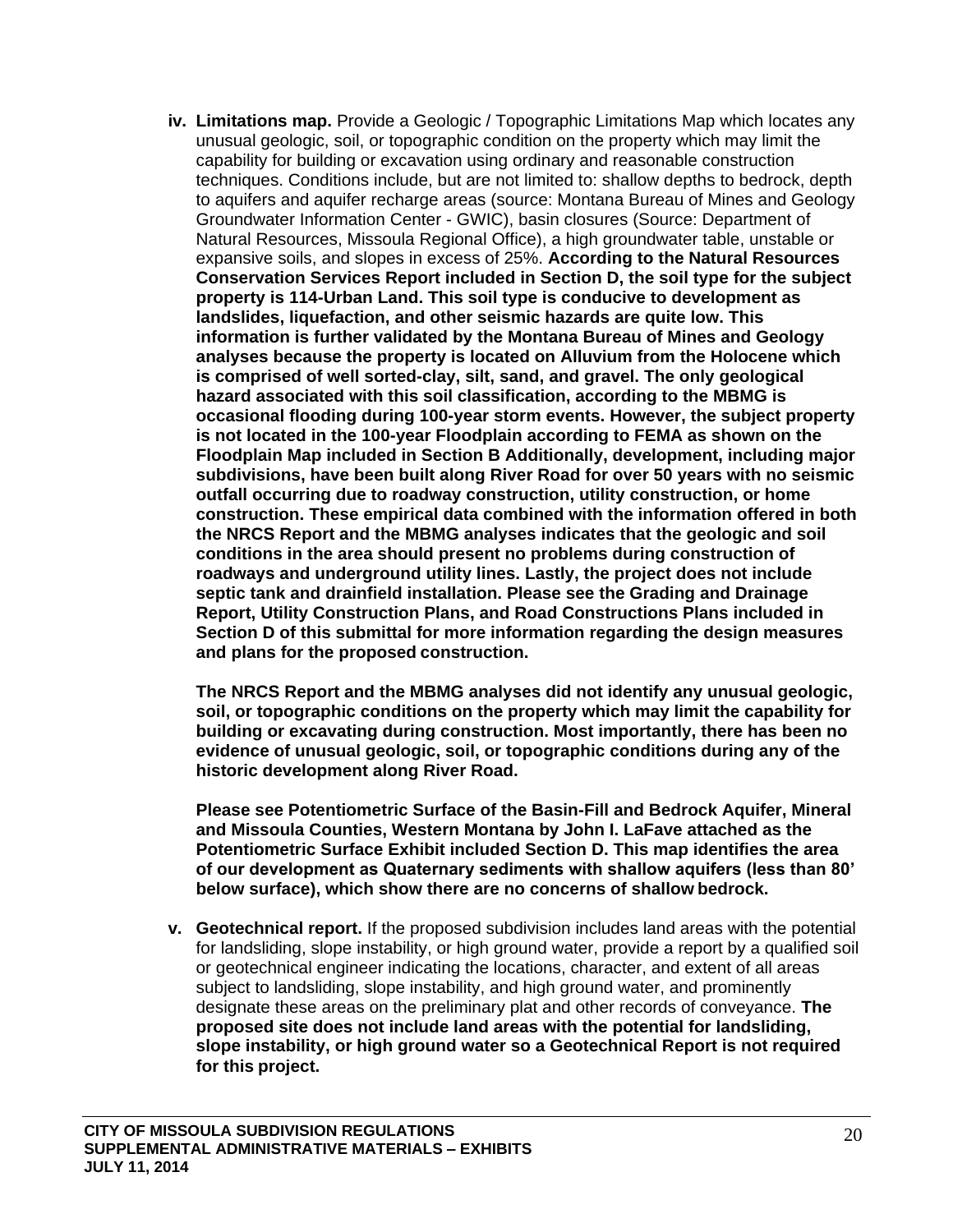- **vi. Steep Slopes/Slope category map.** Does the subject property have slopes of 25% or greater? **No**
	- **1.** If yes, designate these areas as "No-Build Zone/Steep Slope" on the plat. **Notapplicable as the property does not have slopes of 25% or greater per the Existing Condition exhibit which was surveyed by a PLS.**
- **vii. Hillside density adjustment calculation worksheet.** If the subdivision has sites proposed for development located on slopes over fifteen (15) percent, submit a hillside report per the requirements in Section 5-020.14E and a density adjustment calculation worksheet per the requirements in Section 3-140.4. A hillside density adjustment calculation worksheet is available at the Development Services Office. **This is not applicable because the property does not have slopes of 15% or greater. Therefore, a hillside report is not required. The topographic conditions of the site can be seen on the Existing Conditions Exhibit included in the Supplemental Data Sheets attached in Section A of this submittal.**
- **4. IMPACTS ON WILDLIFE AND WILDLIFE HABITAT:** Answer the questions below. In addition, provide a narrative that identifies the adverse impacts and describe proposed avoidance and mitigation efforts that will be used to reasonably minimize potentially significant adverseimpacts to wildlife and wildlife habitat. **In an effort to determine if any impacts to wildlife and wildlife habitat will occur due to the proposed subdivision a Natural Heritage Program Environmental Summary was conducted to identify species occurrences, other observed species without site specific occurrences, other species potentially present based on their range, presence of associated habitats, land cover mapped as ecological systems, wetland and riparian areas, land management categories, and biological reports associated with plant and animal observations. The Environmental Summary serves to compliment the Wildlife and Vegetation Exhibits included in Section B and helps narrow down the list of species provided by Montana Fish, Wildlife, and Parks. It is worth noting that the Environmental Summary lists species by modeled or observed associated habitats and how common they are throughout the area. Included below are species that have associated habitats that are over 40% common in the area. The Evening Grosbeak, Western Spotted Skunk, Rufous Hummingbird, Little Brown Myotis, North American Porcupine, Loggerhead Shrike, Balk Eagle, Panic Grass, Pale-Yellow Jewel-Weed, Pointed Brown Sedge, and Columbia Watermeal. In order to help mitigate any adverse impacts to the animal species listed above a "Living with Wildlife" section has been added to the draft covenants. In order to help mitigate any adverse impacts to the plant species listed above the proposed subdivision will adhere to the approved Weed Management Plan included in Section C of this submittal. That plan will insure that the disturbance of ground during construction is revegetated and maintained weed free so native plant species can thrive.**

**a. Species types.** Per Montana Fish, Wildlife, and Parks maps and data, which species of fish and wildlife use the area to be affected by the subdivision? **A Wildlife and Wildlife Habitat Exhibit has been included in Section B. The exhibit identifies the wildlife that Montana Fish, Wildlife, and Parks database lists as being known to utilize all or a portion of the section, township, range that this project is located within. This list is complimented by the Natural Heritage Program Environmental Summary included in Section D of this submittal. For the complete list of species known to frequent this area, please review both the exhibit included in Section B and the summary included in Section D.**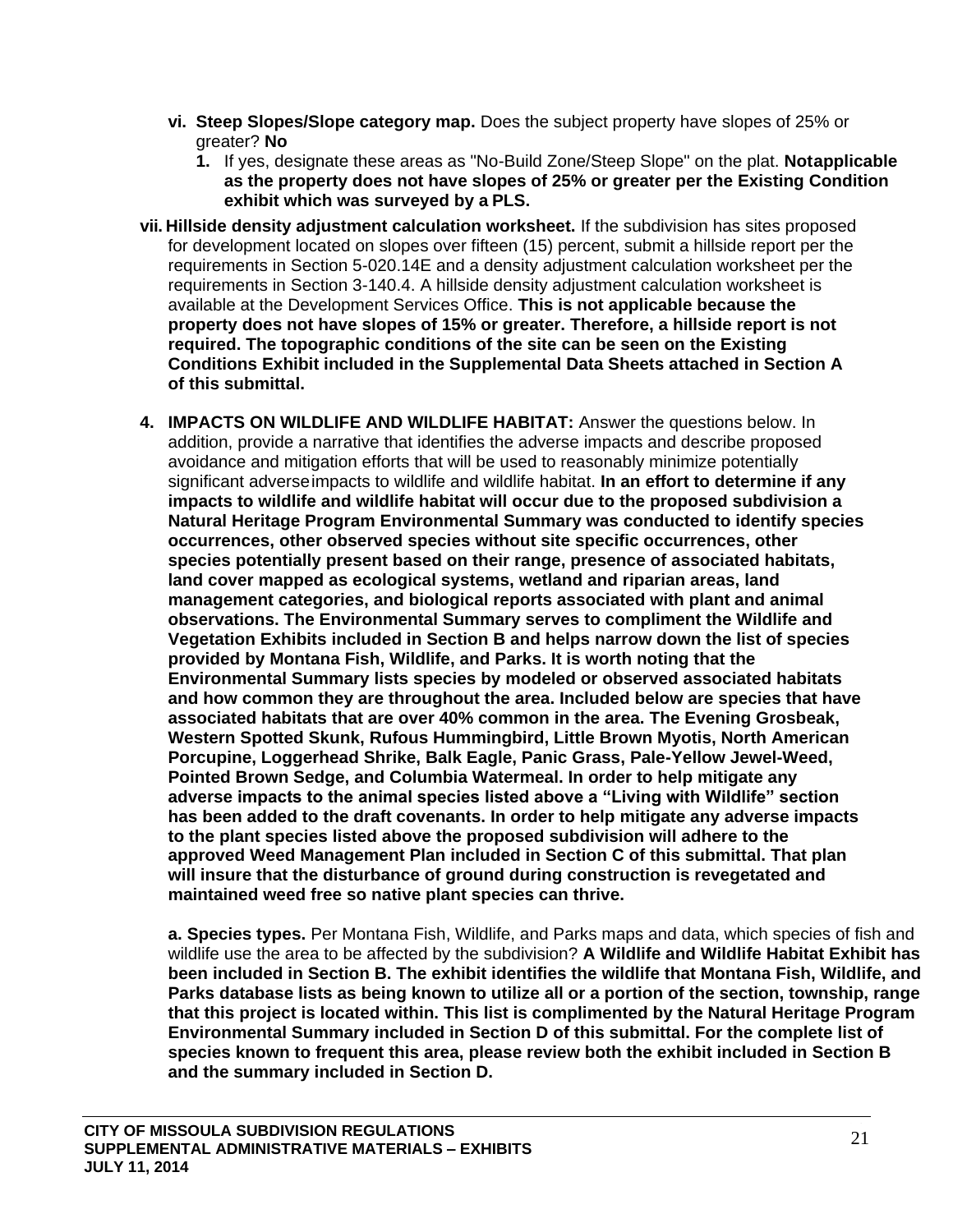### **b. Wildlife mitigation.**

- **i.** Describe any proposed measures to protect, enhance, or minimize degradation of wildlife habitat (such as keeping buildings and roads back from shorelines, setting aside marshland as open space, using a cluster development to limit development on sensitive areas). **The proposed subdivision is prioritizing lots under 5,000 square feet and 20' setbacks to ensure each house has yard spacing around all sides of the proposed homes which allows room for native vegetation to grow. Additionally, the proposed subdivision will adhere to boulevard tree planting standards to enhance habitat for avian species in the area. As no sensitive areas, marshlands, or shorelines are located on or adjacent to the subject property no other mitigation is proposed.**
- **ii.** Describe any proposed measures to minimize or mitigate conflicts between residents and wildlife (such as covenants that require garbage and pet food to be keptindoors). **As mentioned above, the proposed subdivision includes "Living with Wildlife" language in the draft covenants included in Section C**
- **c. Map.** Provide a map identifying any known critical or key wildlife areas such as big game winter ranges, grizzly bear linkage corridors, waterfowl nesting areas, habitat for rare or endangered species, and wetlands and riparian resource areas per Montana Fish, Wildlife, and Park's maps and data and other appropriate resources. **A Wildlife and Wildlife Habitat Exhibit has been included in Section B. This language informs future homeowners that they must accept the responsibility of living with wildife that frequent the area and take measures to ensure all antihabituation efforts are taken such as properly storing garbage, pet food, and other potential attractants.**
- **5. IMPACTS ON PUBLIC HEALTH & SAFETY:** Answer the questions below. In addition, provide a narrative that identifies the adverse impacts and describe proposed avoidance and mitigation efforts that will be used to reasonably minimize potentially significant adverse impacts to public health and safety. **Two public health and safety points that were stressed by residents in the area during the neighborhood meeting were Street Side improvements to RiverRoad and non-motorized access to Lafray Park as River Road currently lacks the Street Side requirements for an Urban Collector (without parking) and Lafray Park offers open space recreation opportunities for residents in the area. The proposed subdivision includes Street Side improvements to River Road and non-motorized access to Lafray Park. The proposed subdivision will serve to improve public health and safety by providing adequate, safe, transportation options for both motorized and non-motorized travel in the area. Please review the response below for specifics regarding public health and safety concerns.**
	- **a. Air Stagnation Zone.** Is the property within the Air Stagnation Zone? **Yes**
	- **b. Airport Influence Area.** Is the property within the Airport Influence Area?**No**
		- **i.** If the property is within the Airport Influence Area, provide a map showing the boundaries of the Airport Influence Area with the site identified and other sub-areas (such as Runway Protection Zone (RPZ), Extended Approach and Departure Areas (EADA), and the 65 dnL noise contour). **Not applicable as the property is not within the Airport Influence Area.**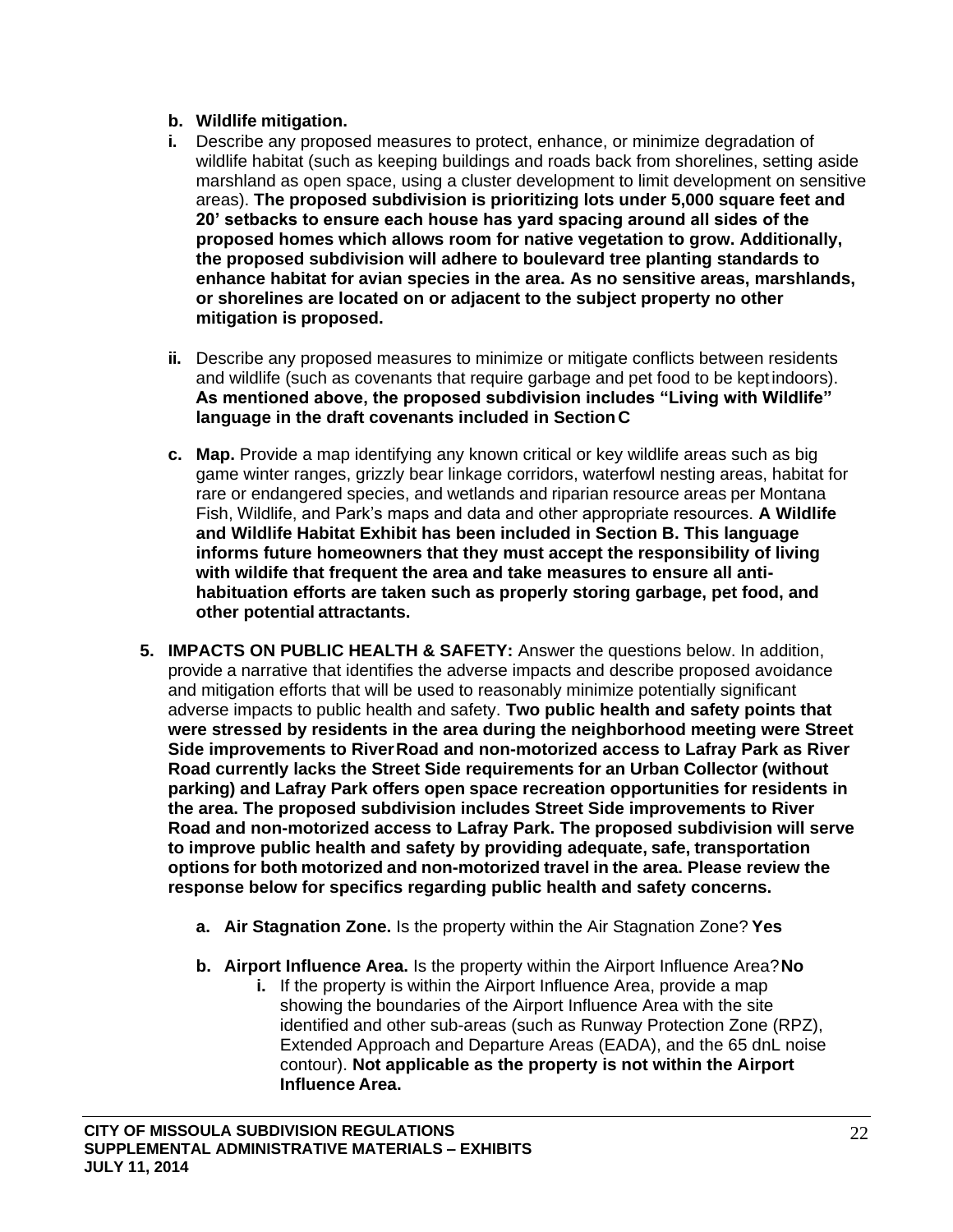c. **Avoidance and mitigation of hazards.** Describe avoidance or mitigation measures that are proposed to address identified hazard(s) and provide a map locating the hazards.

Examples of health and safety hazards are:

- i. areas containing high pressure gas lines or high voltage lines;
- ii. land on or adjacent to Superfund or hazardous waste sites;
- iii. land on or adjacent to abandoned landfills, mines, well, waste sites or sewage treatment plants; and
- iv. areas identified as a high seismic hazard.

**The Existing Conditions Exhibit included with the Supplemental Data Sheets attached in Section A of this submittal outline all of the existing conditions of the site including the location of high-pressure gas lines or high voltage lines, land on or adjacent to Superfund or hazardous waste sites, and land on or adjacent to abandoned landfills, mines, well, waste sites or sewage treatment plants. The MBMG Geologic Conditions Exhibit included in Section D of this submittal outlines seismic hazards in the area. As none of the hazards listed above are represented on the Existing Conditions Exhibit, and the MBMG Geologic Conditions Exhibit does not show any seismic activity over 4.0 on the Richter Scale within 30 miles of the property no mitigation is proposed.**

- **d. Nuisances.** If the proposed subdivision contains on-site or nearby off-site land uses that create a nuisance (such as noise, dust, smoke, or unpleasant odors), identify such nuisances and describe avoidance or mitigation measures that are being proposed to address them. The subdivision will not create any nuisances in the area. **In order to limit an nuisances caused by the proposed subdivision a "Nuisances" section is included in the Covenants attached in Section C. The language from this section ensures that no noxious or offensive activity shall be carried on or permitted upon any Lot or Ownership Unit, nor shall anything be done thereon which may be or may become an annoyance or nuisance to the neighborhood. After consulting with the current property owners regarding nuisances in the area, the only nuisance noted was occasional noise along River Road due to increased traffic between Russel and Reserve after dark. In an effort to help mitigate the noise from River Road, Street Side improvements including a planted boulevard are being proposed.**
- **6. COMMUNITY IMPACT REPORT & IMPACT ON LOCAL SERVICES:** Answer the questions below. In addition, provide a narrative that identifies the adverse impacts and describe proposed avoidance and mitigation efforts that will be used to reasonably minimize potentially significant adverse impacts to local services. **The subdivision should provide no major impacts on local services.**
	- **a. Transportation facilities – motorized and non-motorized.** Describe the proposed subdivision's mitigation measures to avoid or minimize congestion (MCA76-3-501(8)); **In an effort to mitigate and minimize congestion along River Road due to the proposed subdivision offers on street parking and garage parking for each proposed residence. These measures help to ensure that no additional congestion resulting from on-street parking occurs along River Road which is an Urban Collector (without parking). During the neighborhood meeting, residents brought up the traffic and parking congestion issues created when parents have to drive their children to the intersection of River Rd and Lafray Ln for school bus pick-up. The proposed subdivision will improve the street side non-**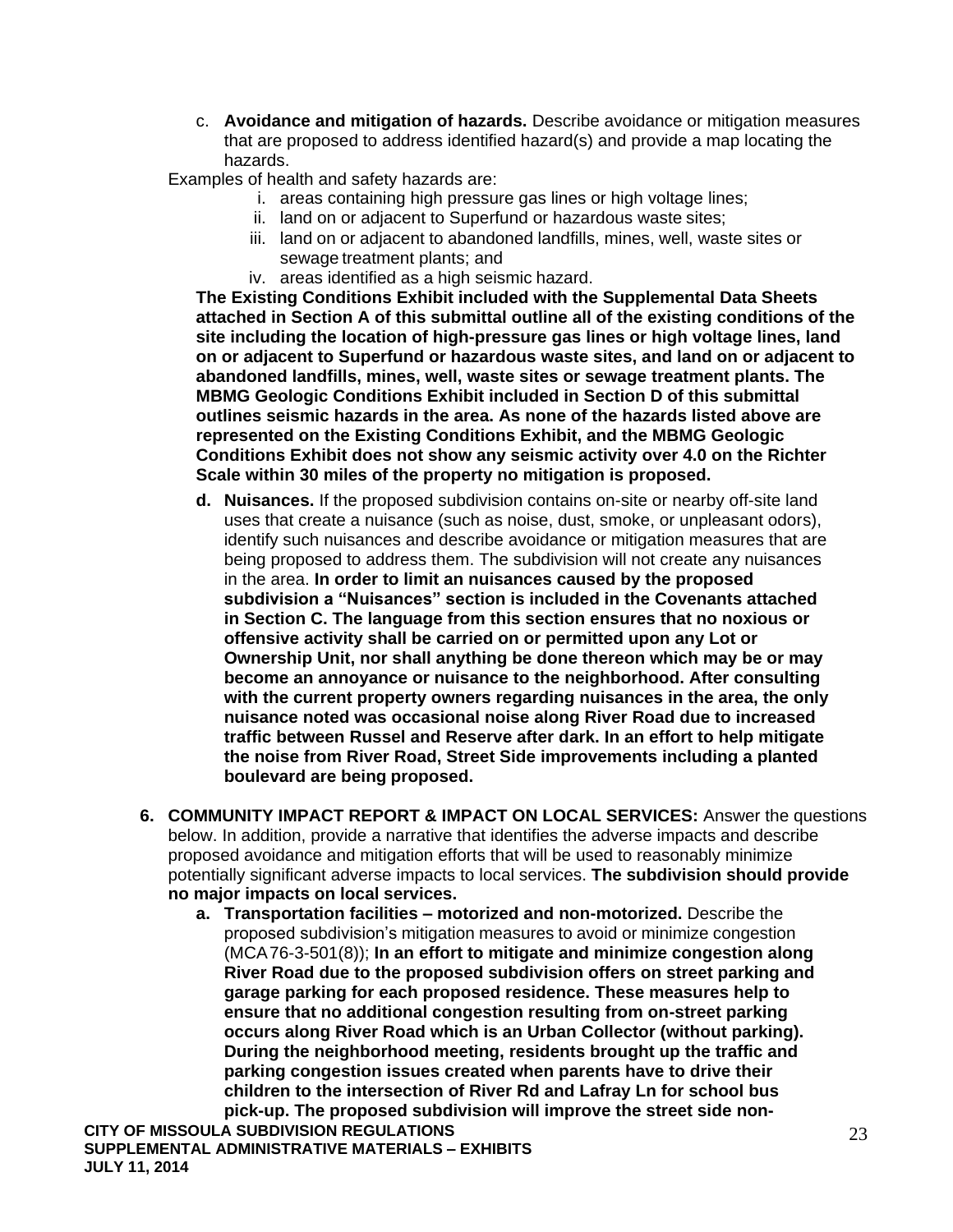**motorized infrastructure which will help reduce this congestion as children can safely walk from the proposed subdivision to the school bus pick-up location. Please see the School Bus Stop Exhibit included in Section B.**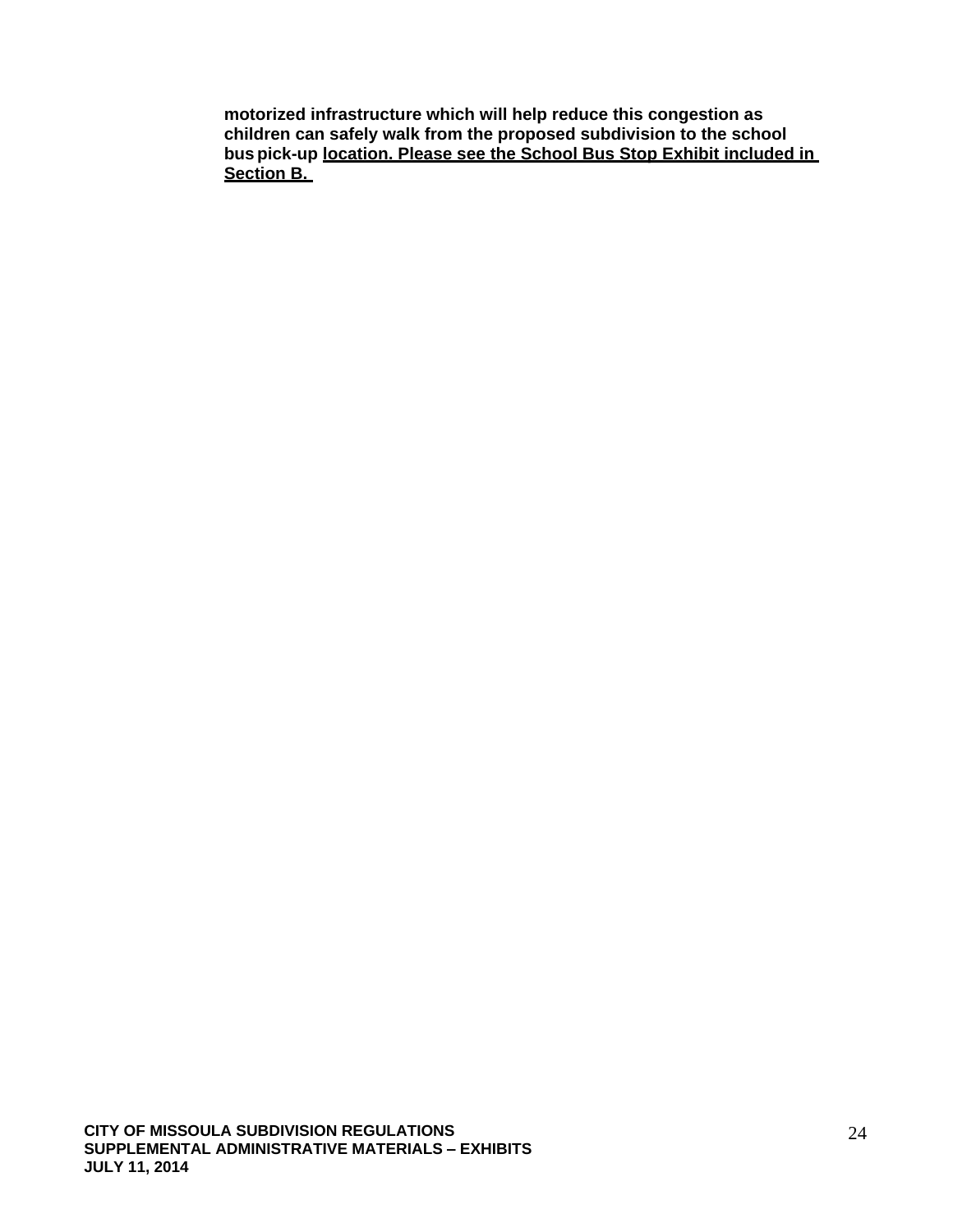- **i. Bridges and culverts.** Describe characteristics such as location, name, type, width, design load, and vertical clearance, of any existing or proposed bridges or culverts within the subdivision or on roads providing access to the subdivision. **The closest bridges to the proposed subdivision are on Russel St and Reserve St. There are no other bridges or culverts within the subdivision or on River Rd.**
- **ii. Non-motorized transportation facilities.** Describe existing and proposed non- motorized transportation facilities that will serve the proposed subdivision, including sidewalks and bike lanes/striping. **There is approximately .2 miles of sidewalk surrounding the culde-sac road in the adjacent subdivision, Carter's Orchard Homes, which terminates at the property boundaries along River Road. There is existing trail infrastructure located in the adjacent city park, Lafray Park, which provides access for recreation. The proposed subdivision will add 5' sidewalks and 7' boulevards along both sides of the proposed road and along all frontages of River Road that are within the property boundaries, totaling approximately .2 miles. The sidewalks within the subdivision will provide pedestrian connection the Lafray Park along the southwestern property boundary. The subdivision will also create a 10' wide public non-motorized easement along its southern boundary per City of Missoula Parks department request. We understand this easement to be used for potential future trail connections to Lafray Park. No improvements are proposed within this easement as part of this development.**
- **iii. Bus Routes.** Provide a map showing the locations of any bus stops and turnarounds for school buses and public transit, or provide a narrative description of bus routes in lieu of a map. If the project is located on an existing school bus route, show the route and the nearest bus stop relative to the proposed subdivision. If a bus stop is proposed within the subdivision, indicate the type and location on a Supplemental Data Sheet. **Please see Bus Route Map in Section B displaying current school bus stops.**
- iv. **Roads.** Complete the following table to describe current conditions and, if applicable, any proposed improvements to roads serving the subdivision. If necessary, provide information about additional roads on a separate sheet.

| Road name                                                                   | <b>River Road.</b> | Road A                            |  |
|-----------------------------------------------------------------------------|--------------------|-----------------------------------|--|
| Onsite or offsite                                                           | Offsite            | lOnsite                           |  |
| Right-of-way type<br>(public/private) If public, state<br>the jurisdiction. | City               | City                              |  |
| Right-of-way width                                                          | Varies             | 29.5'                             |  |
| Surface type (gravel, chip-<br>seal, asphalt)                               | Asphalt            | New Asphalt with<br>Chip and Seal |  |
| Surface width and, if<br>applicable, shoulder width                         | 29.5'              | 25.5'                             |  |
| Maximum grade                                                               | $+/- 3%$           | $+/- 3%$                          |  |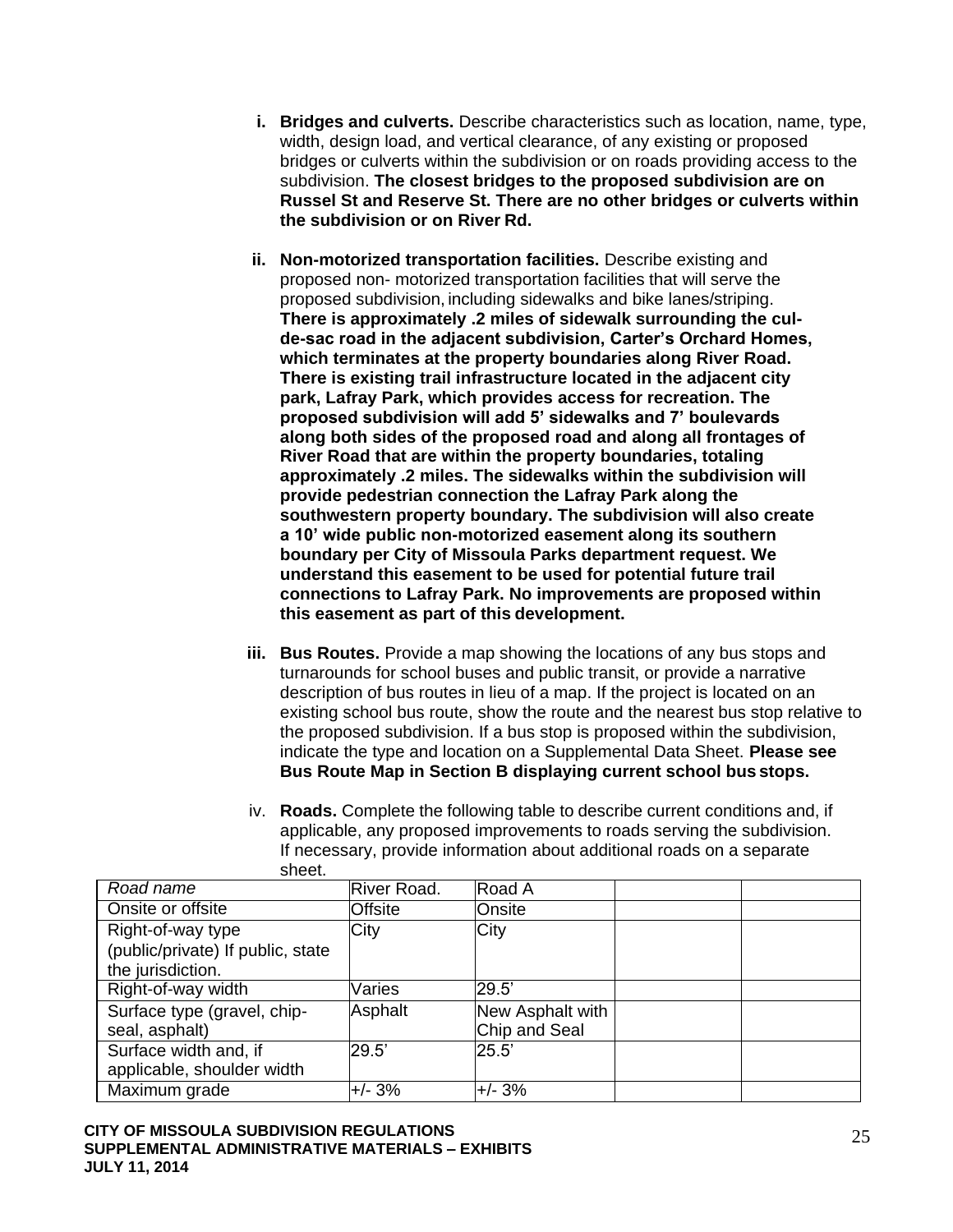| Road length                                                  | $1.18$ miles<br>lbefore<br>intersecting with<br><b>Russel St and</b><br>N. Grove St. | $+/- 566$ ft.                |  |
|--------------------------------------------------------------|--------------------------------------------------------------------------------------|------------------------------|--|
| Maintenance responsibility<br>(City, private)                | City                                                                                 | City                         |  |
| Road maintenance agreement<br>(if private) (yes, no, or N/A) | N/A                                                                                  | N/A                          |  |
| Curbs/gutters<br>Drainage swales                             | <b>Swales</b>                                                                        | Curb/gutter                  |  |
| Sidewalk, trail, and boulevard<br>widths                     | Sidewalk and<br><b>Boulevards</b><br>inconsistent<br>along road                      | 7' boulevard, 5'<br>sidewalk |  |
| <b>Bike Lanes</b>                                            | <b>None</b>                                                                          | N/A                          |  |
| Estimated time for completion                                | Already<br>Complete                                                                  | 2023                         |  |
| Road Classification (collector,<br>arterial, etc.)           | Urban Collector Low Density<br>(without<br>parking)                                  | <b>Local Residential</b>     |  |

- **1. Year-round access**. If year-round vehicular access to all lots and common facilities within the subdivision is not provided, explain why. **There will be year-round vehicle access to all lots and common facilities within the subdivision.**
- **2. Arterial access**. If access to any individual lot is directly from an arterial street or road, explain why access was not provided by means of a road with a lesser classification. **No access to any individual lot is directly from an arterial street or road.**

## **3. Private road access.**

- **a.** Does access to the property cross any private properties not owned by the subdivider or property owner? **No**
	- **i.** If access to the subdivision is across private property not owned by the subdivider, provide a list labeled "Legal Access" containing the names and owners of those properties. Include documentation of perpetual legal access (including but not limited to easements, agreements, and access permits or other forms of access permission) or describe how perpetual legal access will be obtained prior to the filing of the final plat. The documentation must be sufficient to demonstrate perpetual legal access. The information must be provided for any access routes required. **N/A**
- **b.** Are private roads proposed? **No**

If private roads are proposed, include a private road maintenance plan ina development agreement or draft covenants. **Not Applicable as no** 

**CITY OF MISSOULA SUBDIVISION REGULATIONS** 

**SUPPLEMENTAL ADMINISTRATIVE MATERIALS – EXHIBITS JULY 11, 2014**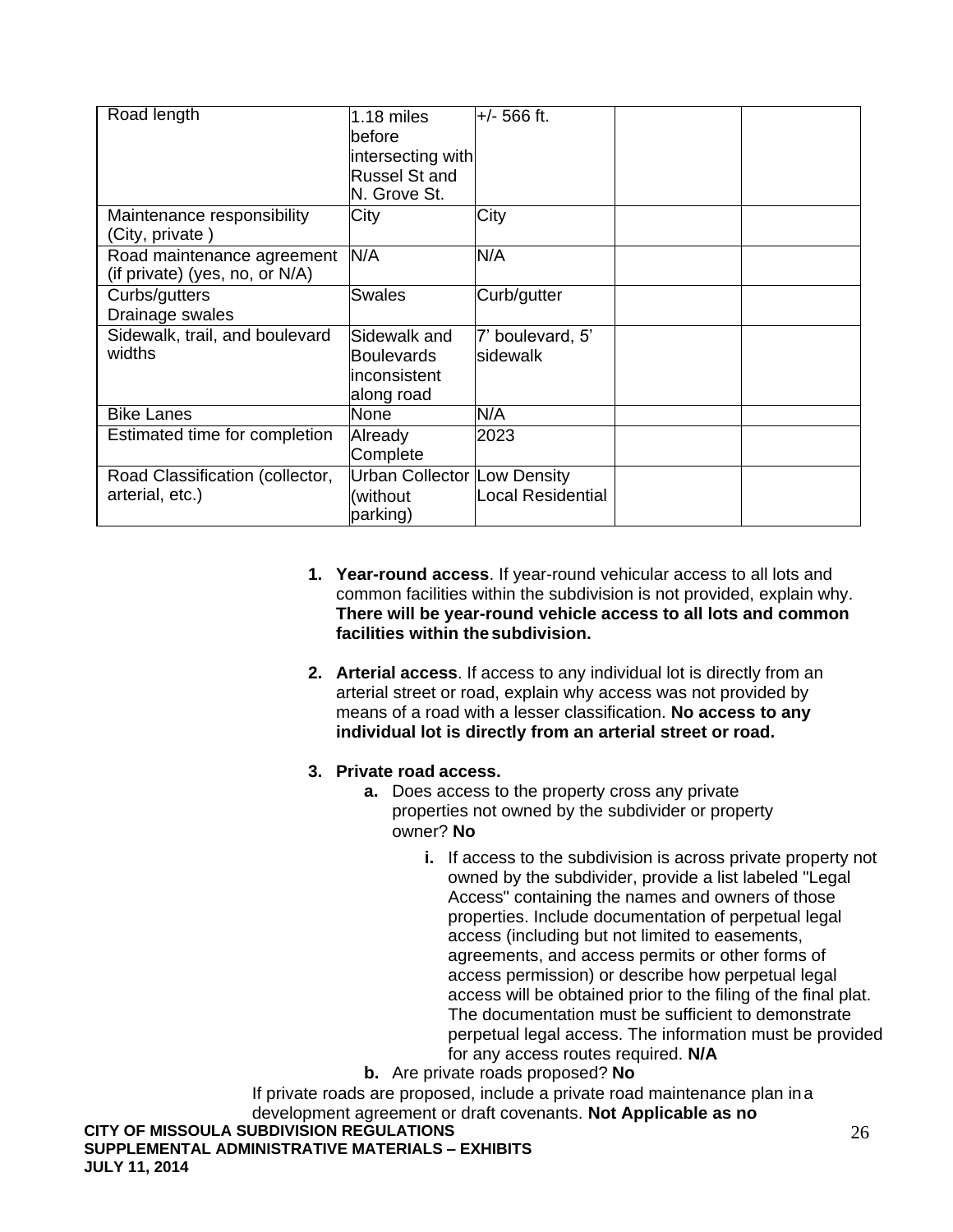### **private roads are proposed**

**c.** Are short courts proposed? **No**

If short courts are proposed, provide a plan meeting the standards of Section 3- 020.6B and a variance request addressing the criteria in Section 6-010. **Not applicable as no short courts are proposed**

**d.** Are Homezone/Woonerf streets proposed? **No** If Homezone/Woonerfs are proposed, provide a plan meeting the standards of Section 3-020.7 **Not applicable as no Homezone/Woonerf streets are proposed.**

**e.** Are Cul-de-sac/Circle/Loop streets proposed? **Yes** If Cul-de-sac/Circle/Loop streets are proposed, provide a plan meeting the standards of Section 3-020.5B and a variance request addressing the criteria in Section 6-010. **Please see Variance Requests in Section A of this submittal and the Road Construction Plans in Section D.**

### 4. **Traffic impact narrative**:

- **a.** What is the expected increase in the number of automobile trips per day that the proposed subdivision will generate? For traffic estimates, please reference the most recent edition of *Trip Generation: An ITE Informational Report.* **152 Trips Per Day.**
- **b.** Identify all existing transportation corridors, (including bicycle and pedestrian routes) within a quarter-mile radius of the project and provide a summary describing how this project is likely to impact those transportation corridors. **The northern boundary of the property is directly adjacent to River Road. River Road is without sidewalks or bike lanes in this location. Lafray Lane, Skyla Court, and Missy's Way all offer motorized access to residents within a quart-mile radius. There is approximately .2 miles of sidewalk surrounding the cul-de-sac road in the adjacent subdivision, Carter's Orchard Homes, which terminates at the property boundaries along River Road. There is existing trail infrastructure located in the adjacent city park, Lafray Park, which provides access for recreation. There is a pedestrian bridge which connects Lafray Park to North Johnson Street and Idaho Street. As the proposed subdivision proposes on-street parking and parking garages as well as non-motorized access to Lafray Park and Street Side infrastructure along the River Road frontage only positive impacts to the surrounding transportation corridors are anticipated.**
- **c.** What are the planned improvements to existing public and private access roads to mitigate the impacts anticipated from this subdivision? **The subdivision will provide Street Side improvents along the River Road frontage and add curb and gutter adjacent to River Road. These planned improvements will not only mitigate potential impacts from the subdivision but will improve the conditions of non-motorized travel along River Road as well as improve stormwater drainage as River Road current**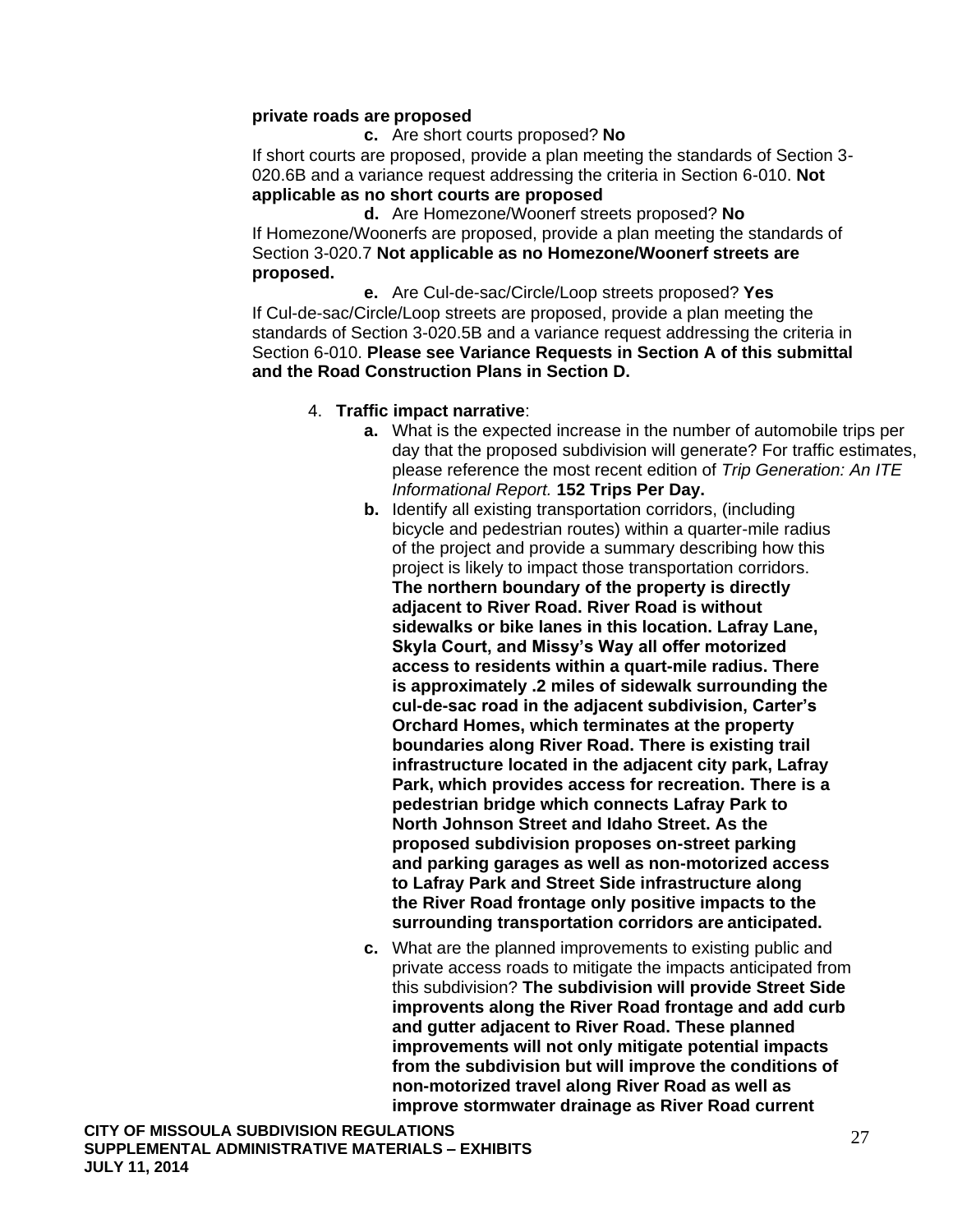### **utilizes swales for stormwater runoff.**

- 5. **Street and road plans**, including at a minimum, the following information:
	- a. Using the subdivision plat as a base map show the following:
		- i. Street names
			- ii. Right-of-way widths
			- iii. Surface widths
			- iv. Street grades
			- v. Type and location of sidewalks and curbs/gutters
			- vi. Minimum site distances and curb radii at corners
		- vii. Locations and characteristics of bridges and culverts
		- viii. Location of street lights
		- ix. For cul-de-sac streets, provide the widths of turnaround radii, minimum right- of-way widths at turnarounds, minimum surface widths at turn-arounds and total length
		- x. Number and location of on-street parking spaces, if applicable
		- xi. Bike lanes existing or proposed.

### **The Road Construction Plans included in Section D of this submittal satisfy all of the criteria outlined above.**

- **b. Typical cross sections** including pavement and base thickness for each type of proposed road or road improvement proposed within the subdivision and adjacent to the subdivision which serves the subdivision. **This has been included in the Road Construction Plans included in Section D of this submittal.**
- **c. Road profiles and cross sections** for all proposed streets and roads which have grades exceeding seven (7) % or cuts/fills exceeding three (3) feet. **Not applicable as there are no proposed streets or roads which have grades exceeding 7% or cuts/fills exceeding 3 feet.**
- 6. **Grading and drainage plans**, including at a minimum the following information:
	- a. Provide a report that addresses the following:
		- **i.** A description of the proposed storm drainage and calculations for a 10-year frequency 1-hour storm and a 100-year frequency 1-hour storm on site and a method to mitigate adverse impacts for a 100-year frequency 1-hour storm. **The Grading and Drainage Report has been included to address the above items in Section D of this submittal.**
		- **ii.** Conveyance, treatment, and disposal of storm water for both on-site and off- site facilities. **The Grading and Drainage Report has been included in Section D of this submittal.**
	- b. Using the subdivision plat as a base map, show the following: i. proposed grades of all streets;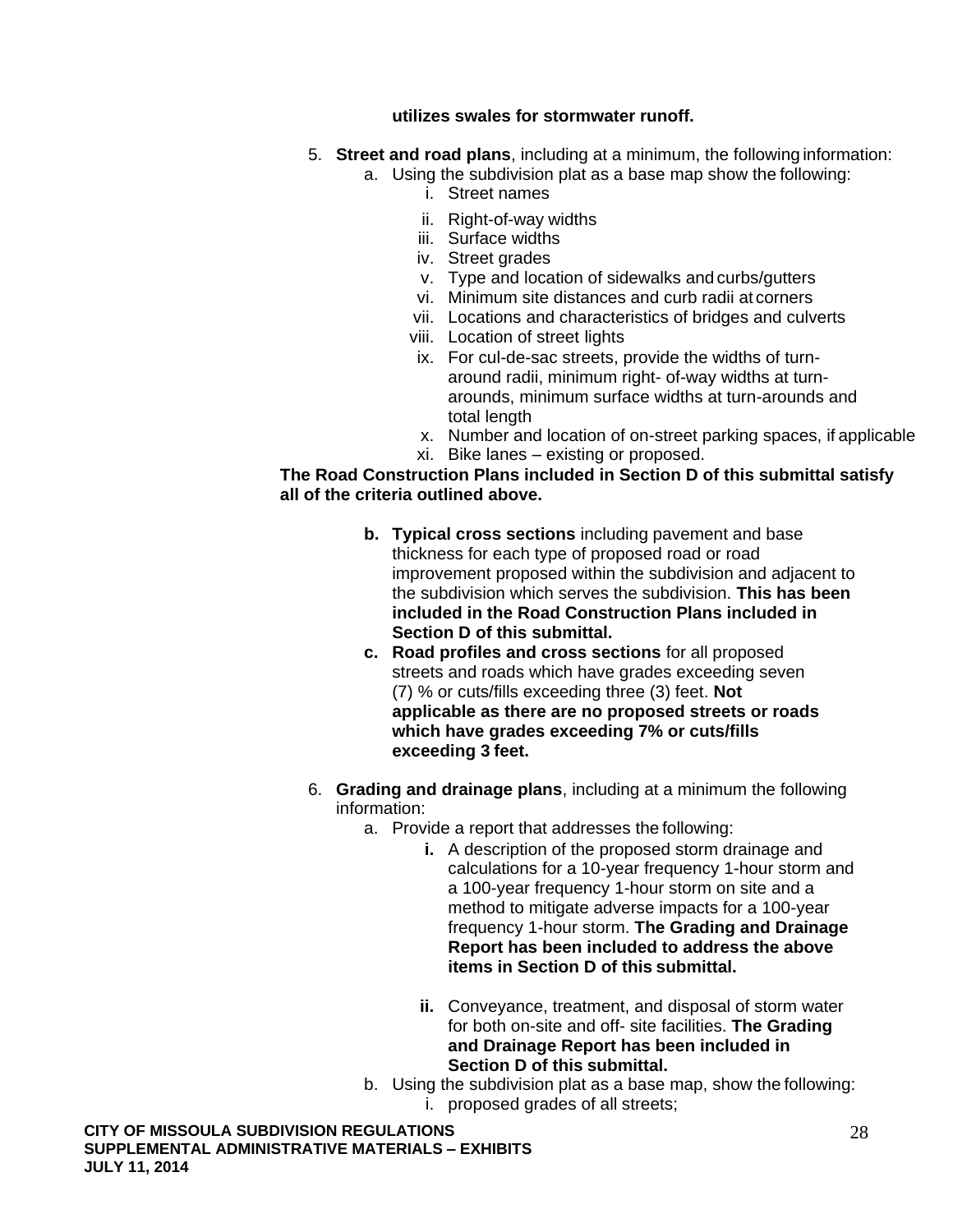- ii. proposed drainage facilities for all lots, blocks, and other areas (show accurate dimensions, courses and elevations);
- iii. graded slopes;
- iv. existing and proposed contours; and
- **v.** design for suitable drainage facilities for any surface run-off. If detention or retention areas are proposed, provide cross sections of the facilities andinlet and outlet location and elevations. **Please see the Road Construction Plans that address the above items in Section D of this submittal.**
	- **c.** Provide a storm water pollution prevention plan (SWPP) for all lots, blocks, and other areas (show accurate dimensions, courses and elevations). **Please see Sheet 8 of the Road Construciton Plans in Section D for a proposed SWPP Plan.**
- **d.** Submit a Slope Category Map showing grades between 5-10%, 10.01%-20%, 20.01%-25%, and over 25%. **As no grades over 25% or between 5% and 20% are present on the subject property a slope category map is not required. This is confirmed with the Existing Conditions Exhibit created from the survey completed by a PLS.**
	- **7. Traffic study**. Submit a Traffic Study if the proposed subdivision generates 200 or more average weekday daily trips and the City Engineer requires submittal of a Traffic Study. The Traffic Study must address the current capacities of adjacent roads and nearby intersections and provide an analysis of level of service (LOS) changes that will occur as a result of the development of the proposed subdivision. Identify the adverse impacts and describe proposed avoidance and mitigation efforts that will be used to reasonably minimize potentially significant adverse impacts to transportation facilities. If the City Engineer determines that a Traffic Study is not required, submit written documentation indicating so. **As the anticipated number of vehicle trips per day is expected to increase with an estimate of 152 vehicle weekday trips a Traffic Study is not required. 152 trips per day was provided to us by Dave DeGrandpre with his pre application meeting notes. We have confirmed this number by using the U.S. Department of Transportation Federal Highway Administrations average of 9.5 trips per day per household, with 82 percent being vehicle trips (source: [https://www.fhwa.dot.gov/policy/2010cpr/chap1.cfm\)](https://www.fhwa.dot.gov/policy/2010cpr/chap1.cfm).**
	- **8. Coordination of roads.** Describe how the subdivision provides for coordination of roads within subdivided land with other roads, both existing and planned (per MCA 76- 3-603(d) & MCA 76-3-501 and Subdivision Regulations Section 1-030.3B). **This project will be reviewed by the Engineering Staff at Development Services. Coordination with this agency is ongoing.**
	- **9. Right-of-way Easements.** Describe the dedication of land for roadways and for public utility easements or the provision for right-of-way easements per MCA 76-3- 501(3) and Subdivision Regulations Section 1-030.3C. **Below is a list of proposed easements created with this**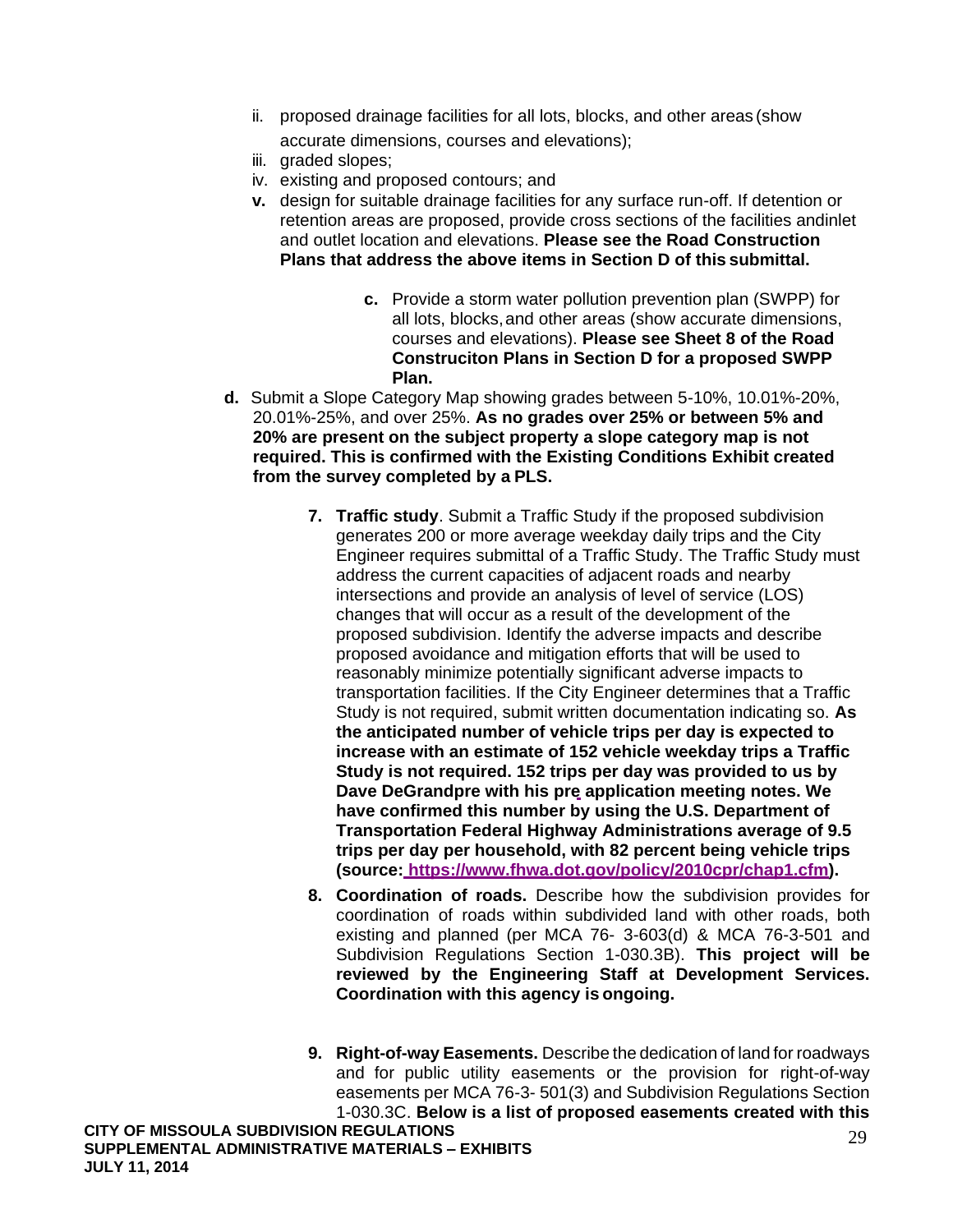**development. Please see the Preliminary Plat for visual representation of described easements below.**

- **29.5' Right-of-Way dedication currently named Road 'A'.**
- **20' S.E. & U.E. adjacent to Road 'A' Right-of-Way on either side for sidewalk maintenance and northwestern energy utilities. Note: this also satisfies the front yard building setback of 20'.**
- **10' S.E. & U.E. on the south boundary of Lot 8 for sidewalkmaintenance and northwestern energy utilities.**
- **10' S.E. & U.E. on the north boundary of Lots 1 and 19 for sidewalk maintenance and northwestern energy utilities.**
- **6' S.E. on the south boundary of Lot 12 for sidewalk maintenance.**
- **20' S.E. & U.E. on the north boundary of Lots 9, 10 & 11 for sidewalk maintenance and northwestern energy utilities.**
- **10' Public non-Motorized Easement along the southern boundary of Lots 9, 10 & 11 for future trail connectivity option with City of Missoula Parks Department.**
- **1' No Access strips between shared driveway approaches adjacent to Road 'A' and adjacent to River Road right-of-way.**
- **b. Utilities and Services**: Answer the questions below. In addition, provide a narrative that identifies the adverse impacts and describe proposed avoidance and mitigation effortsthat will be used to reasonably minimize potentially significant adverse impacts to utilities. **NorthWestern Energy will provide electricity and natural gas to the subdivision, numerous wireless providers will provide telephone service, Direct TV and Dish Network will provide Cable TV, and Republic Services will provide solid waste collection and disposal. No mitigation has been proposed as no potentially significant adverse impacts have been identified from utility service providers.**
	- i. **Service providers.** List the following service providers and, if applicable, how the service will be provided:
- Electricity: **Northwestern Energy**
- Telephone: **Numerous Wireless Providers**
- Natural Gas: **Northwestern Energy**
- Cable TV: **Direct TV, Dish Network**
- Solid Waste Collection and Disposal: **Republic Services**
	- **ii. Over-head utilities**. If any utilities are proposed to be over-head, explain why. **Thisproject does not propose overhead utilities.**
	- **iii. Street lighting.** Is street lighting proposed? **No**

If yes, who will install and maintain proposed street lighting? **Not applicable as the proposed subdivision is not proposing street lighting.**

- iv. **Utilities Plan**, including at a minimum the following information:
- 1. Existing and proposed utilities located on and adjacent to the tract, including: a. The approximate location, size and depth of sanitary and storm sewers, or the location of septic tanks, subsurface treatment systems, replacement areas, detention/retention basins, and irrigation and storm drainageditches.
- b. Approximate location, size and depth of water mains, water lines, wells, and fire hydrants if within 500 feet. Please see Fire Hydrant Exhibit located in Section B. Please see Fire Hydrant Exhibit located in Section B.<br>gas lines, electric, cable TV, and telephone<br>rs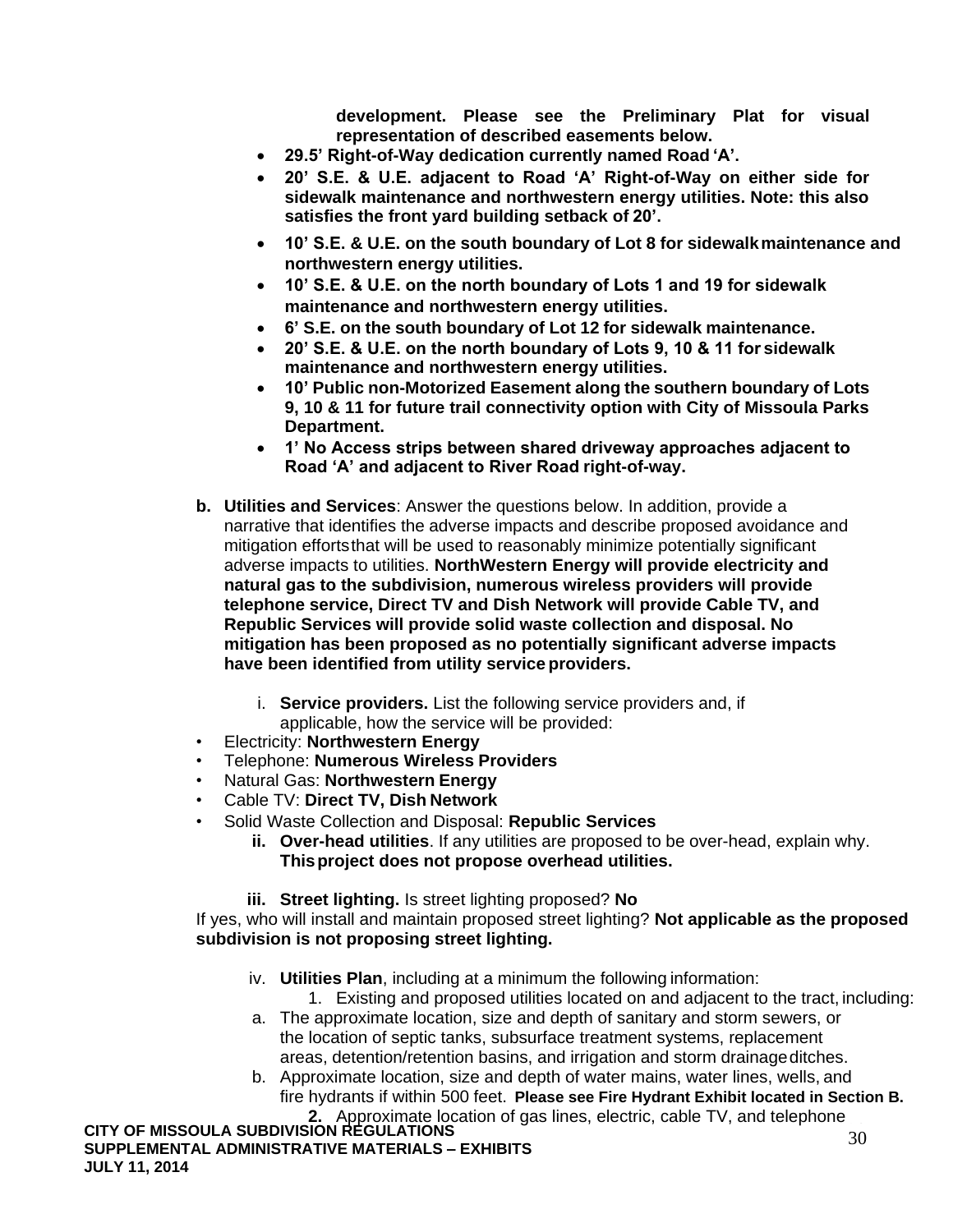### lines and street lights. **See Sheet 5 of Road Construction Plans in Section D for Utility Plan.**

- **c. Water supply**: Answer the questions below. In addition, provide a narrative that identifies the adverse impacts and describe proposed avoidance and mitigation efforts that will be used to reasonably minimize potentially significant adverse impacts to water supply. **City of Missoula Public Works indicated in the Pre-Application Meeting and the DRT Core meeting that this project will be supported and will be served by City of Missoula municipal water system. No adverse impacts to the public system were noted and no mitigation efforts were brought to our attention at that time. It is understood that a 'will serve' letter will be issued as part of the City Engineering Stage 2 Checklist submittal upon element sufficiency through Development Services.**
	- **i. Water system.** Identify and describe the type of water supply planned for household use (such as, an existing public or multi-family system, new public or multi-family system or individual system). **The proposed lots will connect to the existing water main located in River Road.**
		- **1.** Water supply via wells require well isolation zones. Provide easements forwell isolation zones encroaching onto adjoining private property. **This project will connect to the City of Missoula's water system. As no wells are proposed, no well isolation zones are necessary.**
	- **ii. Nearest public water main.** How far is the proposed subdivision boundary from the nearest public water main? **The nearest public water main is located in the adjacent River Road easement. Please see the Proposed Layout included in the Supplemental Data Sheets attached in Section A.**
	- **iii. Description of use.** Describe how water will be provided for household use. **A water main connecting to the existing Missoula water system is proposed to provide water for household use.**
	- **iv. Capacity.** Indicate the number of gallons per day of water the proposed subdivision will require and whether the water supply is sufficient to meet the needs of the anticipated, final population of the subdivision. Are there any anticipated effects on existing water systems or wells within the area? **This property will connect to the Missoula Water Municipal Water Facilities. These facilities will be expanded to serve the lots. We estimate that each home will utlize approximately 250 gallons per day (GPD) of water making the total estimated GPD for the entire project 4,750 GPD. Permission to connect to Missoula Water Municipal Facilities will be pursued during stage 2 engineering upon element sufficiency.**
	- **v. State standards**. Indicate whether the plans for water supply meet the standards of MDEQ for quality, quantity and construction criteria. **The proposed subdivision will connect to Missoula City Water. The Montana Department of Environmental Quality (MDEQ) standards will be met for this project. Please see the Utility Construction Plans included in Section D of this submittal for existing water main locations and proposed connections.**
	- **vi. Existing public system.** If the subdivider proposes to connect to an existing water system:

**CITY OF MISSOULA SUBDIVISION REGULATIONS SUPPLEMENTAL ADMINISTRATIVE MATERIALS – EXHIBITS JULY 11, 2014 1.** Identify and describe that system. **Missoula Water MunicipalFacilities**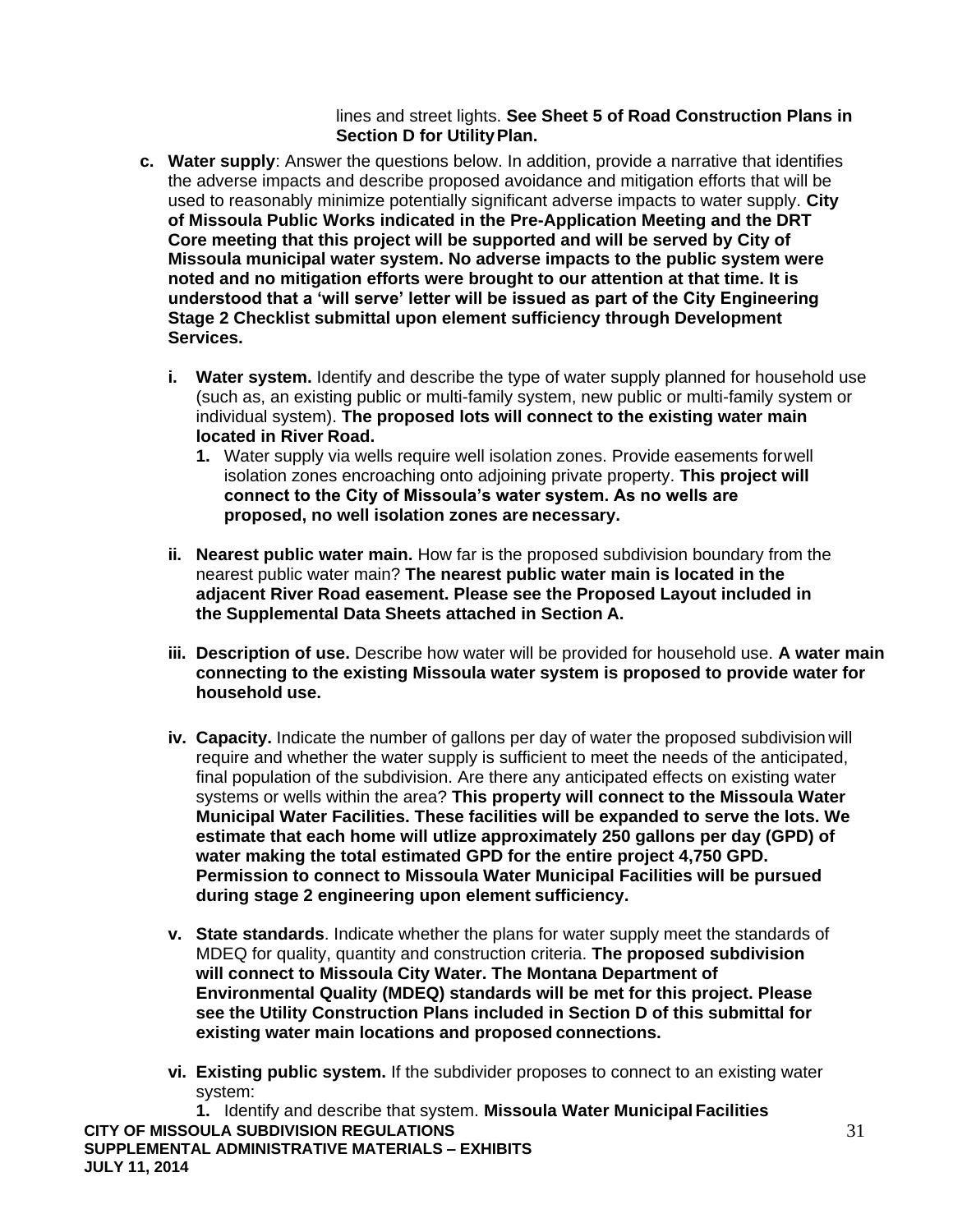**2.** Provide written evidence that permission to connect to that system has been obtained. **Permission to connect to Missoula Water MunicipalFacilities**

## **will occur during stage 2 engineering.**

- **3.** State the approximate distance to that system. **The nearest water main is located in River Road. Please see the Suplemental Data Sheets included in Section A of this submittal for location of the existing water main.**
- **4.** State the cost of extending or improving the existing water system to service the proposed development. **Preliminary, approximate costs are \$100,700.**
- **5.** Show that the existing water system is adequate to serve the proposed subdivision. **Permission to connect to Missoula Water Municipal Facilities will occur during stage 2 engineering following element sufficiency.**
- **vii. New public system.** If a separate public water system is to be installed, describe:
	- **1.** Who is to install that system and when it will be completed. **Not applicable as no separate public water system is to be installed.**
	- **2.** Who will administer and maintain the system at the beginning of subdivision development and when subdivision is completed. **Not applicable as no separate public water system is to be installed.**
	- **3.** Provision of evidence that the water supply is adequate in quantity, quality, and dependability (75-6-102 MCA). **Not applicable as no separate public water system is to be installed.**
- **viii.Individual system.** If individual water systems are to be provided, describe the adequacy of supply of the ground water for individual wells or cisterns and how this was determined. **Not applicable as no individual water systems will be installed.**
- **d. Sewage disposal**: Answer the questions below. In addition, provide a narrative that identifies the adverse impacts and describe proposed avoidance and mitigation effortsthat will be used to reasonably minimize potentially significant adverse impacts. **The lots are currently within the Missoula Wastewater Facilities Service Area and are proposed to connect to the public sanitary sewer disposal facilities. They will connect via an extension to the existing sewer main currently located in the River Road easement, adjacent to the property. Additional mitigation has not been proposed.**
	- **i.** Identify and describe the type of sewage disposal system planned for the subdivision.**The subdivision is proposed to connect to City sewer.**
	- **ii.** How far is the proposed development boundary from the nearest public sewage system main? **The nearest public sewage system main is located directly adjacent to the property in River Road. Please see the Supplemental Data Sheets included in Section A of this submittal for current sewer main location.**
	- **iii.** Is the property currently wholly within a Wastewater Facility Service Area and eligible to access public sanitary sewer disposal facilities? **Yes**
		- **1.** If yes, provide the approval letter from the City Sewer Service Review Committee certifying the property for connection to and usage of the public sanitary sewer system. **Permission to connect to Missoula City Sewer will occur during stage 2 engineering upon element sufficiency.**
		- **2.** If any portion of the property is outside the Wastewater Facility Service Area,provide a copy of the City Council-approved Resolution expanding the Wastewater Facility Service Area to serve the property. **Not applicable as no portion of the property is outside the Wastewater Facility Service Area.**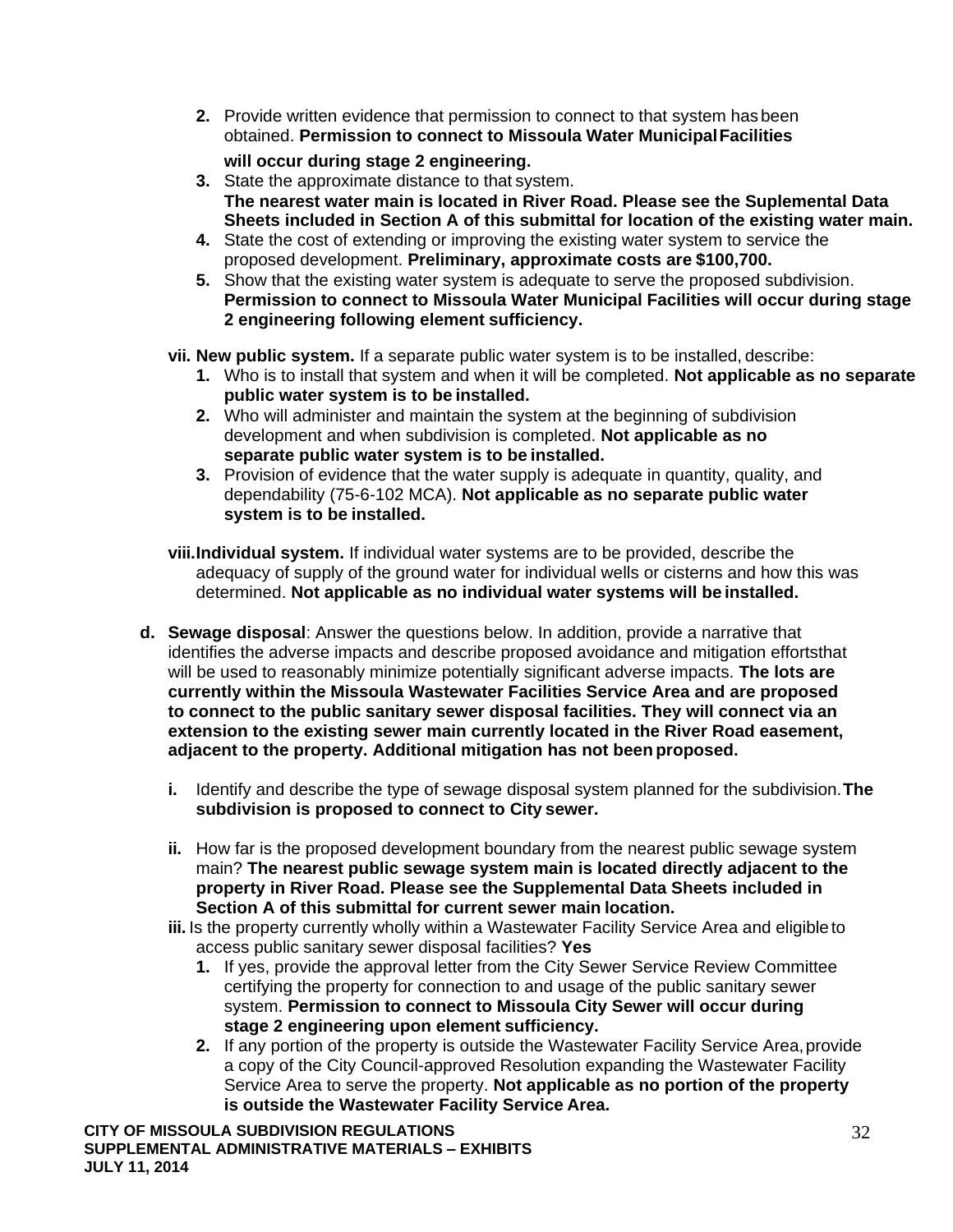- **e. Schools**: Answer the questions below. In addition, provide a narrative that identifies the adverse impacts and describe proposed avoidance and mitigation efforts that will be used to reasonably minimize potentially significant adverse impacts to schools. **In an effort to determine if the proposed subdivision would adversely impact any of the schools in the area an inquiry was sent out to staff at Hawthorne Elementary, C.S. Porter Middle School, and Big Sky Highschool. Based on their responses, no adverse impacts were identified. Responses from staff at both Hawthorne Elementary and Big Sky Highschool indicated that the schools can handle an increase in enrollment. The principal at Big Sky High School indicated that the only limiting factor to capacity is staffing related and if more teachers are required they will work with the district to get more teachers to support the numbers. Please see the School Inquiry included in Section E of this submittal.**
	- **i.** Identify the name of the schools and school districts (elementary and secondary) that will serve the proposed subdivision. **Hawthorne Elementary, C.S. Porter Middle School, and Big Sky High School.**
	- **ii.** Estimate the number of school-aged children this subdivision is likely to add to the district. **According to census information gathered and analyzed by Statista between 1960 and 2020 the average number of children under 18 in families with children in the United States grows at a maximum rate of .5 children under 18 per year (assuming a household has two parents). As the exact number of families with children cannot be determined at this time it is anticipated that the proposed development will align with the average trend and families that move to the proposed subdivision would contribute a maximum of .5 annual growth to children under the age of 18 in this area [\(www.statista.com\)](http://www.statista.com/).**
- **f. Emergency Services**: Answer the questions below. In addition, provide a narrative that identifies the adverse impacts and describe proposed avoidance and mitigation effortsthat will be used to reasonably minimize potentially significant adverse impacts to emergency services. **The proposed subdivision design accomodates adequate, safe, access for emergency service vehicles. No potentially significant adverse impacts are expected to occur to emergency service providers in the area due to the proposed subdivision. A police officer attending the neighborhood meeting asked if street side infrastructure was going to be installed along the proposed subdivision's frontage to River Road. They said the interaction between school aged children and early morning traffic in the area is a very real public health concern for emergency service providers. As the proposed subdivision will improve the street side infrastructure along River Road we anticipate only postitive impacts to emergency service providers in the area.**

|                   | Name of service provider         | Distance between service provider<br>and proposed subdivision |  |  |
|-------------------|----------------------------------|---------------------------------------------------------------|--|--|
| Fire protection   | City of Missoula Fire Department | $\sim$ 2.5 Miles                                              |  |  |
| Police protection | Missoula Police Department       | $\sim$ 2.1 Miles                                              |  |  |

**i.** Complete the table below: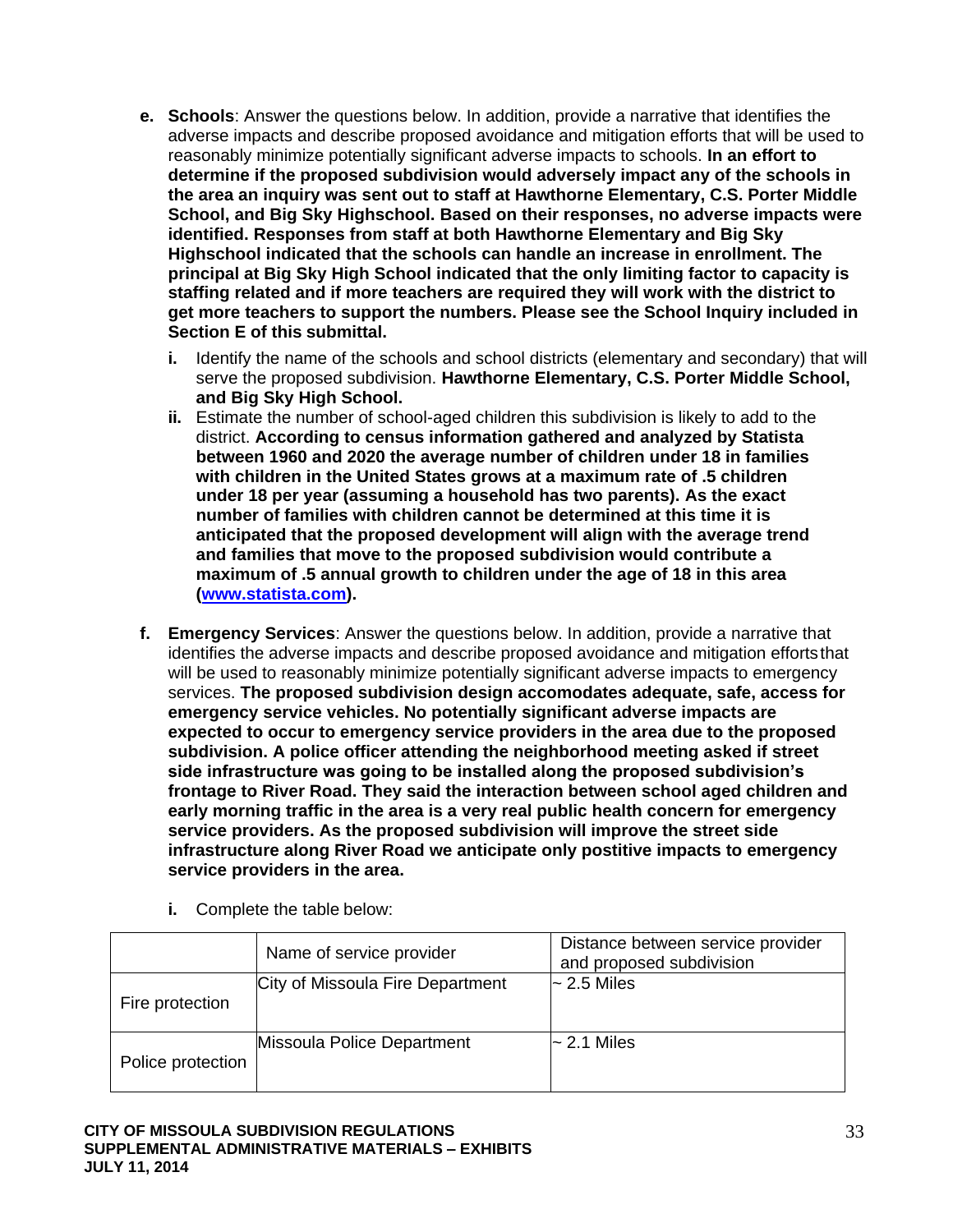- **ii.** How will water supply for fire protection be provided? **There is an existing fire hydrantalong the northern edge of the property directly adjacent to River Road. A fire hydrant is proposed at the southern terminus of proposed Road A.**
- **iii.** Is the property, or any portion of the property, located within a Wildland Residential Interface? **No, please see the Wildland Urban Interface Map included in Section B of this submittal.**
	- **1.** If yes, include the standards in Exhibit 6 of the Subdivision Regulations in a development agreement between the governing body and the developer or in the covenants, except in those cases when the need to protect areas of riparian resources or habitat for species of special concern outweigh the danger ofwildfire. **Not applicable as the property is not located within a Wildland Residential Interface.**
	- **2.** If yes, does the subdivision design include more than one access route providing ingress and egress from within the subdivision that meets the standards contained in Section 3-020.4L for providing emergency travel? **Not applicable as the property is not within the Wildland Urban Interface**
- **iv.** If the proposed subdivision is not within a fire district, provide an application for annexing into the appropriate fire district. **Not applicable as the subdivision is located within the City of Missoula Fire Department district.**
- **g. Housing**: Answer the questions below. In addition, provide a narrative that identifies the adverse impacts and describe proposed avoidance and mitigation efforts that will be used to reasonably minimize potentially significant adverse impacts to housing. **No adverse impacts to housing in the area were presented during the neighborhood meeting. The concerns presented during the meeting revolved around making homes for Missoulians because the residents in the area want to see people move to Missoula and stay in Missoula. The proposed subdivision aligns with the "Our Missoula" growth policy which prioritizes the identification of appropriate areas in the community to develop medium density housing to make housing affordable and accessible. The growth policy also supports protecting open space with infill projects and compactly developed communities. The growth policy further notes to guide development to focus inward. The proposed subdivision addresses the concerns raised in the neighborhood meeting and aligns with the priorities of the growth policy by proposing infill development in a compactly developed community. Based on the concerns raised in the neighborhood meeting and the city of Missoula's declared need for infill development no potentially significant adverse impacts to housing are expected.**
	- **i.** Describe the total number of dwellings anticipated by type (such as single dwelling, multiple dwelling, or mobile home). **It is estimated there will be 19 single dwellings.**
	- **ii.** Estimate the market cost of the dwellings and rents for rental units in this subdivision. **According to Missoula Organization of Realtors, the median price for a Missoula Home is \$420,000 as of the first quarter of 2021.**
	- **iii.** What is the approximate average number of bedrooms per dwelling unit anticipated for the subdivision? **4**
	- **iv.** Is the subdivision planned as a second home? **No**

**CITY OF MISSOULA SUBDIVISION REGULATIONS SUPPLEMENTAL ADMINISTRATIVE MATERIALS – EXHIBITS JULY 11, 2014**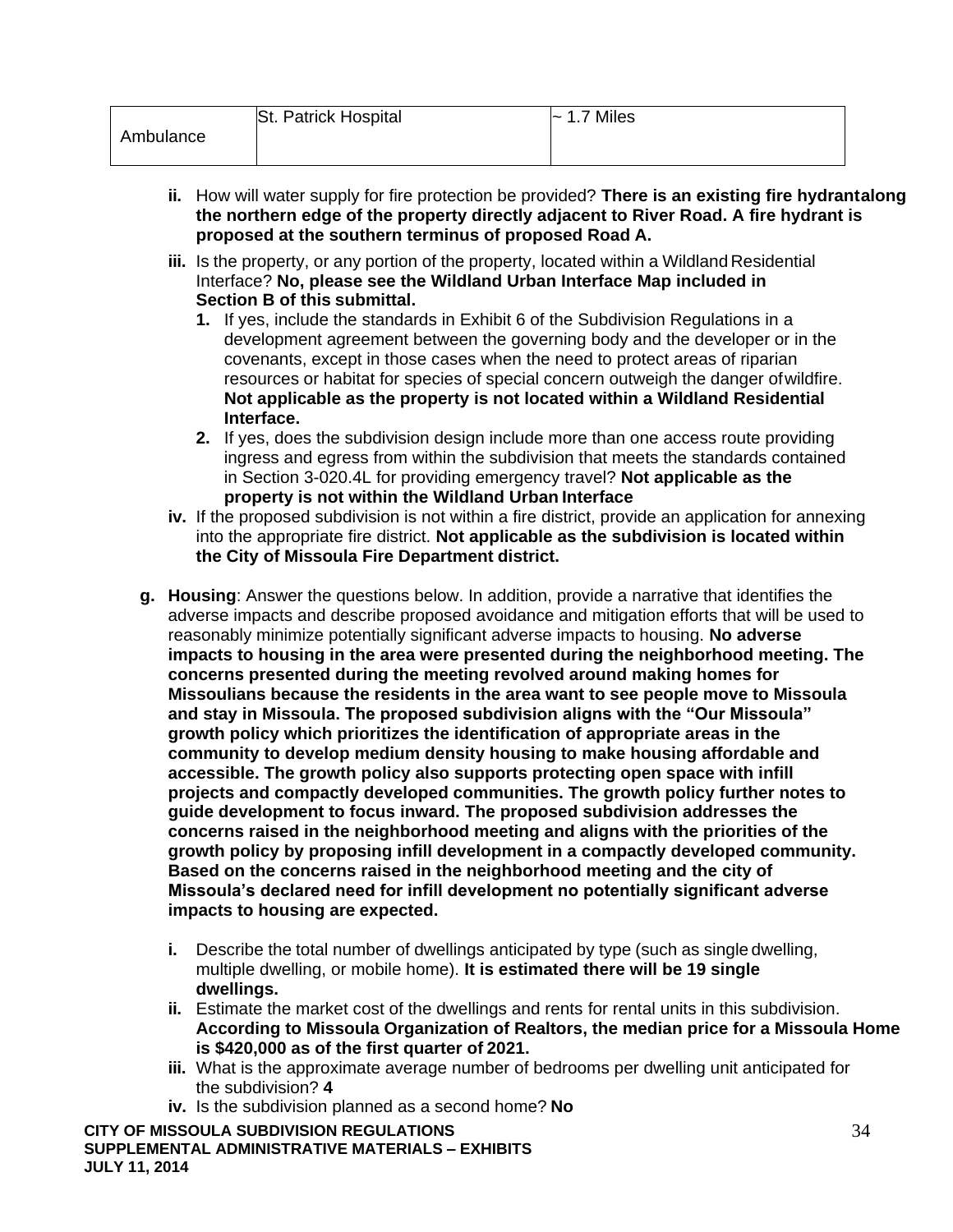- **v.** What is the expected date of full development and occupancy for this subdivision?**Estimated date for full development and occupancy is 2023 – 2024.**
	- **i. . Open space and parkland dedication:** Answer the questions below. In addition, provide a narrative that identifies the adverse impacts and describe proposed avoidance and mitigation efforts that will be used to reasonably minimize potentially significant adverse impacts to open space and park land. **The proposed subdivision will provide a 10' non- motorized public access easement to Lafray Park. No potentially significant adverse impacts have been identified based on the criteria outlined within this section of the application.**

**i. Open spaces:** Describe how the subdivision provides adequate open spaces for travel, light, air, and recreation (per MCA 76-3-501(5)). **The proposed subdivision creates lots with setbacks which provide adequate room for travel, light, and air within the subdivision. Proposed lots will have 20' front setbacks which will create adequate open space in the proposed subdivision. The network of proposed sidewalks will provide access to Lafray Park which provides recreation potential to residents as well.**

**ii. Park land:** Complete the table below to calculate the park dedication requirement for the subdivision:

|                                                               | Lots<br>$0 - 0.5$<br>acres | Lots<br>$0.51 - 1.0$<br>acres | Lots<br>$1.01 - 3.0$<br>acres | Lots<br>$3.01 - 5.0$<br>acres | Lots<br>>5.0<br>acres | All<br><b>Other</b><br>Lots | <b>Total</b>        |
|---------------------------------------------------------------|----------------------------|-------------------------------|-------------------------------|-------------------------------|-----------------------|-----------------------------|---------------------|
| No. of dwellings/<br>acre proposed<br>or allowed<br>by zoning | 8<br>du/acre               | 1                             | 1                             | 1                             | 1                     |                             |                     |
| Total acreage in<br>lot category                              | 1.9                        |                               |                               |                               |                       | $\boldsymbol{\mathsf{x}}$   |                     |
| Park dedication<br>requirement                                | x 0.11                     | x 0.075                       | x 0.05                        | x 0.025                       | x <sub>0</sub>        | x 0.02                      |                     |
| Park dedication<br>requirement                                | $=.209$<br>acres           | $=$                           | $=$                           | =                             | 0                     | $=$                         | .2 <u>09 acr</u> es |
| Total parkland<br>proposed                                    |                            |                               |                               |                               |                       |                             | 0 acres             |

- **1.** How will the parkland requirement be satisfied (such as public parkland dedication, common area deeded to a property owner's association, previous parkland dedication, cash in-lieu, or waiver of dedication)? **As the property is located directly adjacent to Lafray Park and the proposed subdivision will provide non-motorized access to said park, the developer requests cash-in-lieuof .209 acres of parkland dedication**
- **2.** If common area is proposed, provide a description of the proposed park and recreation facilities, maintenance and development schedule. Describe how park and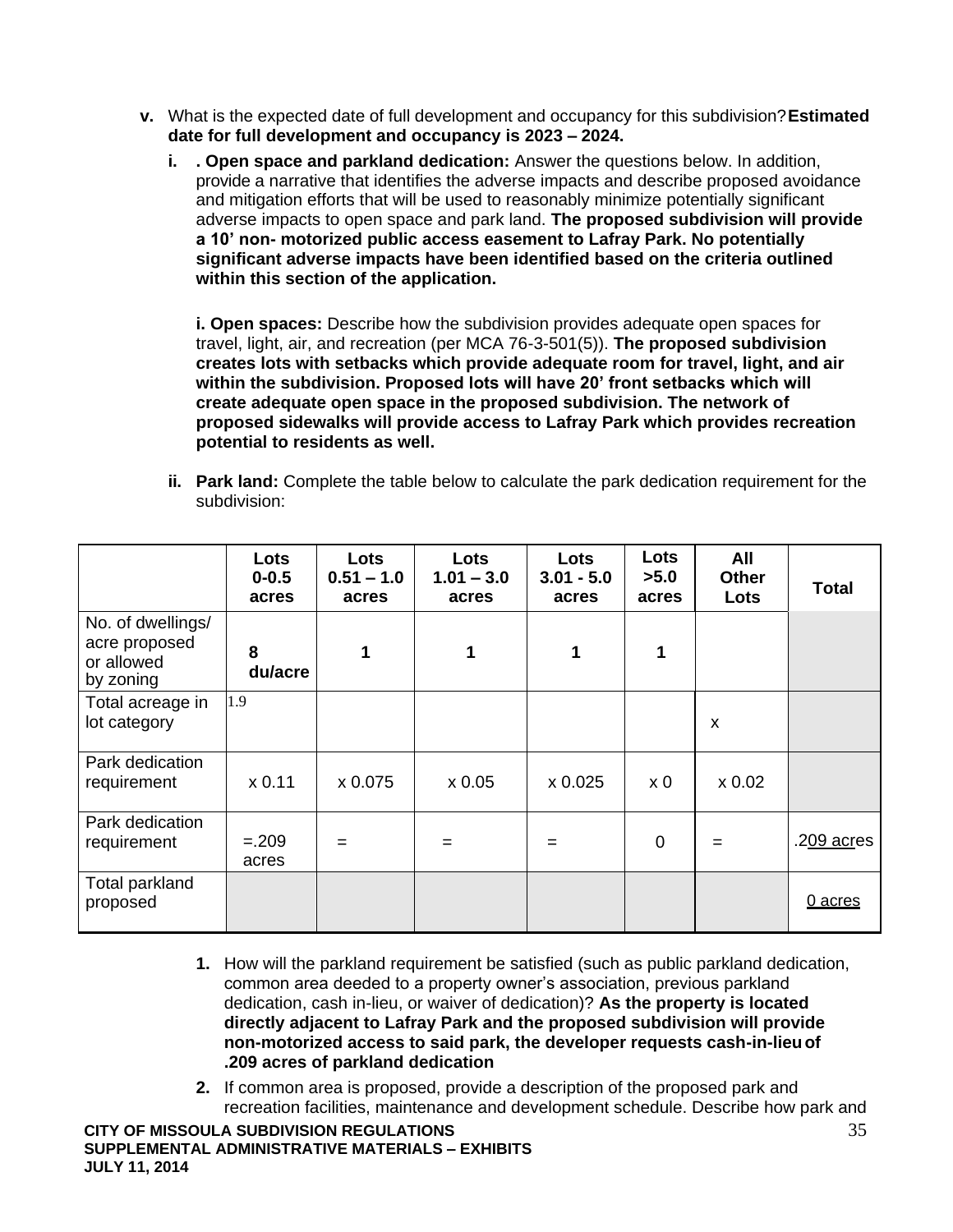recreation facilities will be installed and maintained. Common areas must be installed, inspected, and approved prior to being turned over to the Homeowners' Association. **Not applicable as no common area is proposed.**

- **3.** If cash-in-lieu is proposed, describe the circumstances that make the parkland dedication undesirable. At the time the final plat is filed, an appraisal of the fair market value of the un-subdivided, unimproved amount of land that would have been otherwise dedicated to parkland will be required to be provided by the subdivider. **The existing conditions of the property dictate the proposed park dedication requirement as undesirable. There is currently a subdivision directly adjacent to the east (Carter's Orchard Homes), a park directly adjacent to the west (Lafray Park), and rental properties directly adjacent to the south (JT Rental Properties) which prohibits the dedication of the proposed allotted park space. The proposed 10' non-motorized public access easement and the proposed 5' sidewalks will provide safe access to the existing Lafray park for all future residents of the River View subdivision.**
- **4.** If the parkland requirement will be satisfied through a previous dedication,describe the original dedication and demonstrate how the previous dedication meets the requirements for this proposal. **Not applicable as the parkland requirement will not be satisfied through a previous dedication.**
- **5.** If this is a manufactured home community or recreational vehicle park, have plans been made to develop a recreation area? **Not applicable as this is not a manufactured home community or recreational vehicle park.**
	- **a.** If yes, provide a proposed preliminary plan with as much applicable information as is required to be shown on a preliminary plat. **Not applicable as this is not a manufactured home community or recreational vehicle park.**

**L. PRELIMINARY PLAT REQUIREMENTS:** Preliminary plat submittals must conform to the requirements of the Subdivision Regulations Section 5-010. The following list is provided in order to assist applicants in preparing preliminary plats; however, it is not intended to be an all- encompassing or exclusive list.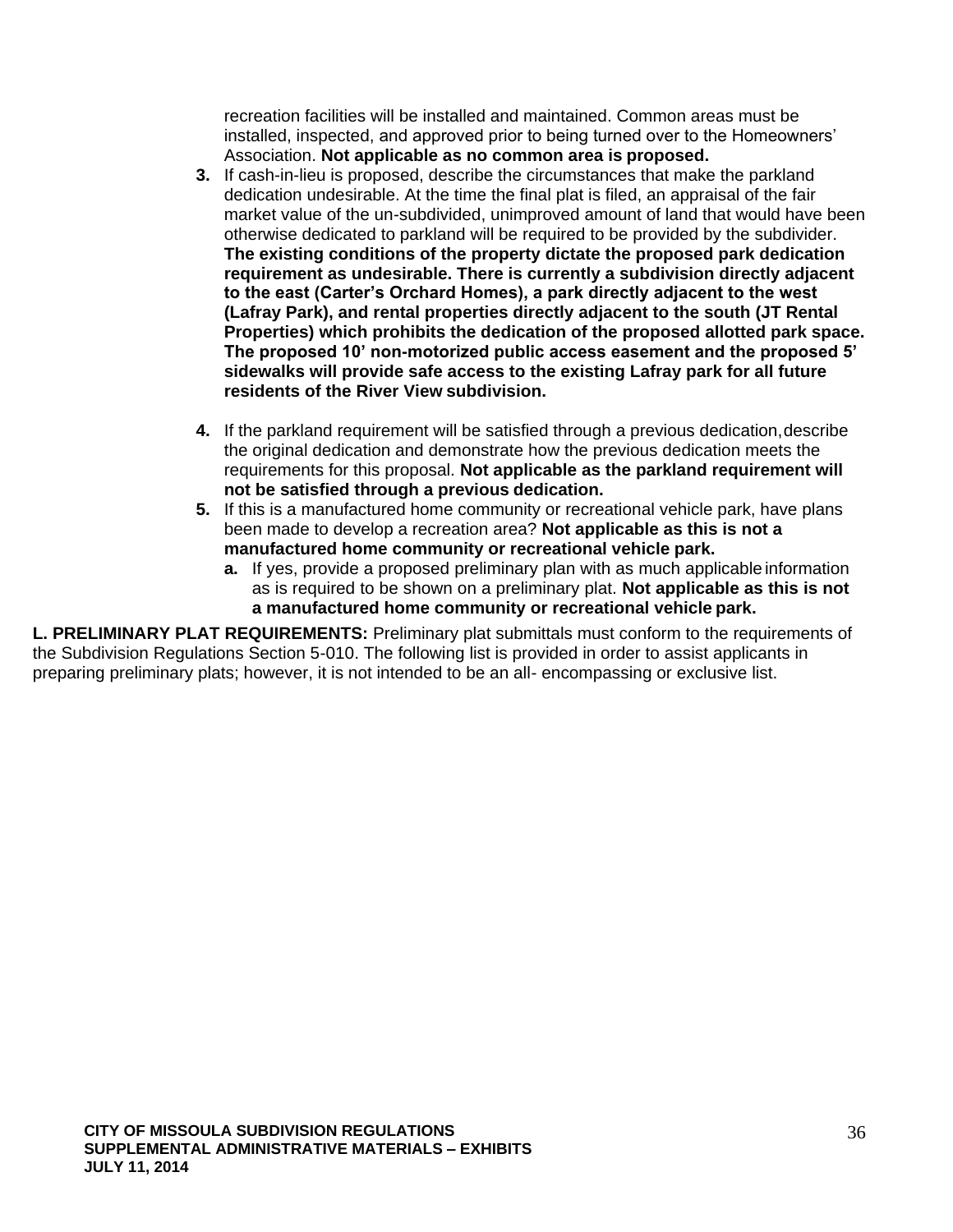**1. Preparation:** The plat must be prepared by a professional land surveyor licensed to practice in the State of Montana.

**2. Format:** The size of the plat must be 24" x 36" with a 1½" margin on the binding side and should be folded to a maximum of 9" x 12". Each sheet shall show the number of that sheet and the total number of sheets included.

**3. Identifying Information:** The following identifying information must be clearly indicated onthe plat.

 $\boxtimes$ Subdivision or development name  $\boxtimes$ Legal description  $\overline{\boxtimes}$ North arrow  $\boxtimes$ Scale used on the plat

 $\boxtimes$ Names of owner(s) of record and sub-divider(s)  $\boxtimes$ Date plat was drawn

**4. Survey Information:** The following survey information shall be shown on the preliminary plat or shall be contained in a written statement or supplementary drawing accompanying the preliminary plat:

 $\boxtimes$ Exterior boundaries of the platted tracts;

 $\boxtimes$ Approximate location of all section or legal subdivision corners pertinent to the subdivision boundaries. Township, range, principal meridian, section and quarter section(s) if portion of a